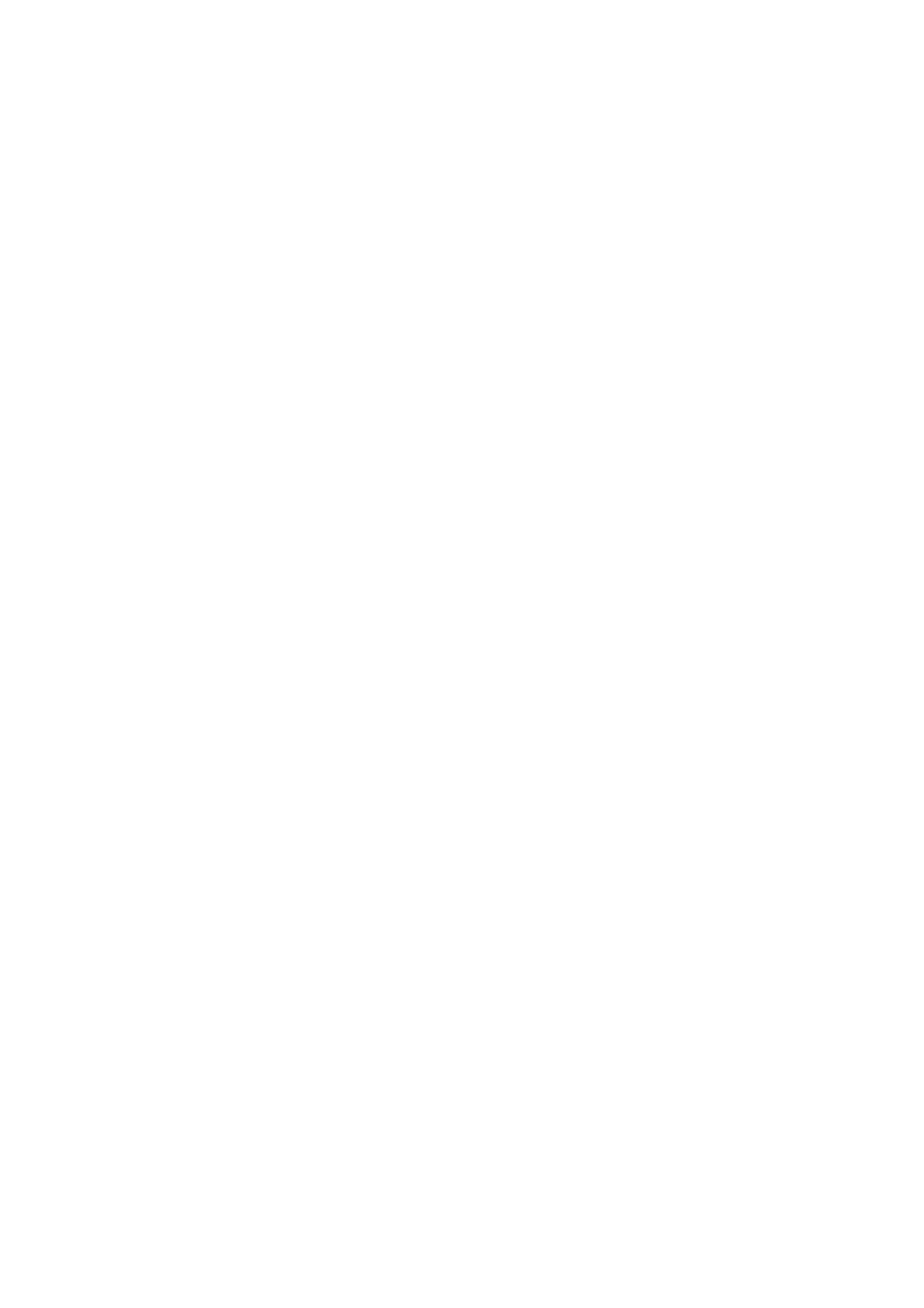© Statistics South Africa, 2013

Users may apply or process these data, provided Statistics South Africa (Stats SA) is acknowledged as the original source of the data; that it is specified that the application and/or analysis is the result of the users independent processing of the data; and that neither the basic data nor any processed version or application thereof may be sold or offered for sale in any form whatsoever without the prior permission of Stats SA.

i

A complete set of Stats SA publications is available at the Stats SA Library and the following libraries:

- National Library of South Africa, Pretoria Division
- National Library of South Africa, Cape Town Division
- Natal Society Library, Pietermaritzburg
- Library of Parliament, Cape Town
- Bloemfontein Public Library
- Johannesburg Public Library
- Eastern Cape Library Services, King William's Town
- Central Regional Library, Polokwane
- Central Reference Library, Nelspruit
- Central Reference Collection, Kimberley
- Central Reference Library, Mmabatho

This publication is also available in hard copy and on the Stats SA website [www.statssa.gov.za](http://www.statssa.gov.za/)

Stats SA also provides a subscription service.

#### **Enquiries:**

#### **Printing and distribution User information services**

Tel: (012) 310 8358 (012) 310 8600 Email: magdaj@statssa.gov.za (012) 310 8500 / 8495

[info@statssa.gov.za](mailto:info@statssa.gov.za)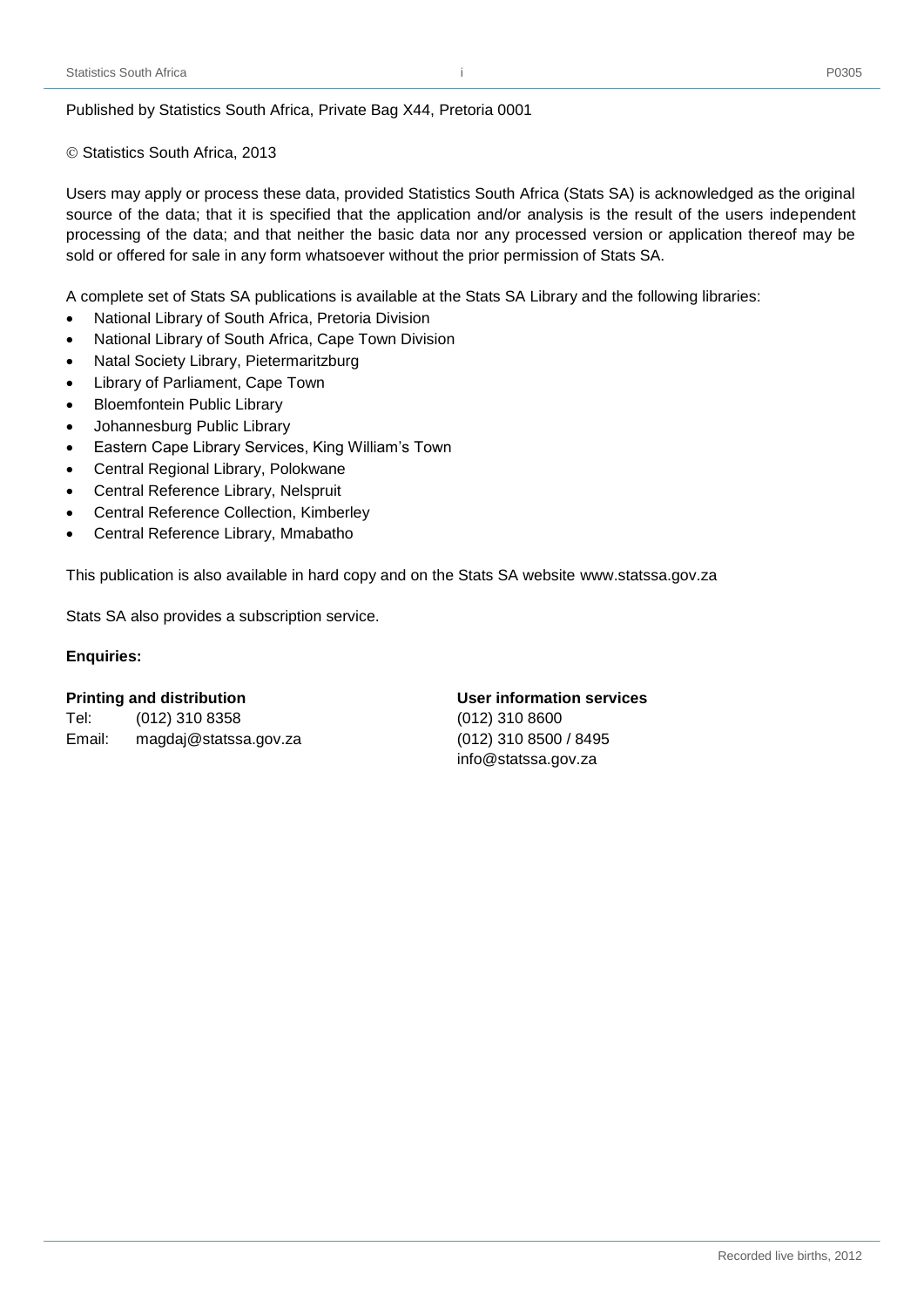# <span id="page-3-0"></span>**Preface**

This statistical release presents information on recorded live births in South Africa, based on data from the national birth registration system at the Department of Home Affairs. The release reports on birth registrations and birth occurrences for 2012. It also provides information on trends and patterns of recorded live births from 1992, highlighting provincial differences in the registration and occurrence of births.

**PJ Lehohla Statistician-General**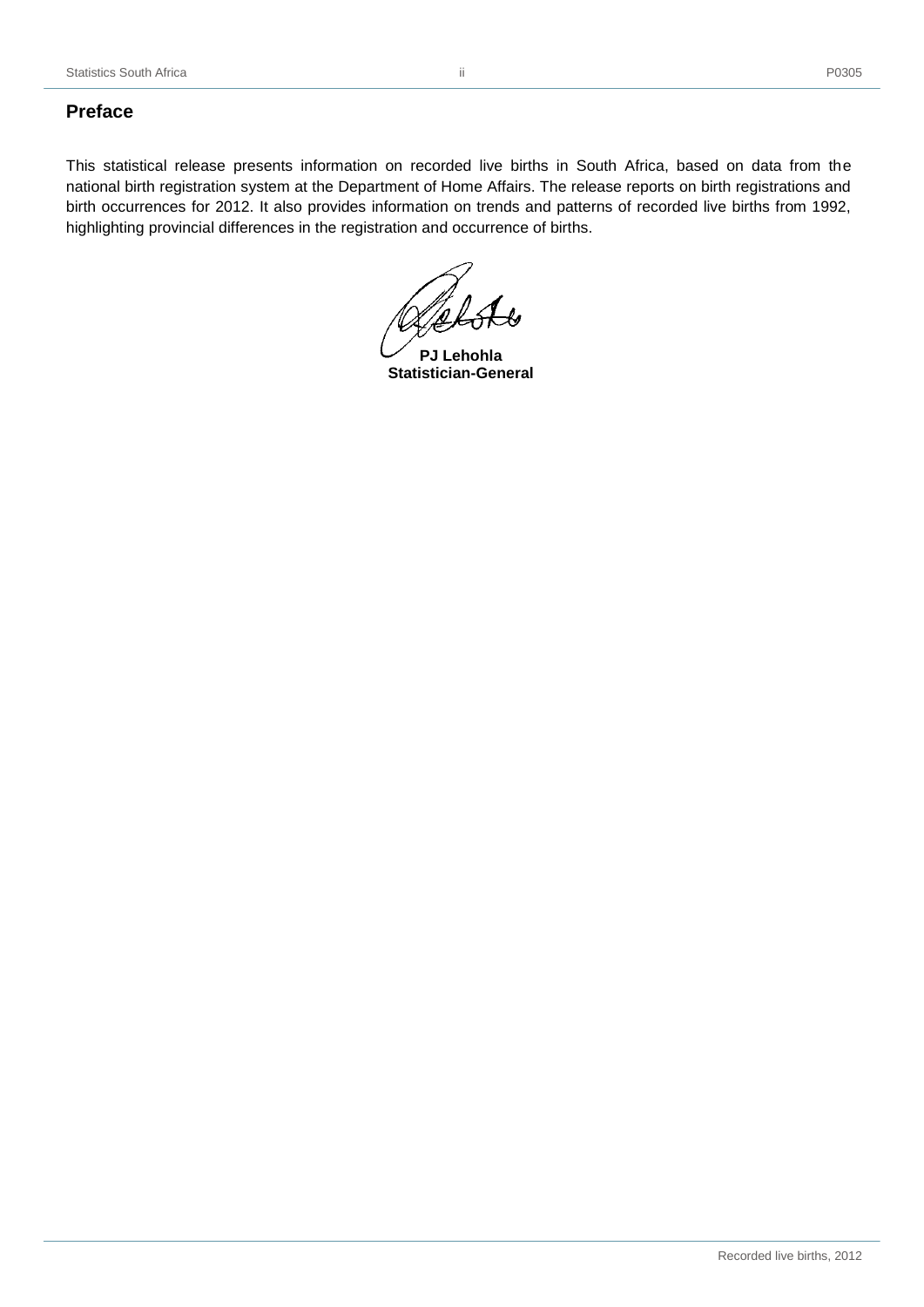# **Contents**

|     | Preface municipality and continuum and contact and contact and contact and contact and contact and contact and contact and contact and contact and contact and contact and contact and contact and contact and contact and con |  |
|-----|--------------------------------------------------------------------------------------------------------------------------------------------------------------------------------------------------------------------------------|--|
|     |                                                                                                                                                                                                                                |  |
|     |                                                                                                                                                                                                                                |  |
| 2.  |                                                                                                                                                                                                                                |  |
| 2.1 |                                                                                                                                                                                                                                |  |
| 2.2 |                                                                                                                                                                                                                                |  |
| 2.3 |                                                                                                                                                                                                                                |  |
| 3.  |                                                                                                                                                                                                                                |  |
| 3.1 |                                                                                                                                                                                                                                |  |
| 3.2 |                                                                                                                                                                                                                                |  |
| 4.  |                                                                                                                                                                                                                                |  |
|     |                                                                                                                                                                                                                                |  |

| <b>Appendices</b> |                                                                                             |  |
|-------------------|---------------------------------------------------------------------------------------------|--|
| Appendix A:       |                                                                                             |  |
| Appendix B:       | Total birth registrations for 2012 by year of birth occurrence, province and district       |  |
| Appendix C:       | Birth registrations by registration status, sex, province and district municipality, 201223 |  |
| Appendix D:       |                                                                                             |  |
| Appendix E:       | Birth occurrences by province of birth occurrence and age of the mother, 201225             |  |
| Appendix F:       | Birth occurrences by year of birth and province and district municipality of birth          |  |
| Appendix G:       |                                                                                             |  |
|                   |                                                                                             |  |
|                   |                                                                                             |  |
|                   |                                                                                             |  |
|                   |                                                                                             |  |
|                   |                                                                                             |  |
|                   |                                                                                             |  |
|                   |                                                                                             |  |

|--|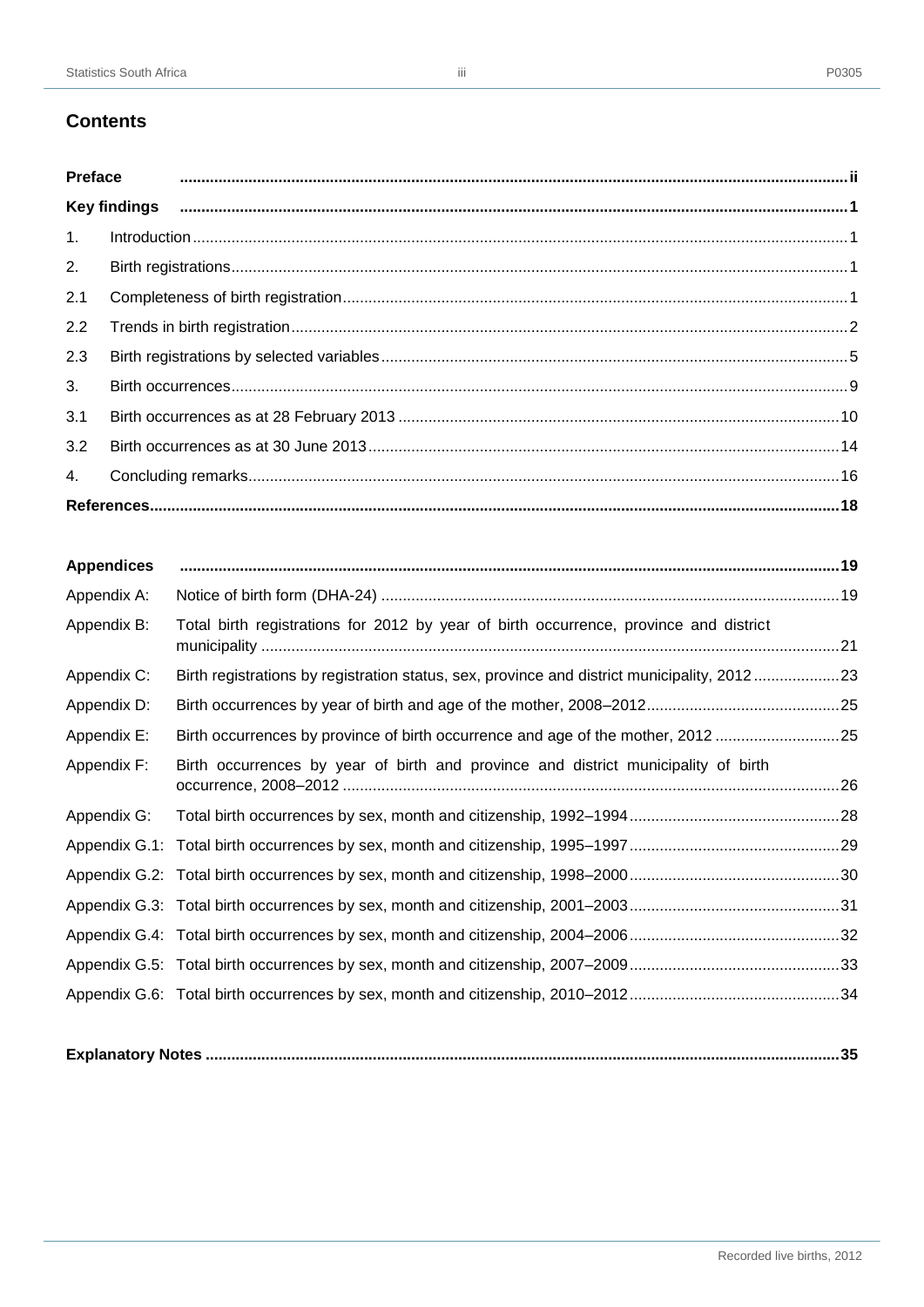# **List of tables**

| Table 1: |                                                                                               |  |
|----------|-----------------------------------------------------------------------------------------------|--|
| Table 2: |                                                                                               |  |
| Table 3: | Birth occurrences by year of birth and reference period, South Africa: 1992-201210            |  |
| Table 4: | Birth occurrences (as at end of February 2013) by year of birth occurrence and year of        |  |
| Table 5: | Number of births by month of birth occurrence and month of birth registration, South          |  |
| Table 6: |                                                                                               |  |
| Table 7: | Birth occurrences (as at 30 June 2013) by sex, year of birth and citizenship, South Africa:15 |  |

# **List of figures**

| Figure 1: | Estimated completeness levels of birth registrations, South Africa: 2003-20122                 |  |
|-----------|------------------------------------------------------------------------------------------------|--|
| Figure 2: |                                                                                                |  |
| Figure 3: |                                                                                                |  |
| Figure 4: |                                                                                                |  |
| Figure 5: | Birth registrations by province of occurrence and status of registration, South Africa: 2012 8 |  |
| Figure 6: |                                                                                                |  |
| Figure 7: |                                                                                                |  |
| Figure 8: |                                                                                                |  |
| Figure 9: | Percentage distribution of birth occurrences by year and month of birth, South Africa:         |  |
|           |                                                                                                |  |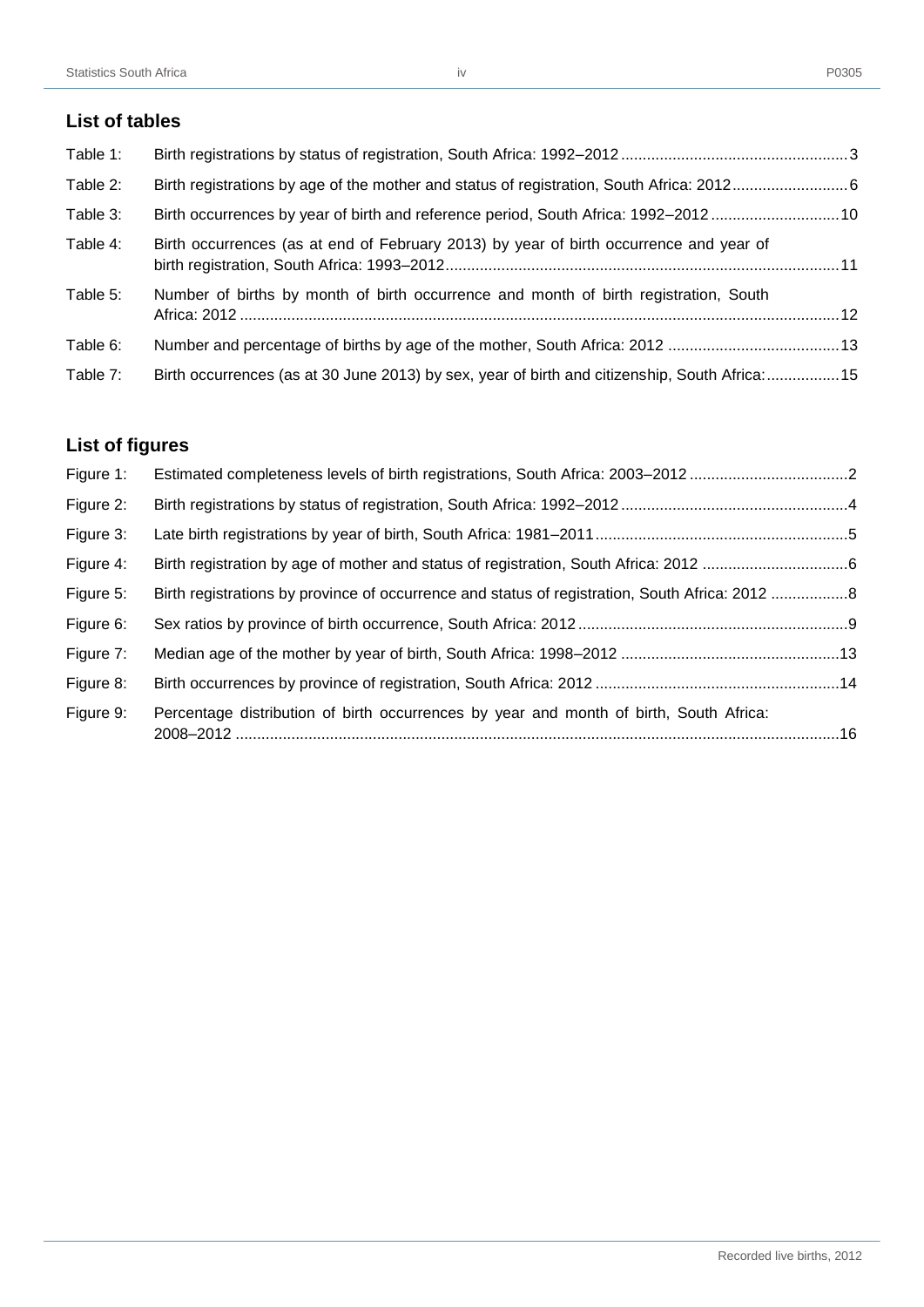# <span id="page-6-1"></span><span id="page-6-0"></span>**1. Introduction**

The registration of births has far-reaching implications beyond the individual acknowledgement of a person's existence. Birth registration is important as it provides statistics required for government social and economic planning and monitoring. Additionally, the number of births provides the numerator for measures of fertility and can be used as a denominator for assessing mortality levels. Goals four and five of the Millennium Development Goals are to decrease child and maternal mortality. All these estimates require the number of live births for the estimation of rates and ratios. The number of births can also be used to estimate the inter-censal population and the rate of population growth, and for the preparation of population projections.

In South Africa, the registration of births is governed by the Births and Deaths Registration Act of 1992 (Act No. 51, as amended). According to the Act, a child ought to be registered within 30 days of birth. Outside this period the Act makes provision for late registration of births, but certain conditions must be met. These conditions include the provision of a clinic card, letter from the hospital of birth occurrence, a letter from the first school that the child attended, and an affidavit prescribed for late registration.

This report presents information on the number of live births recorded on the South African birth register maintained by the Department of Home Affairs (DHA) up to 30 June 2013. The report includes data on items collected using birth notification form DHA-24 and late birth notification form DHA-24/LRB. The release also presents data for 1992 to 2011 to provide information on trends and patterns in birth occurrences and birth registrations over this time period. The year of birth occurrence refers to the year in which the birth occurred whereas the year of birth registration refers to the year in which the birth was registered irrespective of when it occurred.

# <span id="page-6-2"></span>**2. Birth registrations**

# <span id="page-6-3"></span>**2.1 Completeness of birth registration**

The estimation of completeness of the South African civil registration system for recording vital events and other characteristics is an important undertaking that provides an indication of the efficiency of the Department of Home Affairs. Furthermore, the number of births and deaths adjusted for incompleteness of registration can be used in the analysis of birth and death statistics and for estimating the overall population size of the country.

The Brass P/F ratio method (1975) and the Zlotnik and Hill method (1981) are some of the demographic methods that can be used to estimate the level of completeness of birth registration. The methods provide estimates of the level of completeness of birth registration over an inter-censal period. For South Africa, these estimates can be provided for 1996–2001; 2001–2007; and 2007–2011. At the time of preparing this release, the 2011 fertility data from the population census were not yet available. As such, these methods will be considered in the next statistical release to allow for at least three data points which are deemed sufficient to assess the reliability of estimates derived.

Statistics South Africa publishes annual statistical releases on mid-year population estimates for South Africa. Information on recorded live births is used as an input in the estimation of the population of South Africa at midyear. The 2013 statistical release provided estimates of the number of births for 2002–2013 (Stats SA, 2013). These estimates are compared with the births derived from the birth registration system to provide an indication of the level of completeness of birth registration. The number of births from the birth registration system is based on the calendar year while those from the mid-year estimates are reported at mid-year. As such, proportions of 50,4% for the first half of the year of interest and 49,6% for the second half of the following year were used to adjust the number of births at mid-year to estimate the number of births occurring to the calendar years of interest.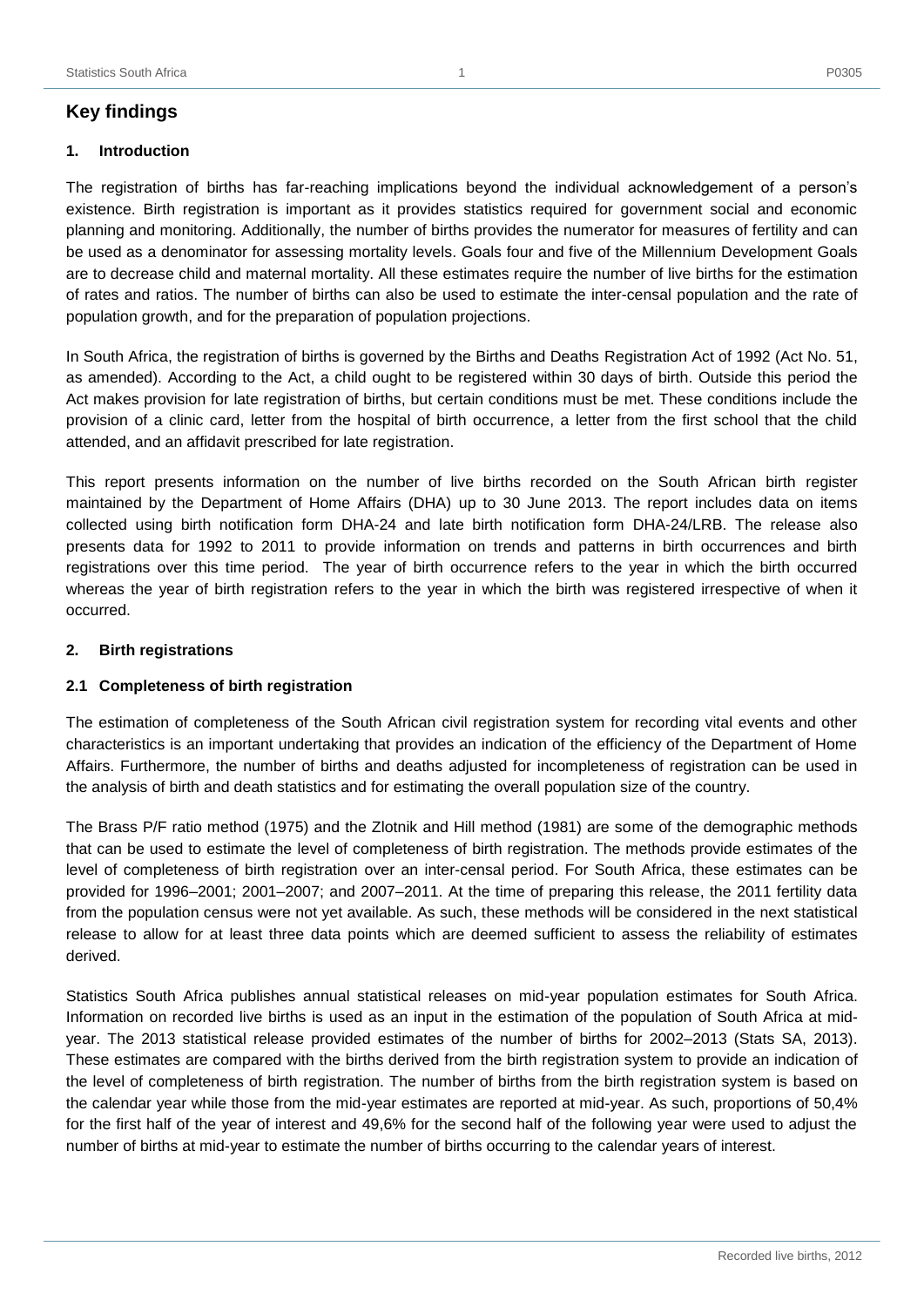Figure 1 provides estimates of completeness of the number of births covered by the South African birth registration system from 2003 to 2012. These are provided for current births (births registered within the year of birth in the birth registration system) and for updated births (recorded births as at 30 June 2013 in the National Population Register). The results show that the level of completeness of birth registration for births registered within the year of birth increased consistently from just over half (55,9%) in 2003 to nearly 90% (85,0%) in 2012. Completeness of birth registration is higher when late registrations are taken into consideration. The completeness of birth registrations for updated births increased from 86,2% in 2003 and reached a high of 98,9% in 2006. By June 2013, 89,2% of the expected 2012 births had been registered.

The completeness levels of birth registration for the updated births in the last four years (2009–2012) are lower as they are still to be updated with relatively more late registrations compared to the other years. In recent years, the differences in the completeness of birth registration for current and late registrations are not wide, which indicates that there has been an improvement in timely birth registrations in the country.



<span id="page-7-1"></span>

\*Updated births as at 30 June 2013.

#### <span id="page-7-0"></span>**2.2 Trends in birth registration**

The total number of birth registrations consists of live births registered in the year in which they occurred and live births registered later than the year of birth occurrence. The former are referred to as current registrations, whereas the latter are referred to as late registrations. As such, the total number provided by the Department of Home Affairs in any reporting period will include both current and late registrations.

Trends in birth registration provide us with an understanding of the patterns of registration over time. These are depicted in Table 1 and Figure 2 over a 21-year period (1992 to 2012), classified by status of registration (current or late). A total of 1 168 403 births were registered in 2012. This represents a 2,8% decline from the 1 202 377 births registered in 2011.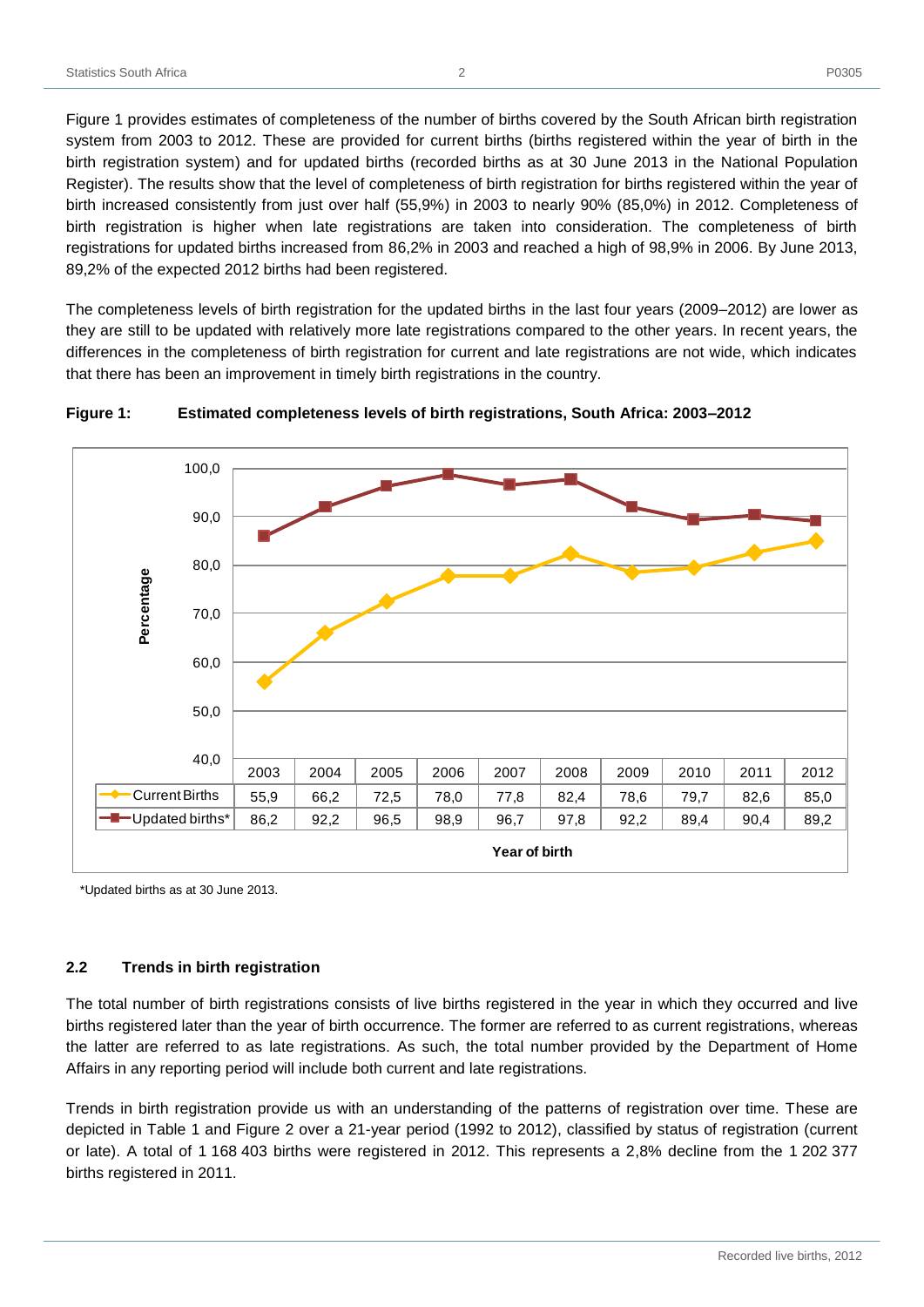Over time, the total number of birth registrations has varied. There was a consistent increase between 1992 and 2003, when total birth registrations increased from 501 461 to 1 677 415. Between 2004 and 2007, there was a decline from 1 475 809 to 1 199 712; and since 2008, total birth registrations have fluctuated. From 1992 to 2004, the number of late birth registrations was higher than the number of current registrations. However, since 2005, current registrations have been higher than late registrations, indicating that the majority of births were registered the same year they occurred. By 2012, nearly 80% (79,3%) of total birth registrations were current registrations. This shows some improvement in the registration of current births.

| Year of      | <b>Number of birth registrations</b> |                |           | <b>Percentages</b> |                |      |
|--------------|--------------------------------------|----------------|-----------|--------------------|----------------|------|
| registration | <b>Total</b>                         | <b>Current</b> | Late      | <b>Total</b>       | <b>Current</b> | Late |
| 1992         | 501 461                              | 228 445        | 273 016   | 100,0              | 45,6           | 54,4 |
| 1993         | 557 995                              | 199 460        | 358 535   | 100,0              | 35,7           | 64,3 |
| 1994         | 667 107                              | 246 345        | 420 762   | 100,0              | 36,9           | 63,1 |
| 1995         | 809 439                              | 260 880        | 548 559   | 100,0              | 32,2           | 67,8 |
| 1996         | 998 798                              | 295 719        | 703 079   | 100,0              | 29,6           | 70,4 |
| 1997         | 1 046 095                            | 309 723        | 736 372   | 100,0              | 29,6           | 70,4 |
| 1998         | 1 216 337                            | 273 180        | 943 157   | 100,0              | 22,5           | 77,5 |
| 1999         | 1 363 800                            | 344 700        | 1 019 100 | 100,0              | 25,3           | 74,7 |
| 2000         | 1 407 833                            | 409 707        | 998 126   | 100,0              | 29,1           | 70,9 |
| 2001         | 1 433 432                            | 477 489        | 955 943   | 100,0              | 33,3           | 66,7 |
| 2002         | 1 517 671                            | 557 573        | 960 098   | 100,0              | 36,7           | 63,3 |
| 2003         | 1 677 415                            | 621 887        | 1 055 528 | 100,0              | 37,1           | 62,9 |
| 2004         | 1 475 809                            | 728 283        | 747 526   | 100,0              | 49,3           | 50,7 |
| 2005         | 1 380 496                            | 793 788        | 586 708   | 100,0              | 57,5           | 42,5 |
| 2006         | 1 346 119                            | 860 263        | 485 856   | 100,0              | 63,9           | 36,1 |
| 2007         | 1 199 712                            | 858 866        | 340 846   | 100,0              | 71,6           | 28,4 |
| 2008         | 1 277 763                            | 915 674        | 362 089   | 100,0              | 71,7           | 28,3 |
| 2009         | 1 254 707                            | 879 707        | 375 000   | 100,0              | 70,1           | 29,9 |
| 2010         | 1 294 694                            | 889 691        | 405 003   | 100,0              | 68,7           | 31,3 |
| 2011         | 1 202 377                            | 911 353        | 291 024   | 100,0              | 75,8           | 24,2 |
| 2012         | 1 168 403                            | 926 726        | 241 677   | 100,0              | 79,3           | 20,7 |

<span id="page-8-0"></span>

| Table 1: Birth registrations by status of registration, South Africa: 1992-2012 |  |  |
|---------------------------------------------------------------------------------|--|--|
|                                                                                 |  |  |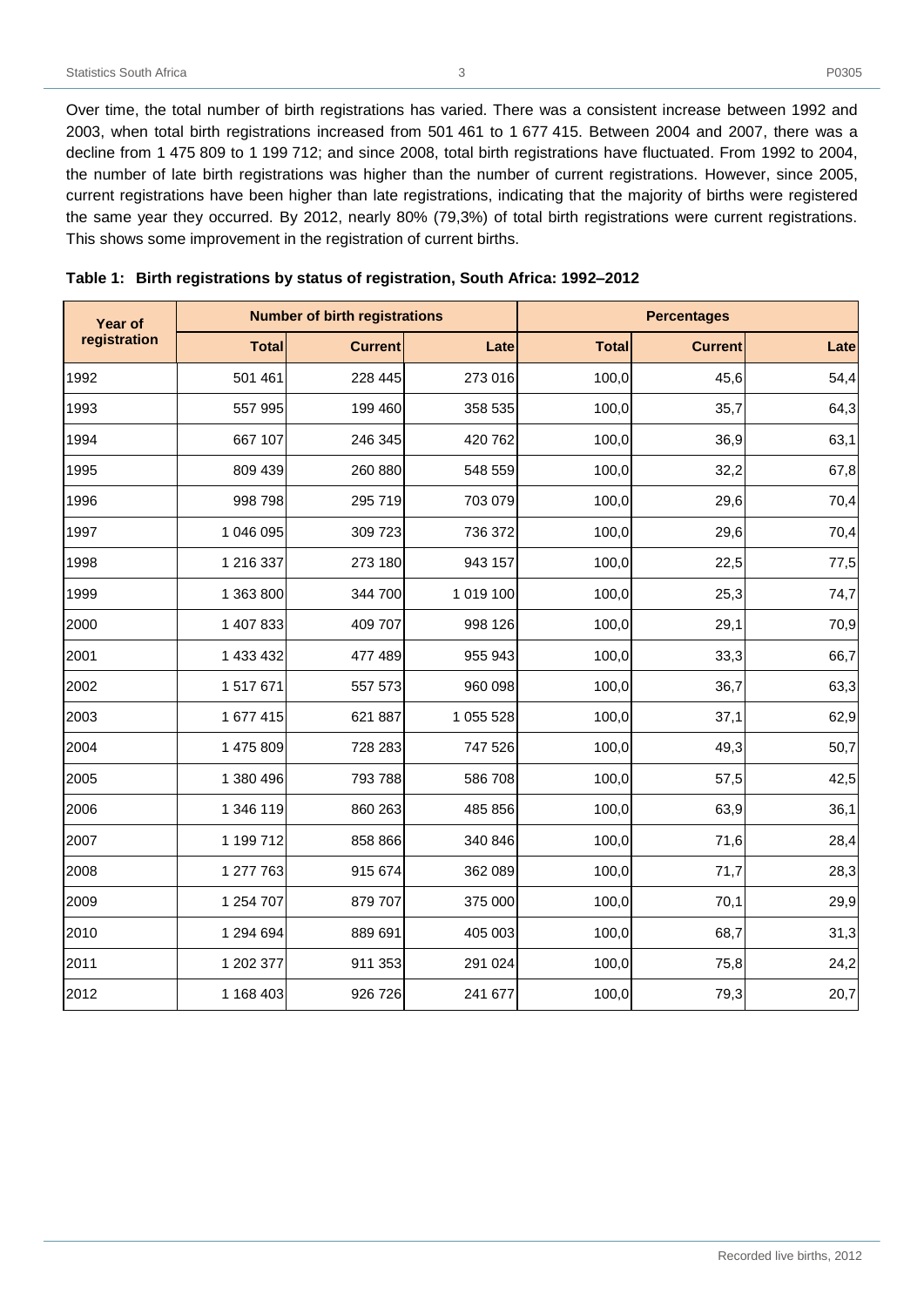

# <span id="page-9-0"></span>**Figure 2: Birth registrations by status of registration, South Africa: 1992–2012**

Figure 3 tracks late registrations for births that occurred during the period 1981–2011 and were registered in 2010, 2011 and 2012. The figure shows a considerable reduction in late registrations in 2012 compared to 2011 and similarly, late registrations in 2011 were fewer than those in 2010. This confirms the trends seen in Table 1 where late registrations have been declining since 2010.

The figure also shows that the differences in late registrations between the three observation periods were more pronounced between 1987 and 1992 as well as between 2006 and 2011. There were no marked differences in late registrations between 2010 and 2012 for births that occurred before 1987 and births occurring between 1993 and 2005.

Generally, most late birth registrations were higher in the year preceding the year of observation. For example, in 2012, most late registrations (30%) were births that occurred in 2011. These were followed by births occurring in 2010 and then 2009 retrospectively up to 2007. This pattern shows that 53,0% of these births were registered in the first five years of birth occurrence.

It is clear from the pattern of late registrations that it is becoming increasingly important to have a birth registered much earlier as observed in the decline in the number of late registrations of births for those aged 19 and 23. For instance, in 2010, 24, 1% births were registered by this age group compared to 18,9% in 2011 and 15,4% in 2012. These registrations take place three to seven years after individuals are eligible for an identity document which can be acquired by all South African citizens and permanent residents from age 16. Additionally, the high number of late registrations at ages eligible for Identity Documents (IDs) in 2010 may be associated with the demand for ID documents in preparation for participation in the 2011 South African municipal elections.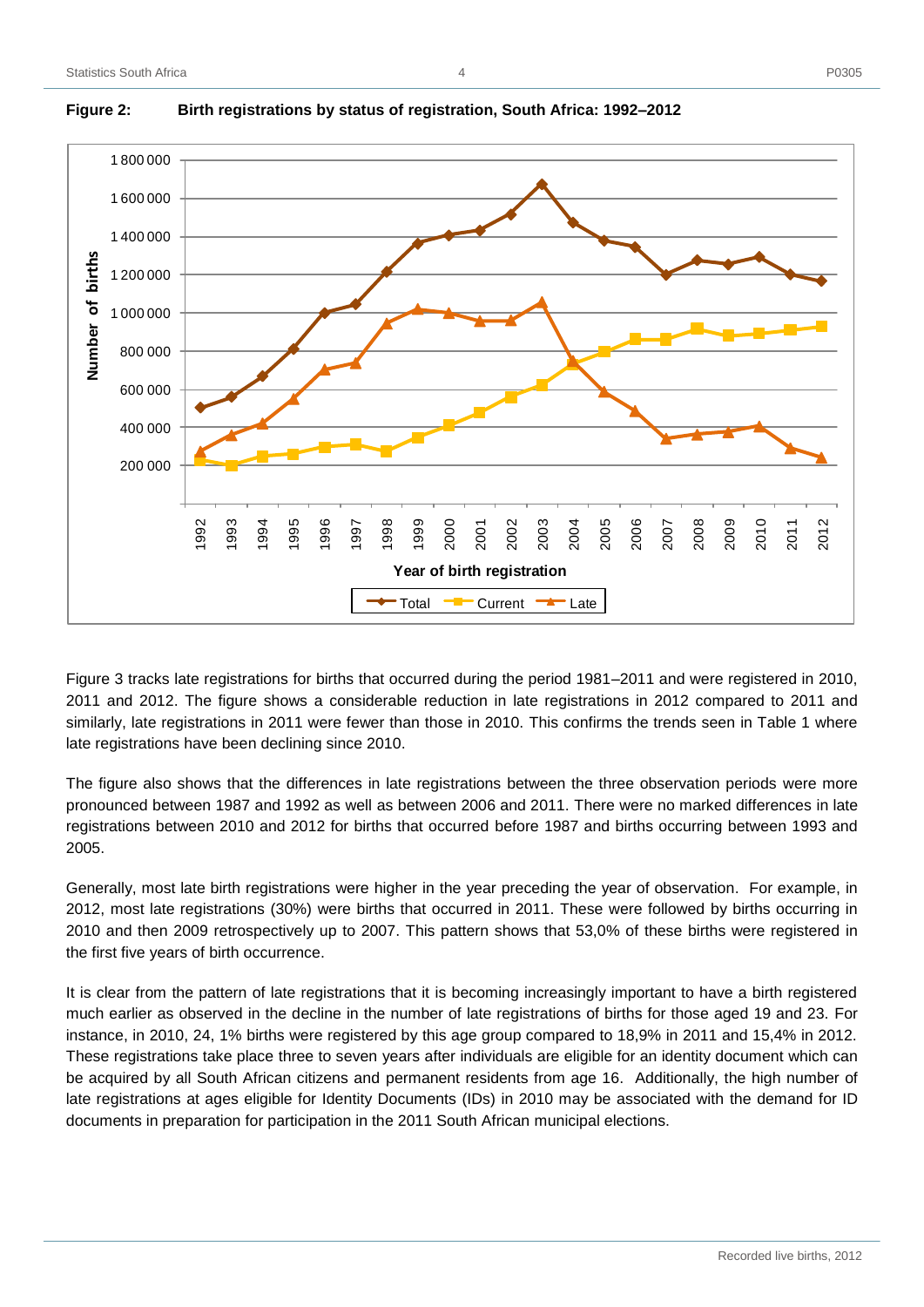

5

# <span id="page-10-1"></span>**Figure 3: Late birth registrations by year of birth, South Africa: 1981–2011**

# <span id="page-10-0"></span>**2.3 Birth registrations by selected variables**

#### **Age of the mother**

The Notice of Birth form (DHA–24) makes provision for the inclusion of the details of the biological parents of a child. However, more than two-thirds (66,6%) of the births registered in 2012 did not have the details of the father. Given the dearth of information on the fathers, this section will only report on mothers.

Table 2 and Figure 4 show the distribution of births registered in 2012 by the age of the mother and status of registration. Women aged 25**–**34 had the highest percentage of births registered in the current year (84,7%), whereas women aged 50**–**54 had the lowest (15,8%). This shows that older women (aged 50–54) had particularly higher proportions of late registrations compared to younger women. Notwithstanding, women aged 15–19 lag behind the other younger women where only 65,4% of their births were registered within the year of birth occurrence compared to more than 80% for those aged 20**–**29.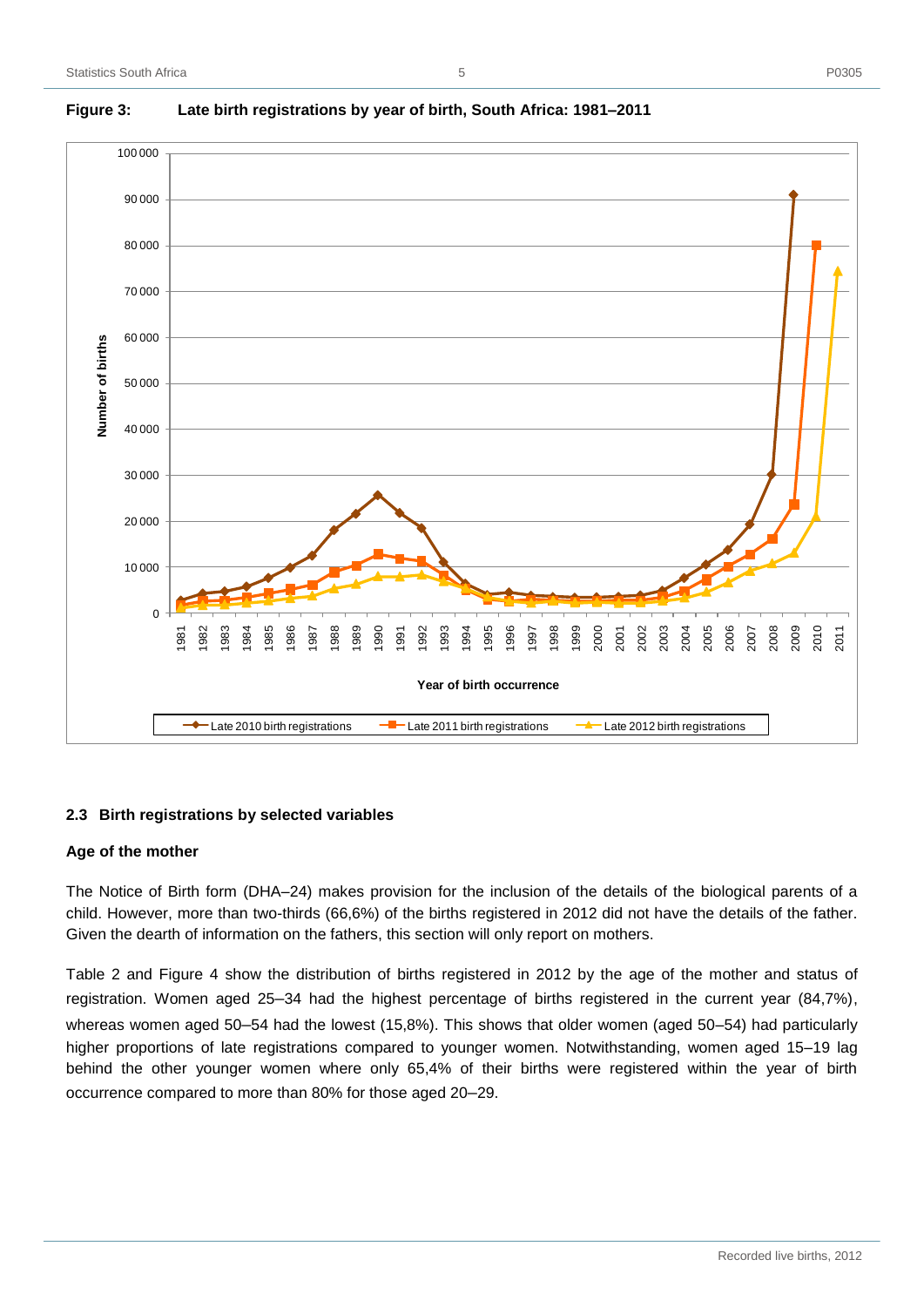| Age of mother                               | <b>Number of birth registrations</b> |                |         | <b>Percentages</b> |                |      |
|---------------------------------------------|--------------------------------------|----------------|---------|--------------------|----------------|------|
|                                             | <b>Total</b>                         | <b>Current</b> | Late    | <b>Total</b>       | <b>Current</b> | Late |
| $15 - 19$                                   | 172 082                              | 112 605        | 59 477  | 100,0              | 65,4           | 34,6 |
| $20 - 24$                                   | 312 639                              | 253 843        | 58796   | 100,0              | 81,2           | 18,8 |
| $25 - 29$                                   | 288 007                              | 244 006        | 44 001  | 100,0              | 84,7           | 15,3 |
| $30 - 34$                                   | 211 096                              | 178 694        | 32 402  | 100,0              | 84,7           | 15,3 |
| $35 - 39$                                   | 123 126                              | 101 654        | 21 472  | 100,0              | 82,6           | 17,4 |
| $40 - 44$                                   | 41 454                               | 32 046         | 9408    | 100,0              | 77,3           | 22,7 |
| 45-49                                       | 5 2 4 4                              | 2 5 8 4        | 2660    | 100,0              | 49,3           | 50,7 |
| 50-54                                       | 1 504                                | 237            | 1 2 6 7 | 100,0              | 15,8           | 84,2 |
| Unspecified/ outside the<br>15-54 age range | 13 251                               | 1 0 5 7        | 12 194  | 100,0              | 8,0            | 92,0 |
| <b>Total</b>                                | 1 168 403                            | 926 726        | 241 677 | 100,0              | 79,3           | 20,7 |

<span id="page-11-0"></span>

|  | Table 2: Birth registrations by age of the mother and status of registration, South Africa: 2012 |
|--|--------------------------------------------------------------------------------------------------|
|  |                                                                                                  |

# **Figure 4: Birth registrations by age of the mother and status of registration, South Africa: 2012\***



\*Excluding 13 251 births whose mothers' ages were not stated or were outside the age range of 15–54 years.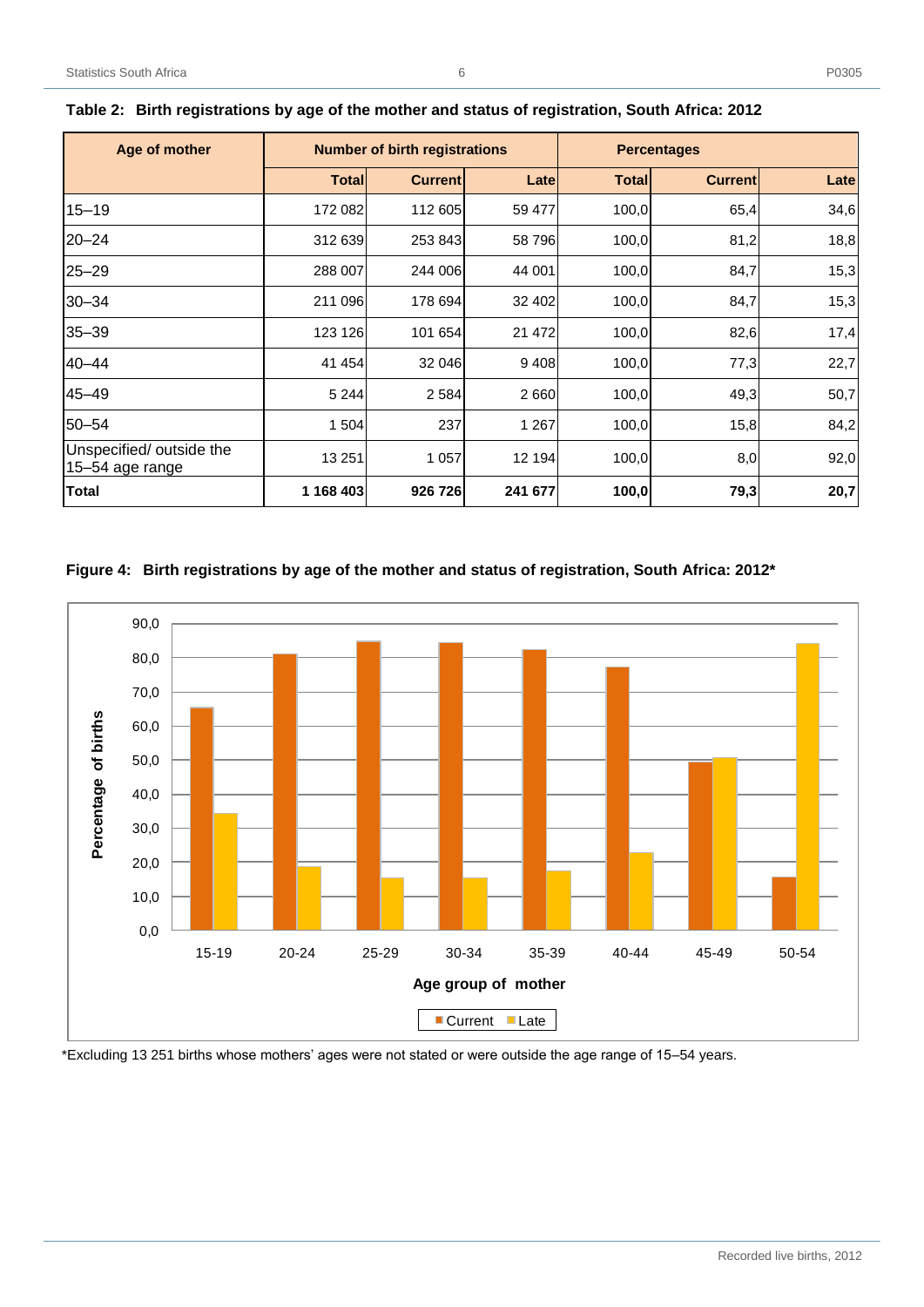Previous publications on recorded live births have discussed how Statistics South Africa derives geographical levels from the Department of Home Affairs birth registration system [see for example *Recorded Live Births 2011* (Stats SA, 2012)]. A further discussion on municipal boundaries is available on page 35 of this report. In this report, the district code variable in the dataset refers to the district of birth occurrence for births registered before 15 years of age. For those that are registered from 15 years of age, district refers to the district of birth registration, which is usually Pretoria, where late registrations of birth are centralised for processing.

The distribution of all births registered in 2012 by province of occurrence/registration and status of registration is presented in Figure 5. The following categories were used to illustrate status of registration in the provinces: current refers to those births registered within the year of birth occurrence; late – before age 15 (those births registered after the year of birth occurrence but before age 15); and late – from age 15 (those births registered from 15 years of age).

In 2012, the highest number of birth registrations occurred in Gauteng (270 953), followed by KwaZulu-Natal (235 754). The least number of registrations were in Northern Cape (26 322). Registrations in Gauteng accounted for 23,1% of the total registrations compared to 2,3% in Northern Cape. Figure 4 shows that all provinces had more current registrations than late registrations. Gauteng had the least percentage of current registrations when compared to the other provinces. Western Cape and Northern Cape had the highest percentages (90,3% each) compared to Gauteng which had 68,8% of current registrations. As indicated earlier, this is because late registrations are mainly processed at the Department of Home Affairs head office in Pretoria, Gauteng.

The proportion of births that occurred outside South Africa shows that the majority of these births were registered very late, with 98,7% (20 333) of these births registered 15 years or later. In addition, Gauteng also has a disproportionate percentage of late birth registrations compared to the other provinces. The province had 21,2% of late birth registrations from age 15 in 2012. Thus contributing 67,9% of the 84 629 late birth registrations in the 15 years and above category.

Detailed information on 2012 total registrations by year of birth occurrence and status of registration, province and district municipality is provided in Appendix B. The information shows late registrations annually from 2007 up to 2011. Total birth registrations were highest in City of Tshwane (106 097), followed by City of eThekwini (75 089) and City of Cape Town (74 718). Cape Town and eThekwini Metros had higher current registrations compared to the City of Tshwane, where late registrations were prevalent.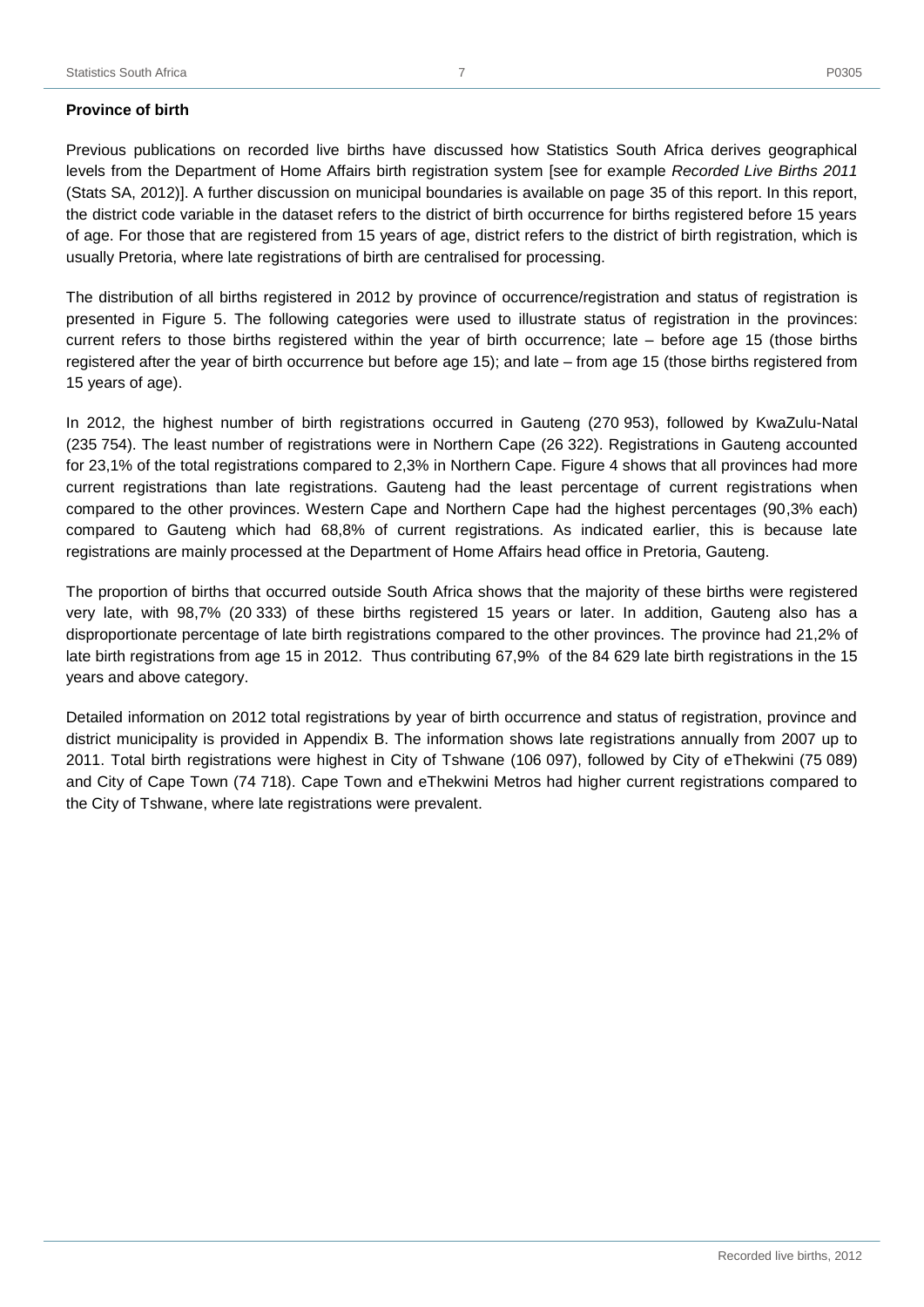

#### <span id="page-13-0"></span>**Figure 5: Birth registrations by province of occurrence and status of registration, South Africa: 2012**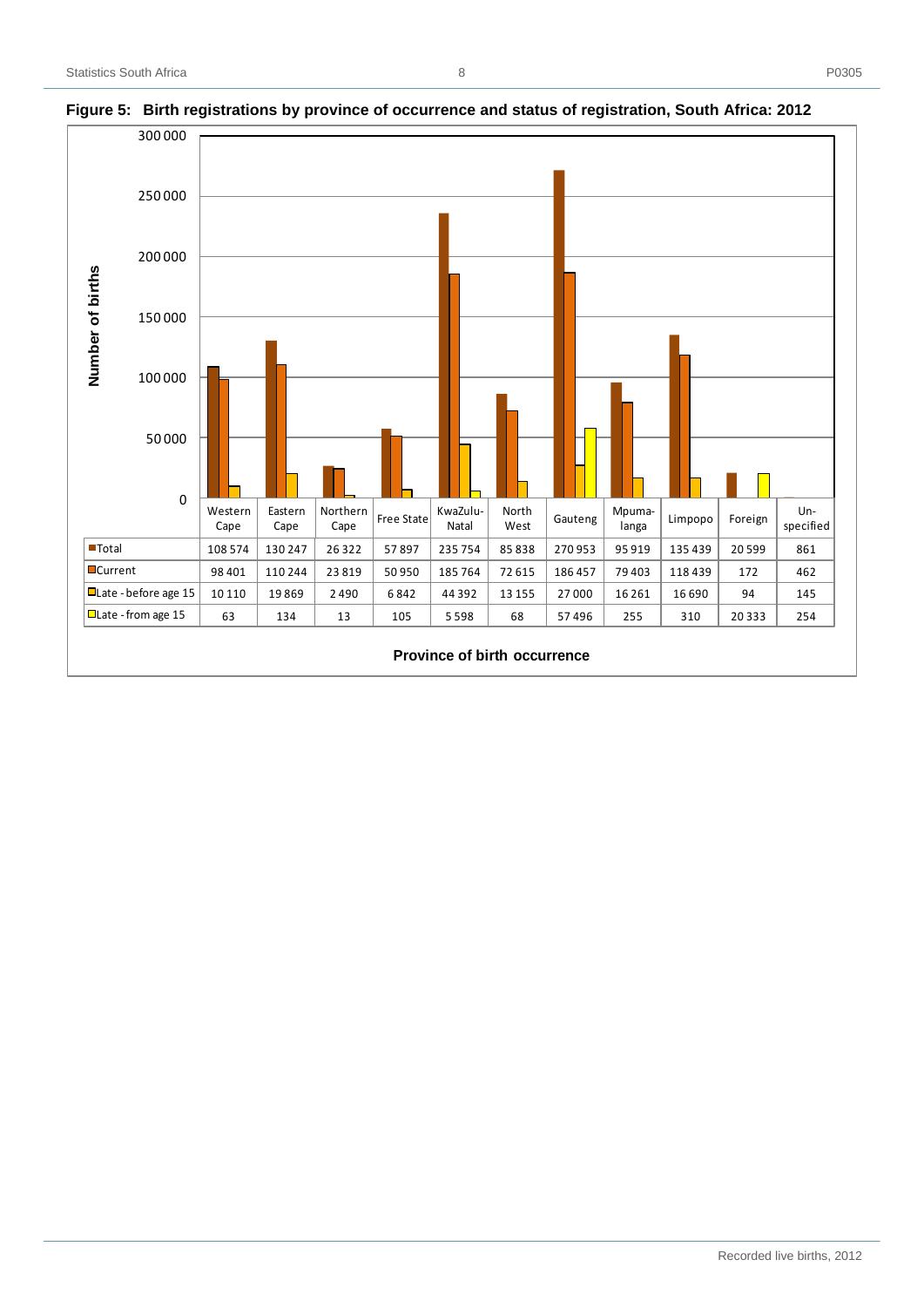# **Sex of the child**

The proportion of male births relative to female births is shown in Figure 6. The sex ratio in 2012 was 101 male births per 100 female births registered, therefore implying that more male births were registered compared to female births. Generally, more males are born than females, which may explain relatively higher registration of male births. All provinces had sex ratios of between 100 and 103 males per 100 females. Western Cape had the highest sex ratio of 103 male per 100 female birth registrations.

Appendix C shows birth registrations by sex, status of registration, province and district municipality.



<span id="page-14-1"></span>**Figure 6: Sex ratios by province of birth occurrence, South Africa: 2012**

# <span id="page-14-0"></span>**3. Birth occurrences**

This section reports on birth occurrences based on year of birth data captured in the birth registration system up to 28 February 2013 (this being the cut-off date for processing by Stats SA). Birth occurrences extracted from the National Population Register on 30 June 2013 are also presented.

Year of birth occurrence refers to the year in which a birth actually occurred and was registered at the Department of Home Affairs (DHA). Each time a birth for any particular year is registered, the birth occurrences for that particular year are updated to include those that were registered late. Consequently, whenever data are extracted from the population register, these are updated and information on birth occurrences is also revised.

Table 3 shows birth occurrences for the period 1992 to 2012 based on date of extraction of data. By 28 February 2013, 926 726 births that occurred in 2012 were registered. These were updated to 972 858 by 30 June 2013. This implies that the birth register was updated by 46 132 births between the two periods.

As previously indicated, birth occurrences for other years have been updated with new data for the two periods. The updates show that the highest number of birth occurrences was in 2008 for both periods, and the lowest were in 1998. Table 3 also shows that there has been a decline in the total number of birth occurrences between 2011 and 2012. As of 28 February 2013, there were 59 001 fewer births in 2012, and as at June 30 2013, there were 24 036 fewer births in 2012 compared to the same period in 2011.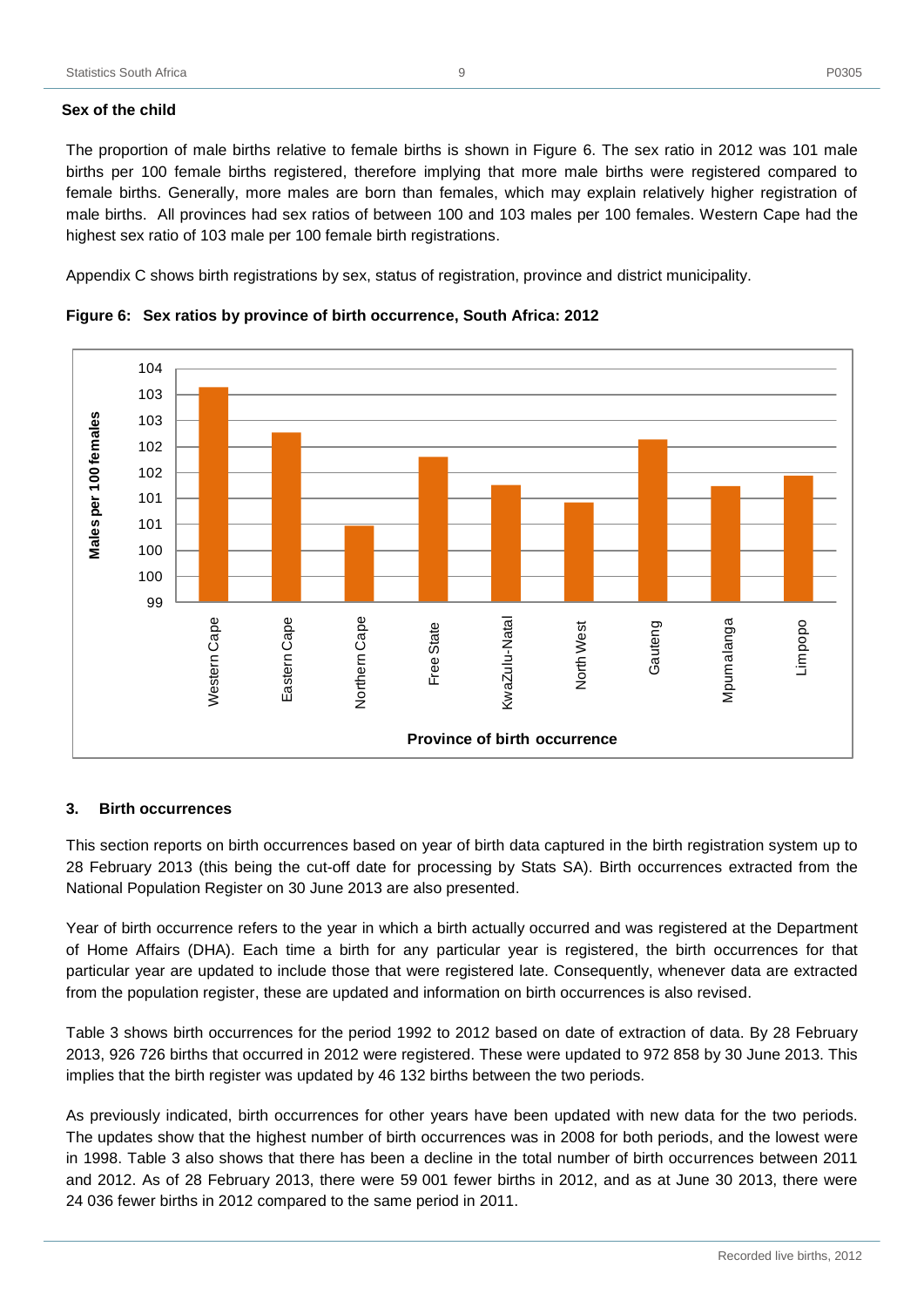| . .<br>$\sim$<br>w<br>v |
|-------------------------|
|-------------------------|

| <b>Year of birth</b><br>occurrence | <b>Birth occurrences</b><br>(as at 28 Feb. 2013) | <b>Updated birth occurrences</b><br>(as at 30 Jun 2013) |
|------------------------------------|--------------------------------------------------|---------------------------------------------------------|
| 1992                               | 970 293                                          | 987 312                                                 |
| 1993                               | 946 755                                          | 968 170                                                 |
| 1994                               | 929 099                                          | 975 993                                                 |
| 1995                               | 924 207                                          | 948 007                                                 |
| 1996                               | 967 012                                          | 974 642                                                 |
| 1997                               | 960 007                                          | 960 333                                                 |
| 1998                               | 901 197                                          | 944 492                                                 |
| 1999                               | 930 696                                          | 959 569                                                 |
| 2000                               | 928 776                                          | 971 124                                                 |
| 2001                               | 923 685                                          | 954 819                                                 |
| 2002                               | 911 797                                          | 965 021                                                 |
| 2003                               | 918 923                                          | 958 901                                                 |
| 2004                               | 1 005 888                                        | 1 014 908                                               |
| 2005                               | 1 051 070                                        | 1 055 594                                               |
| 2006                               | 1 007 131                                        | 1 083 448                                               |
| 2007                               | 1 060 142                                        | 1 066 846                                               |
| 2008                               | 1 074 448                                        | 1 086 499                                               |
| 2009                               | 1 007 501                                        | 1 031 390                                               |
| 2010                               | 990 775                                          | 998 489                                                 |
| 2011                               | 985 727                                          | 996 894                                                 |
| 2012                               | 926 726                                          | 972 858                                                 |

#### <span id="page-15-1"></span>**Table 3: Birth occurrences by year of birth and reference period, South Africa: 1992–2012**

#### <span id="page-15-0"></span>**3.1 Birth occurrences as at 28 February 2013**

Table 4 shows the number of births that occurred during the period 1993 to 2012 by year of birth and year of registration. All births that were registered within the year in which they occurred are in bold, while those not in bold are late registrations, showing the year in which the births were eventually registered.

The average number of birth occurrences increases each year due to the updating of the birth register with late registrations, as well as registrations for the current year. In 2012, the average number of births per year was about 971 000. This is an increase of approximately 9 000 births from the average annual number of births reported in 2011 (962 000).

When considering birth occurrences between 1993 and 2012, the pattern has not been consistent. Fluctuations in updated birth occurrences were evident between 1993 and 2008, but since 2009, decreases have been observed. Table 4 also shows that late registrations play an important role in the updating of birth occurrences. For example, in 1993, only 199 460 births were registered in the same year of birth occurrence. However, by 2012, there were 946 755 births registered that occurred in 1993. Table 4 further demonstrates that most late birth registrations were registered the year following the year of birth occurrence. Thereafter, late registrations start to dwindle as the year of birth occurrence moves further away from the period under observation.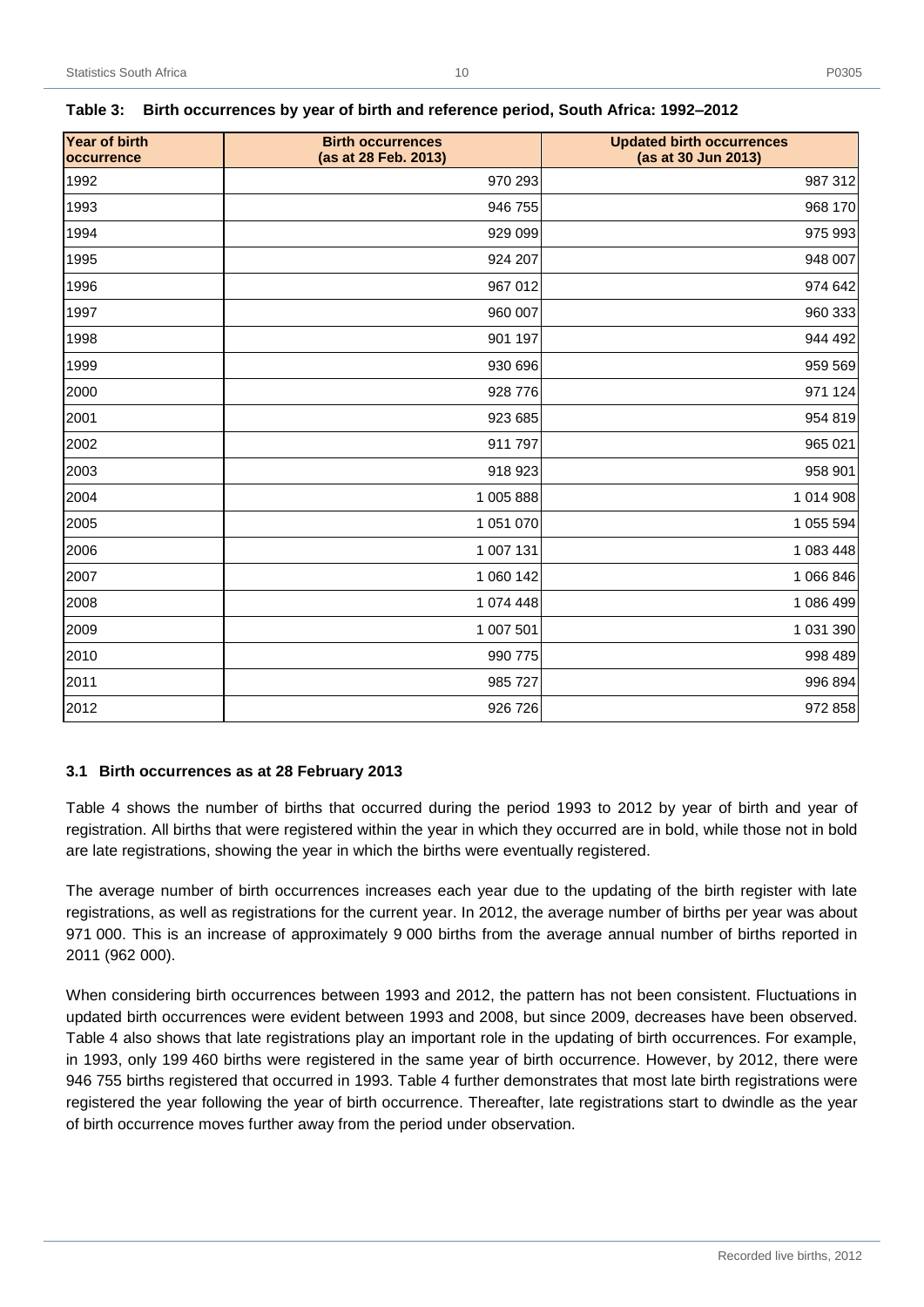# <span id="page-16-0"></span>**Year of birth registration Year of birth occurrences** 1993│ 1994│ 1995│ 1996│ 1997│ 1998│ 1999│ 2000│ 2001│ 2002│ 2003│ 2004│ 2005│ 2006│ 2007│ 2008│ 2009│ 2010│ 2011│ 2012 **199 460** 63 813 **246 345** 43 097 73 336 **260 880** 48 338 51 748 89 566 **295 719** 50 708 50 627 54 198 93 807 **309 723** 77 021 61 919 59 942 70 261 105 766 **273 180** 84 143 84 563 80 362 92 276 104 453 146 055 **344 700** 85 000 58 170 78 122 92 269 102 179 114 781 178 516 **409 707** 36 441 43 932 65 682 79 095 87 285 96 809 116 374 192 410 **477 489** 34 709 34 679 36 685 58 125 73 665 86 859 98 553 118 600 218 256 **557 573** 53 491 63 494 73 845 69 465 68 289 69 795 72 533 77 256 94 588 194 204 **621 887** 49 237 58 549 44 477 41 014 38 700 41 372 42 511 43 503 48 197 63 234 165 662 **728 283** 48 398 36 883 28 386 25 341 23 240 23 162 24 996 24 807 23 798 27 701 43 404 150 546 **793 788** 20 039 20 002 18 034 18 217 17 623 19 518 21 911 26 516 24 057 26 042 34 601 54 941 154 331 **860 263** 11 421 10 178 9 472 9 309 9 227 9 897 10 969 14 158 15 200 16 766 20 009 26 769 42 569 126 358 **858 866** 10 740 11 767 7 955 7 105 6 548 6 691 6 927 8 327 8 722 11 378 14 085 17 869 23 732 40 554 128 336 **915 674** 4 555 6 024 6 204 5 406 4 489 4 317 4 609 5 128 5 072 6 053 8 322 11 793 14 208 19 510 31 885 101 743 **879 707** 11 094 6 389 3 913 4 495 3 790 3 483 3 340 3 450 3 535 3 844 4 852 7 623 10 566 13 736 19 323 30 164 91 064 **889 691** 8 178 5 148 2 991 2 576 2 879 2 624 2 517 2 604 2 632 2 743 3 457 4 763 7 298 10 111 12 628 16 091 23 665 80 079 **911 353** 6 872 5 346 3 493 2 532 2 151 2 654 2 240 2 310 2 139 2 259 2 644 3 301 4 578 6 599 9 104 10 776 13 065 21 005 74 374 **926 726** |TOTAL | 946 755| 929 099| 924 207| 967 012| 960 007| 901 197| 930 696| 928 776| 923 685| 911 797| 918 923|1 005 888|1 051 070|1 077 131|1 060 142|1 074 448|1 007 501| 990 775| 985 727| 926 726

#### **Table 4: Birth occurrences (as at end of February 2013) by year of birth occurrence and year of birth registration, South Africa: 1993–2012**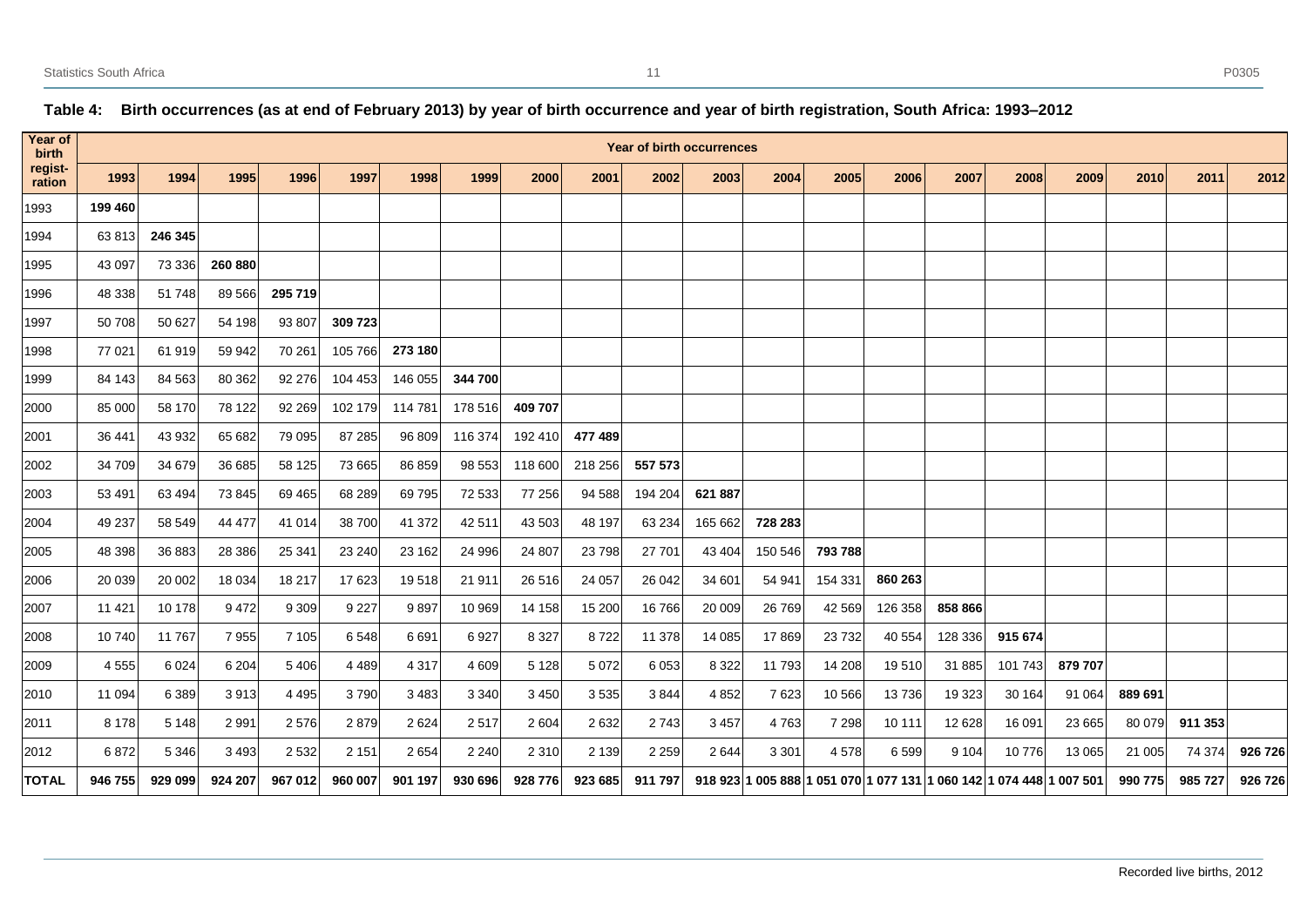By law, births should be registered within 30 days. However, in the absence of the date of birth occurrence and the date for birth registration, the time lag between the month of birth occurrence and the month of birth registration can be used to assess the functioning of the civil registration system. Table 5 shows that at least 32,5% of births were registered in the same month of birth occurrence. The highest percentage was in November (46,3%).

<span id="page-17-0"></span>

| Table 5: Number of births by month of birth occurrence and month of birth registration, South Africa: |
|-------------------------------------------------------------------------------------------------------|
| 2012                                                                                                  |

| <b>Month of</b><br>birth |         |         |         |         |         | <b>Month of birth occurrence</b> |         |               |         |          |         |         |              |
|--------------------------|---------|---------|---------|---------|---------|----------------------------------|---------|---------------|---------|----------|---------|---------|--------------|
| regis-<br>tration        | Jan.    | Feb.    | Mar.    | Apr.    | May     | Jun.                             | Jul.    | Aug.          | Sep.    | Oct.     | Nov.    | Dec.    | <b>Total</b> |
| January                  | 31 463  |         |         |         |         |                                  |         |               |         |          |         |         | 31 463       |
| February                 | 28 694  | 28 543  |         |         |         |                                  |         |               |         |          |         |         | 57 237       |
| March                    | 10 059  | 27 208  | 31 253  |         |         |                                  |         |               |         |          |         |         | 68 520       |
| April                    | 4 5 9 0 | 8 3 9 5 | 28 003  | 26 776  |         |                                  |         |               |         |          |         |         | 67 764       |
| May                      | 3 2 2 2 | 5 0 6 0 | 11847   | 31 982  | 32 511  |                                  |         |               |         |          |         |         | 84 622       |
| June                     | 1838    | 2 4 8 3 | 5 0 5 4 | 9770    | 28 548  | 29 5 84                          |         |               |         |          |         |         | 77 277       |
| July                     | 1 6 3 7 | 1861    | 3 3 8 4 | 5 3 7 3 | 10 632  | 30 112                           | 31 296  |               |         |          |         |         | 84 295       |
| August                   | 1 0 4 6 | 1 2 3 8 | 2 0 0 7 | 2791    | 4 6 6 2 | 9 2 4 3                          |         | 28 200 32 776 |         |          |         |         | 81 963       |
| September                | 677     | 824     | 1 1 8 9 | 1519    | 2 3 0 0 | 3816                             |         | 8 298 24 809  | 26723   |          |         |         | 70 155       |
| October                  | 730     | 785     | 1 0 8 3 | 1 3 9 1 | 1887    | 2847                             | 4 9 2 2 | 10 411        | 32 065  | 28 5 82  |         |         | 84 703       |
| November                 | 538     | 554     | 788     | 961     | 1 1 6 0 | 1 5 9 1                          | 2 3 6 7 | 4 2 1 1       | 9 2 0 3 | 24 7 8 2 | 29 908  |         | 76 063       |
| December                 | 322     | 302     | 420     | 494     | 589     | 747                              | 1 1 4 8 | 1 6 9 2       | 3 2 4 4 | 5 5 3 5  | 19 379  | 23 755  | 57 627       |
| January                  | 571     | 482     | 634     | 684     | 877     | 1 0 4 0                          | 1 3 7 1 | 2 0 3 9       | 3 4 4 7 | 5 0 2 9  | 10 627  | 33 4 74 | 60 275       |
| February                 | 379     | 413     | 491     | 579     | 637     | 785                              | 975     | 1 3 5 4       | 2 1 4 7 | 2776     | 4 6 4 0 | 9586    | 24 7 62      |
| <b>Total</b>             | 85 766  | 78 148  | 86 153  | 82 320  | 83 803  | 79 765                           | 78 577  | 77 292        | 76 829  | 66 704   | 64 554  | 66815   | 926 726      |

#### **Age of the mother for births occurring in 2012**

The age of the mother is a useful variable for the study of fertility and its differentials. As such, it is important in the analysis of live births. The distribution of births occurring in 2012 by age of the mother is presented in Table 6. Women aged 20–24 had the highest percentage of births (27,4%), followed by those aged 25–29 (26,3%), and those aged 30–34 (19,3%). Fewer births (3,9%) occurred after age 40–54, which is expected, because fecundability decreases as women grow older.

More information on the number of births by age of mother in the past five years (2008–2012) is provided in Appendix D.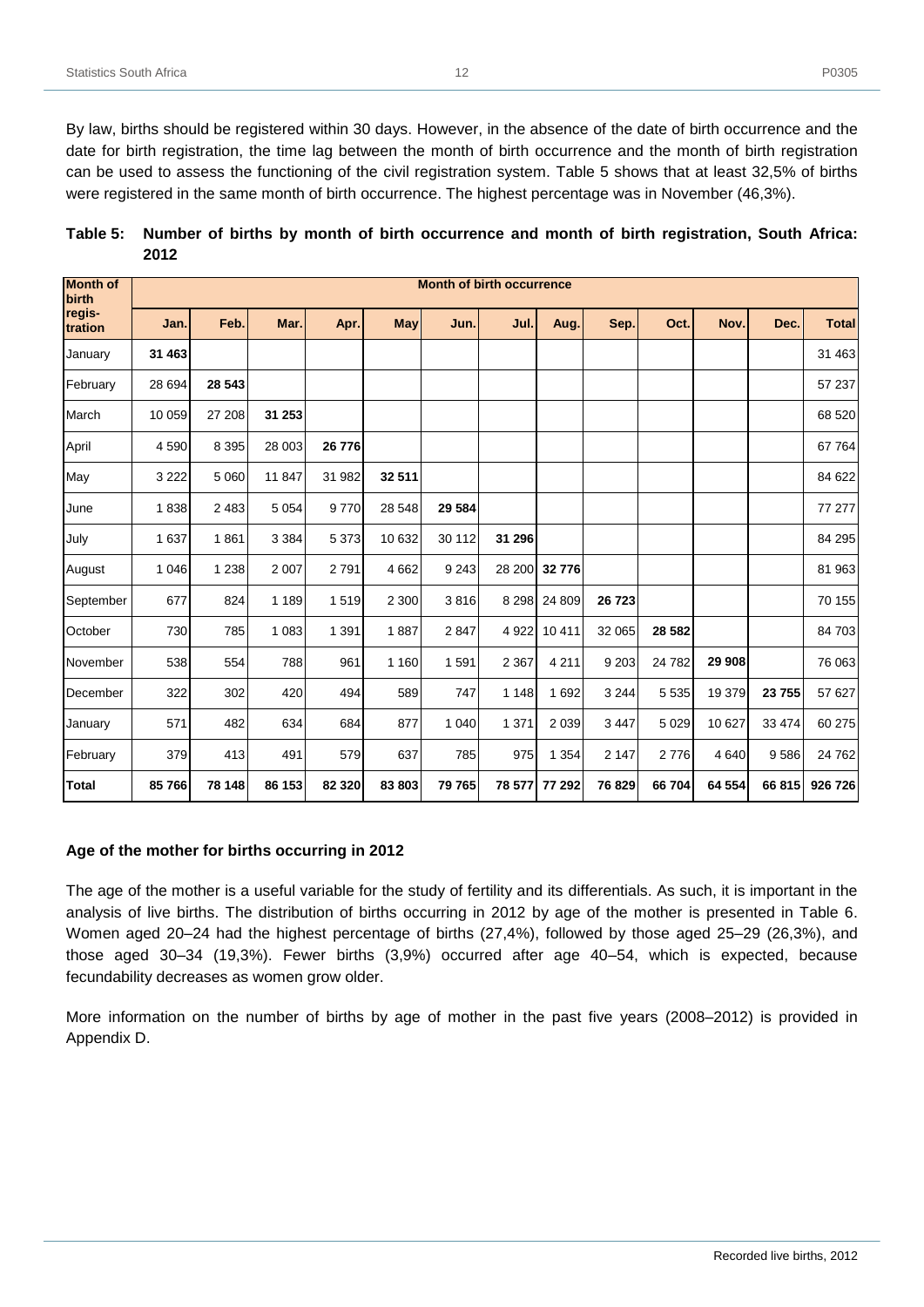| Age of the mother                       | <b>Number of birth occurrences</b> | Percentage |
|-----------------------------------------|------------------------------------|------------|
| $15 - 19$                               | 112 605                            | 12,2       |
| $20 - 24$                               | 253 843                            | 27,4       |
| $25 - 29$                               | 244 006                            | 26,3       |
| $30 - 34$                               | 178 694                            | 19,3       |
| $35 - 39$                               | 101 654                            | 11,0       |
| $40 - 44$                               | 32 046                             | 3,5        |
| $45 - 49$                               | 2 5 8 4                            | 0,3        |
| $50 - 54$                               | 237                                | 0,0        |
| Unspecified/outside the 15-54 age range | 1 0 5 7                            | 0,1        |
| <b>Total</b>                            | 926 726                            | 100,0      |

#### <span id="page-18-0"></span>**Table 6: Number and percentage of births by age of the mother, South Africa: 2012**

#### **Median age of the mother from 1999 to 2012**

The median age of mothers in any given year divides the mothers of children into two numerically equal groups where half of the mothers are younger than this age group and the other half are older. A higher median age indicates that, on average, child bearing occurs at older ages and vice versa for a lower median age.

Figure 7 shows the median ages of mothers for births occurring between 1998 and 2012 (updated with late registrations). The median age decreased consistently from 2000 to 2006, was constant between 2006 and 2009, and an increase was observed thereafter. The highest median age was 27,7 years observed in 2000 and the lowest was 26,5 years which was consistent for a period of four years (2006–2009). The median age of mothers for all births registered in 2012 was 27 years. This is slightly higher than the median age observed in 2011. Increasing median ages observed since 2010 indicates that women are having children later and later in life.

<span id="page-18-1"></span>

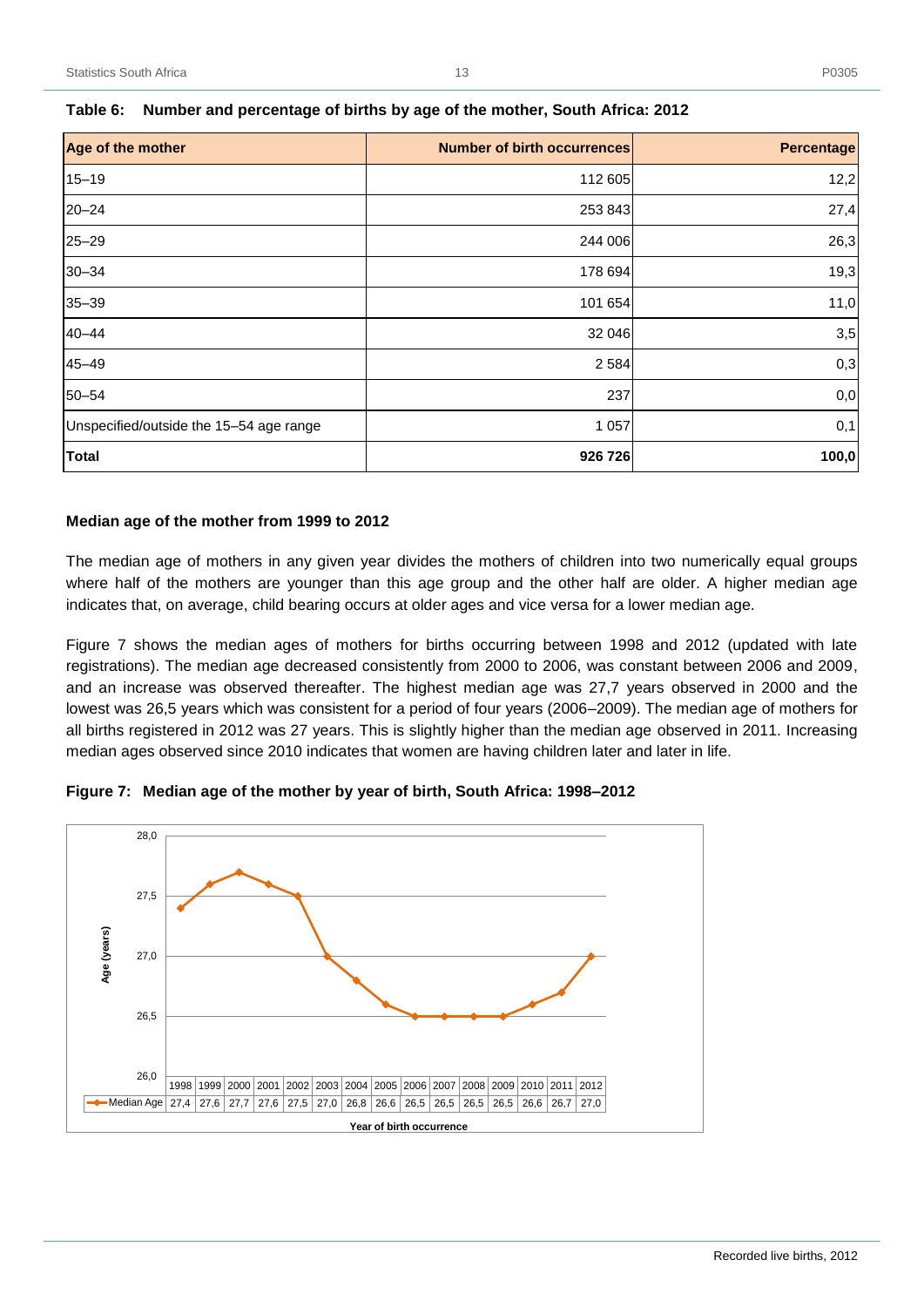#### **Provincial distribution of births in 2012**

Figure 8 shows the distribution of births that occurred in 2012 by province of birth occurrence. The highest proportion of births occurred in Gauteng and KwaZulu-Natal (20,1% each). The lowest proportion of births occurred in Northern Cape (2,6%) and Free State (5,5%). These patterns are similar to 2011.

Further information on birth occurrences by province and age of mother is provided in Appendix E. The table in the appendix shows that KwaZulu-Natal had the highest number of births among ages 15–24, whereas Gauteng had the largest number of births among ages 25 and above.

Additional information on the distribution of birth occurrences by province and district municipality of birth occurrence is provided in Appendix F. The period covered for analysis is 2008–2012. Birth occurrences were highest in KwaZulu-Natal from 2008–2011, but highest in Gauteng in 2012.



#### <span id="page-19-1"></span>**Figure 8: Birth occurrences by province of registration, South Africa: 2012\***

\* Excluding 462 births with unspecified province.

#### <span id="page-19-0"></span>**3.2 Birth occurrences as at 30 June 2013**

Table 7 indicates that a total of about 20,8 million births occurred in South Africa between 1992 and 2012, with an average of about 987 720 births per year over the 21-year period. The number of birth occurrences fluctuated between 944 000 and around one million (per year) over the period 1992–2012, with the highest number occurring in 2008 and the lowest in 1998.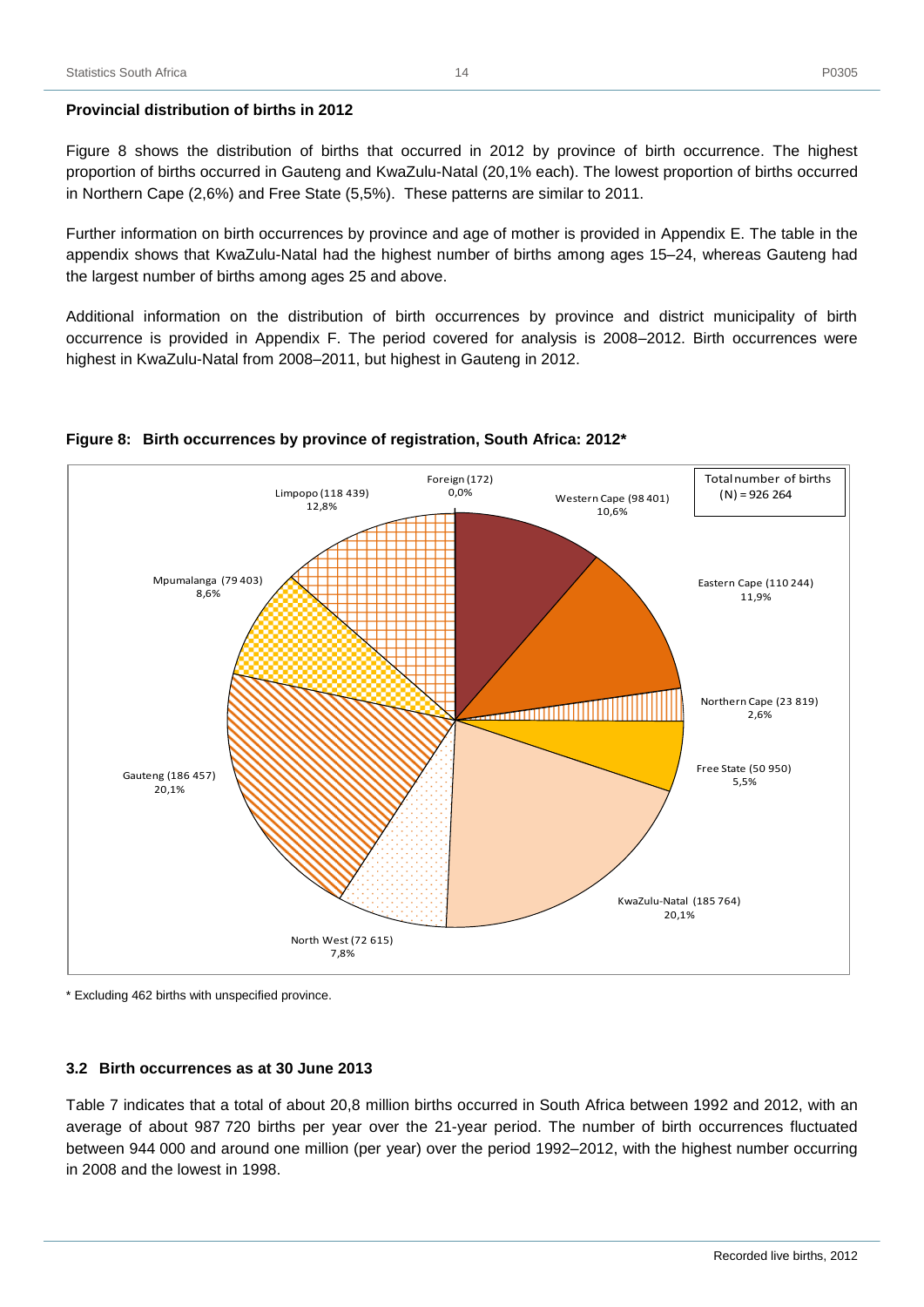#### **Sex of the child**

The overall number of birth occurrences by year of birth, sex and citizenship from 1992–2012 is provided in Table 7. Sex ratios were between 100 and 102 male per 100 female births. Generally, there were slightly more male births than female births during the observation period except in 1992, where there were slightly more female births than male births.

#### **Citizenship**

Table 7 shows birth occurrences by citizenship for 1992–2012. Over 99% of all birth occurrences were for South African citizens throughout the observation period. In 2012, birth occurrences among non-South African citizens (non-citizens with permanent residence permits) and those classified as 'other' continued to decline from 2011.

<span id="page-20-0"></span>

| Table 7:  Birth occurrences (as at 30 June 2013) by sex, year of birth and citizenship, South Africa: |  |  |  |
|-------------------------------------------------------------------------------------------------------|--|--|--|
|                                                                                                       |  |  |  |

| Year         |              | <b>Grand total</b> |               |              | <b>South African citizens</b> |               |              | <b>Non-South African</b><br>citizens |                | Other*          |                 |                 |
|--------------|--------------|--------------------|---------------|--------------|-------------------------------|---------------|--------------|--------------------------------------|----------------|-----------------|-----------------|-----------------|
|              | <b>Total</b> | <b>Male</b>        | <b>Female</b> | <b>Total</b> | <b>Male</b>                   | <b>Female</b> | <b>Total</b> | <b>Male</b>                          | <b>Female</b>  | <b>Total</b>    | <b>Male</b>     | Femal<br>e      |
| 1992         | 987 312      | 493 072            | 494 240       | 985 086      | 491 924                       | 493 162       | 1 3 3 2      | 655                                  | 677            | 894             | 493             | 401             |
| 1993         | 968 170      | 485 360            | 482 810       | 966 332      | 484 428                       | 481 904       | 1 1 9 1      | 602                                  | 589            | 647             | 330             | 317             |
| 1994         | 975 993      | 489 460            | 486 533       | 974 271      | 488 566                       | 485 705       | 1 0 7 7      | 555                                  | 522            | 645             | 339             | 306             |
| 1995         | 948 007      | 475 236            | 472 771       | 946 230      | 474 367                       | 471 863       | 961          | 474                                  | 487            | 816             | 395             | 421             |
| 1996         | 974 642      | 488 898            | 485 744       | 973 235      | 488 176                       | 485 059       | 740          | 383                                  | 357            | 667             | 339             | 328             |
| 1997         | 960 333      | 480 888            | 479 445       | 959 395      | 480 404                       | 478 991       | 424          | 225                                  | 199            | 514             | 259             | 255             |
| 1998         | 944 492      | 472 531            | 471 961       | 943 661      | 472 092                       | 471 569       | 348          | 184                                  | 164            | 483             | 255             | 228             |
| 1999         | 959 569      | 480 098            | 479 471       | 958 757      | 479 678                       | 479 079       | 353          | 182                                  | 171            | 459             | 238             | 221             |
| 2000         | 971 124      | 486 486            | 484 638       | 970 671      | 486 274                       | 484 397       | 262          | 128                                  | 134            | 191             | 84              | 107             |
| 2001         | 954 819      | 478 263            | 476 556       | 954 473      | 478 069                       | 476 404       | 238          | 135                                  | 103            | 108             | 59              | 49              |
| 2002         | 965 021      | 483 142            | 481 879       | 964 678      | 482 973                       | 481 705       | 221          | 107                                  | 114            | 122             | 62              | 60              |
| 2003         | 958 901      | 481 462            | 477 439       | 958 601      | 481 301                       | 477 300       | 204          | 113                                  | 91             | $\overline{96}$ | $\overline{48}$ | 48              |
| 2004         | 1 014 908    | 510 108            | 504 800       | 1 014 594    | 509 932                       | 504 662       | 203          | 115                                  | 88             | 111             | 61              | 50              |
| 2005         | 1 055 594    | 530 959            | 524 635       | 1 055 299    | 530 807                       | 524 492       | 177          | 94                                   | 83             | 118             | 58              | 60              |
| 2006         | 1 083 448    | 544 086            | 539 362       | 1 083 146    | 543 915                       | 539 231       | 150          | 79                                   | 71             | 152             | 92              | 60              |
| 2007         | 1 066 846    | 536 920            | 529 926       | 1 066 584    | 536 782                       | 529 802       | 134          | 79                                   | 55             | 128             | 59              | 69              |
| 2008         | 1 086 499    | 546 222            | 540 277       | 1 086 326    | 546 142                       | 540 184       | 72           | 34                                   | 38             | 101             | 46              | 55              |
| 2009         | 1 031 390    | 519 266            | 512 124       | 1 031 268    | 519 193                       | 512 075       | 45           | 32                                   | 13             | 77              | 41              | $\overline{36}$ |
| 2010         | 998 489      | 503 718            | 494 771       | 998 424      | 503 684                       | 494 740       | 12           | 5                                    | $\overline{7}$ | 53              | 29              | $\overline{24}$ |
| 2011         | 996 894      | 502 742            | 494 152       | 996 843      | 502 710                       | 494 133       |              |                                      |                | 51              | 32              | 19              |
| 2012         | 972 858      | 490 603            | 482 255       | 972 828      | 490 586                       | 482 242       | $\mathbf{1}$ |                                      | 1              | 29              | 17              | $\overline{12}$ |
| <b>Total</b> | 20 875 309   | 10 479 520         | 10 395 789    | 20 860 702   | 10 472 003                    | 10 388 699    | 8 1 4 5      | 4 181                                | 3964           | 6462            | 3 3 3 6         | 3 1 2 6         |

**1992–2012**

\* 'Other' refers to those people whose citizenship was under investigation and had not yet been resolved by 30 June 2013.

#### **Month of birth**

The percentage distribution of birth occurrences from 2008 to 2012 classified by month of birth are shown in Figure 9. Generally, the pattern of birth occurrences by month and year of birth has been the same throughout the observation period. The highest proportion of births occurred during the month of September for most years, with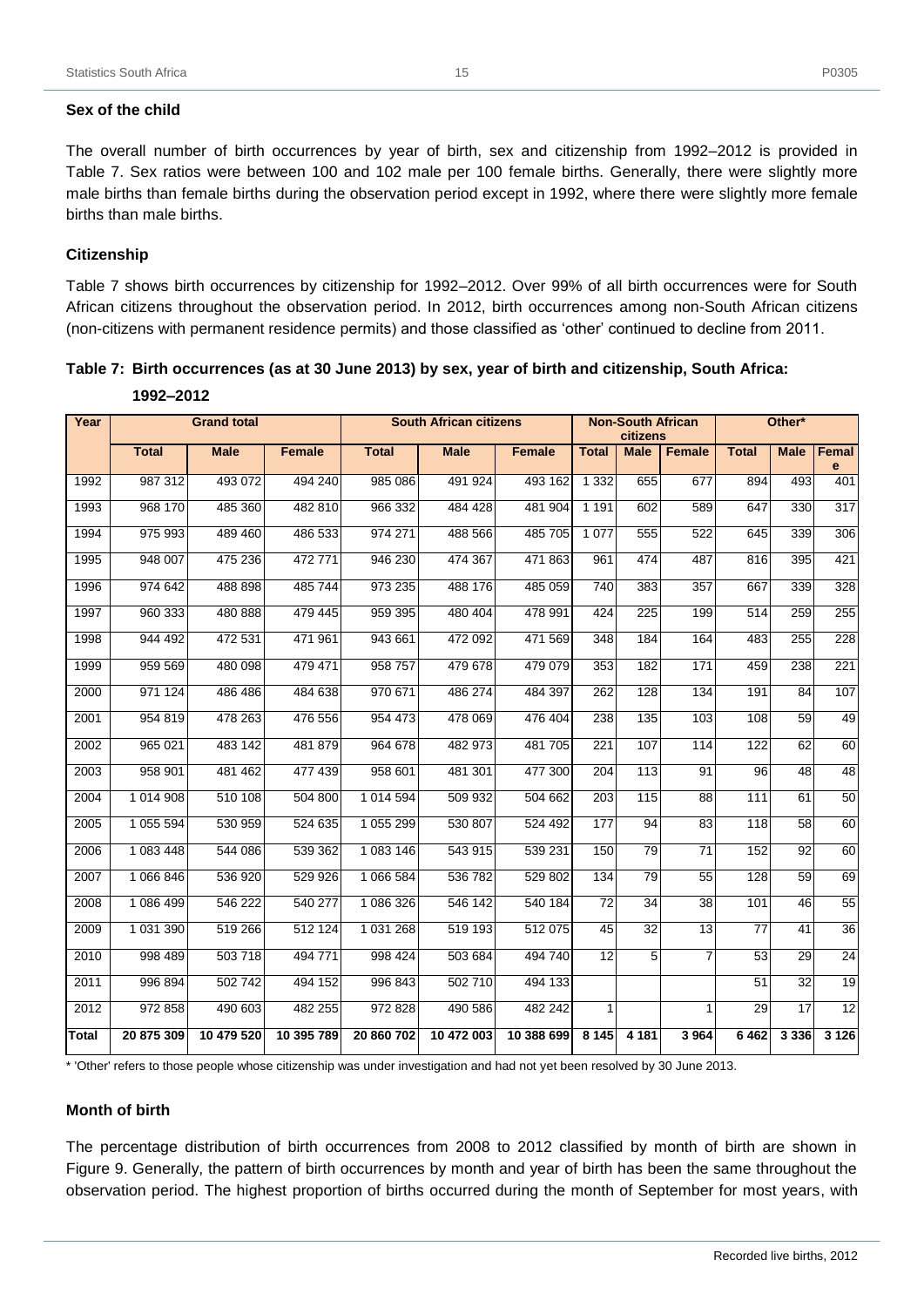Additional information on birth occurrences from 1992 to 2012 by month of birth, sex and citizenship is given in Appendix G.

<span id="page-21-1"></span>



#### <span id="page-21-0"></span>**4. Concluding remarks**

The 2012 statistical release provided information on birth registrations and occurrences in South Africa for 2012. Additionally, information for the period 1992–2011 was analysed to review trends on birth registrations and occurrences over time. A total of 1 168 403 births were registered in 2012. Of these, 79,3% were current registrations. This depicts an increase in current registrations, where a 3,5% increase was observed between 2011 and 2012.

The report also found that late registrations continued to decline and that generally, most late registrations were higher in the year preceding the observation period. For example, more births for 2011 were registered in 2012 and others in subsequent years. The analysis on late registrations shows that about half of late registrations were captured within the first five years of the year of birth occurrence. Although the Births and Deaths Registration Act requires births to be registered within 30 days, this may be triggered by the requirement to ensure that a child has a birth certificate by the time they enrol in school. Furthermore, details of fathers were missing in the majority of cases, a problem that has persisted over a long time. It is, therefore, important that officials at the Department of Home Affairs ensure that all the information required on the birth notification form is completed fully and accurately at the time of birth registration.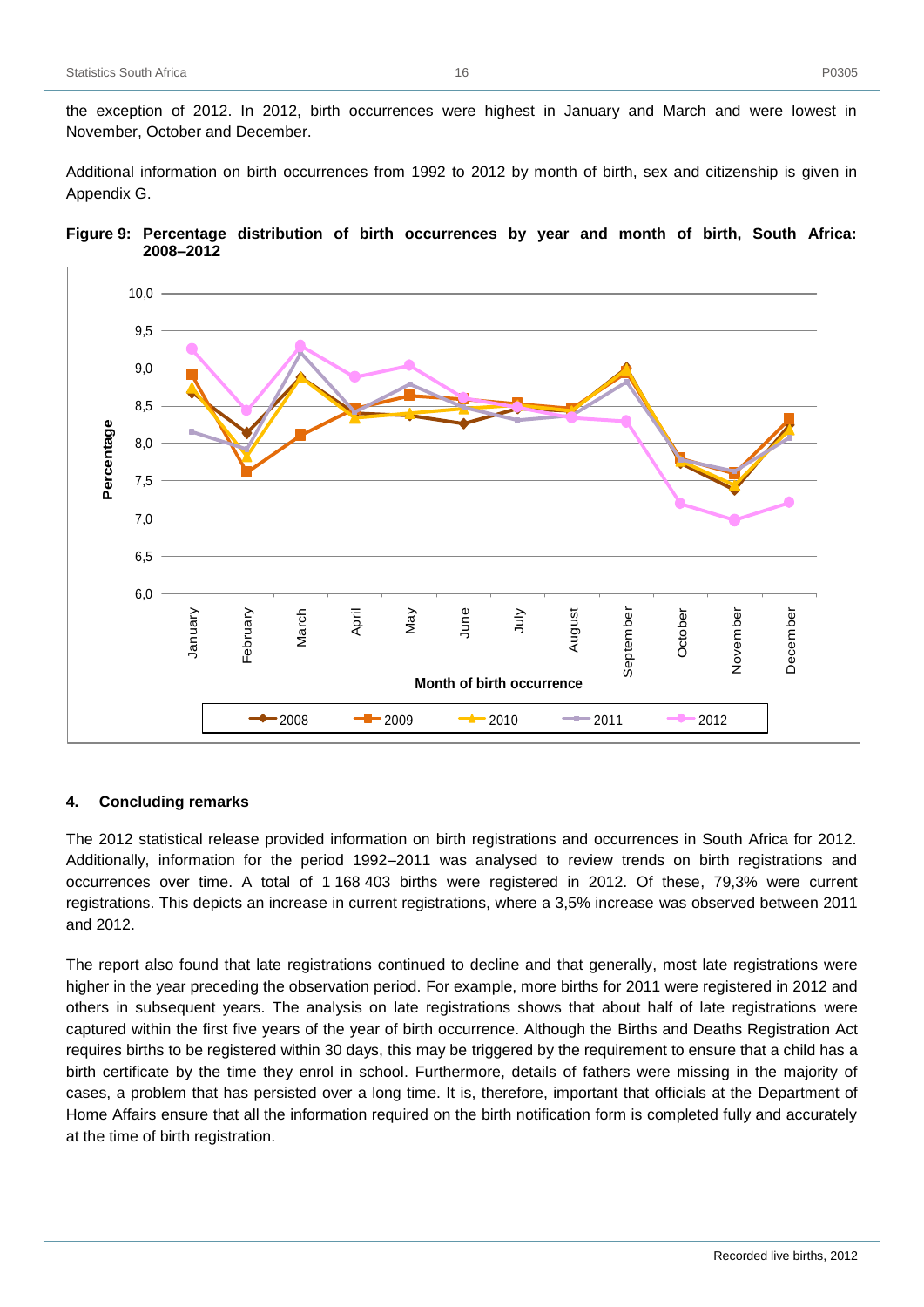Differentials by age and sex showed that most births occurred among women aged 20–29 years and that there were slightly more male than female children for a great majority of years. Gauteng and KwaZulu-Natal had the highest number of birth occurrences, and most births occurred during the months of January, March and September.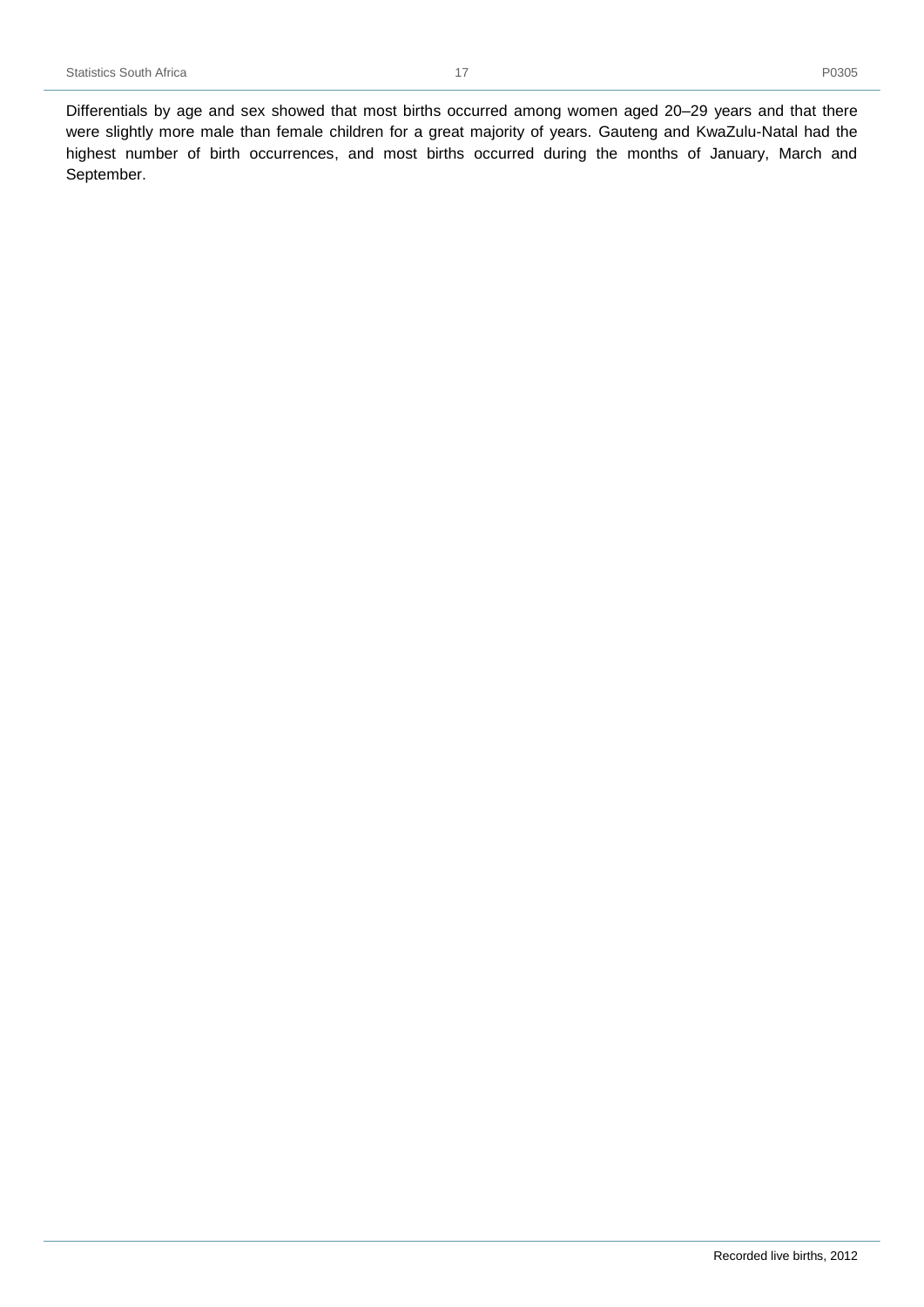<span id="page-23-0"></span>Brass. W. 1975. Methods for estimating fertility and mortality from limited and defective data. Chapel Hill.N.C. Carolina Population Center, Laboratories for Population Studies.

Central Statistics Services. 1995. Standard Code List of Areas, 12<sup>th</sup> Edition, 09.90.03, Pretoria, Statistics South Africa.

Republic of South Africa.1992. Births and Deaths Registration Act, Act No. 51 of 1992.

Statistics South Africa. 2012. Recorded live births 2011. Pretoria, Statistics South Africa.

Statistics South Africa. 2013. Mid-year population estimates. Pretoria, Statistics South Africa.

World Health Organisation. 2013. Health statistics and health information systems. http://www.who.int/healthinfo/statistics/indmaternalmortality/en/.

Zlotnik. H. and Hill. K. 1981. The use of hypothetical cohorts in estimating demographic parameters under conditions of changing fertility and mortality. *Demography* Vol. 18 (1): 103–122.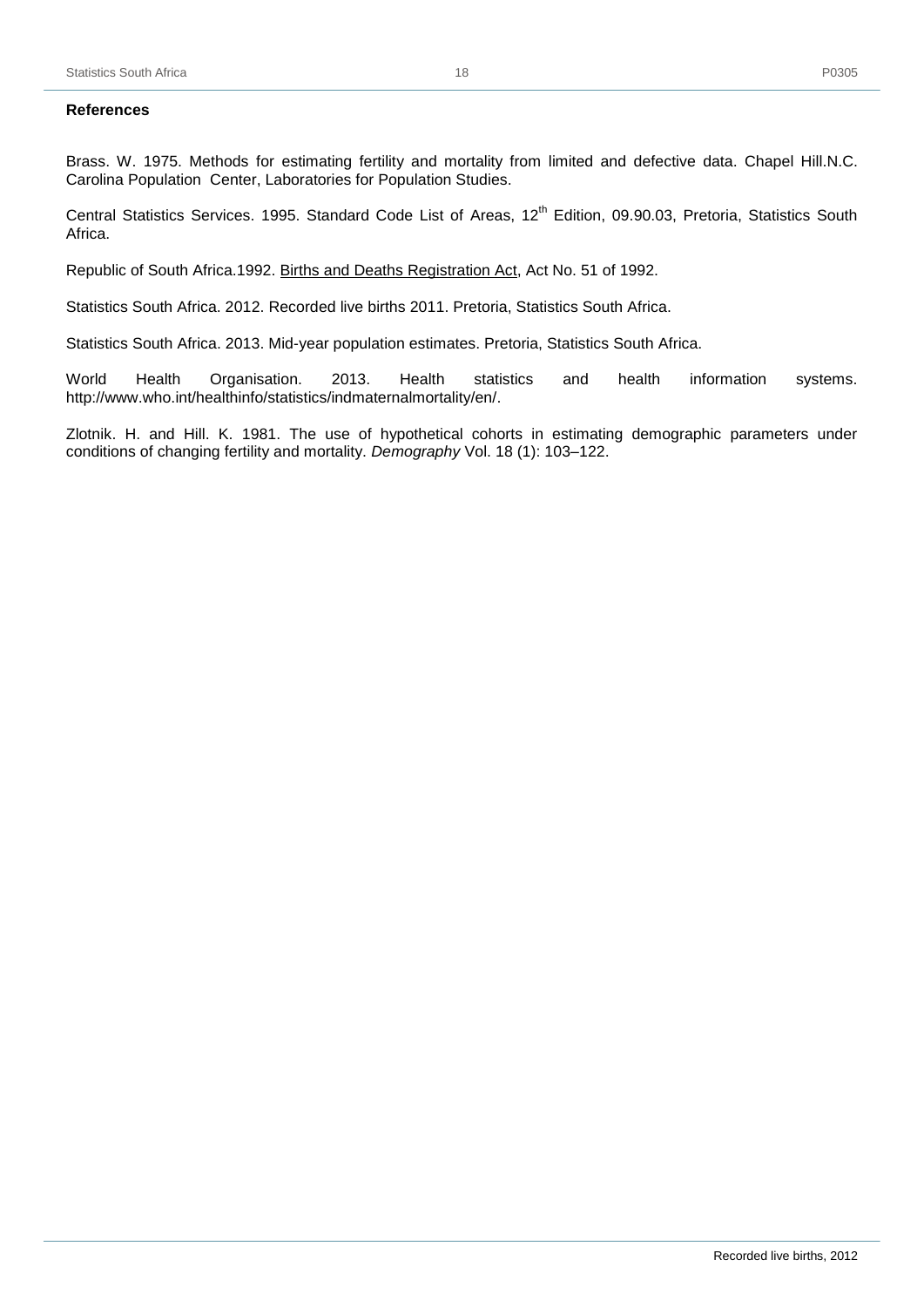# <span id="page-24-1"></span><span id="page-24-0"></span>**Appendices Appendix A: Notice of birth form (DHA-24) – page 1**

|                                                                                                                                                                                                                                                                                                          |   |   |   |   |   |                                                 |   |   |   | Allocated Identity Number: |       |   |                                                              |      |                        |   |                                |          |                    |   |                         |         |                           |   |                                                      |             |                  |   |   |   |
|----------------------------------------------------------------------------------------------------------------------------------------------------------------------------------------------------------------------------------------------------------------------------------------------------------|---|---|---|---|---|-------------------------------------------------|---|---|---|----------------------------|-------|---|--------------------------------------------------------------|------|------------------------|---|--------------------------------|----------|--------------------|---|-------------------------|---------|---------------------------|---|------------------------------------------------------|-------------|------------------|---|---|---|
|                                                                                                                                                                                                                                                                                                          |   |   |   |   |   |                                                 |   |   |   |                            |       |   |                                                              |      |                        |   |                                |          |                    |   |                         |         |                           |   |                                                      |             |                  |   |   |   |
|                                                                                                                                                                                                                                                                                                          |   |   |   |   |   |                                                 |   |   |   | <b>NOTICE OF BIRTH</b>     |       |   |                                                              |      |                        |   |                                |          |                    |   |                         |         |                           |   |                                                      |             |                  |   |   |   |
|                                                                                                                                                                                                                                                                                                          |   |   |   |   |   | [Births and Deaths Registration Act 51 of 1992] |   |   |   |                            |       |   |                                                              |      |                        |   |                                |          |                    |   |                         |         |                           |   |                                                      |             |                  |   |   |   |
| To be completed in full and submitted at the Department of Home Affairs' office or to a South African embassy or consulate. The form to be completed<br>in black ink with BLOCK LETTERS. Please mark with ⊠ the CORRECT box, where required. Applications that are not legible shall not be<br>accepted. |   |   |   |   |   |                                                 |   |   |   |                            |       |   | Regulation No 5                                              |      |                        |   |                                |          |                    |   |                         |         |                           |   |                                                      |             |                  |   |   |   |
|                                                                                                                                                                                                                                                                                                          |   |   |   |   |   |                                                 |   |   |   |                            |       |   |                                                              |      |                        |   | <b>Registration within</b>     |          |                    |   |                         |         | <b>Registration after</b> |   |                                                      |             |                  |   |   |   |
| Date of application<br>A. DETAILS OF THE CHILD                                                                                                                                                                                                                                                           |   | Y | Y | Y | Y |                                                 | М | М |   | D                          | D     |   |                                                              |      | 30 Days                |   |                                |          |                    |   |                         | 30 Days |                           |   |                                                      |             |                  |   |   |   |
| Sumame                                                                                                                                                                                                                                                                                                   |   |   |   |   |   |                                                 |   |   |   |                            |       |   |                                                              |      |                        |   |                                |          |                    |   |                         |         |                           |   |                                                      |             |                  |   |   |   |
|                                                                                                                                                                                                                                                                                                          |   |   |   |   |   |                                                 |   |   |   |                            |       |   |                                                              |      |                        |   |                                |          |                    |   |                         |         |                           |   |                                                      |             |                  |   |   |   |
| Forenames in full                                                                                                                                                                                                                                                                                        |   |   |   |   |   |                                                 |   |   |   |                            |       |   |                                                              |      |                        |   |                                |          |                    |   |                         |         |                           |   |                                                      |             |                  |   |   |   |
| Date of birth                                                                                                                                                                                                                                                                                            | Y | Y | Y | Υ |   | М                                               | М | М | М | М                          | М     | М | м                                                            | М    |                        | D |                                |          |                    |   | D (write month in full) |         |                           |   | Gender:                                              |             |                  |   |   |   |
| Place of birth: City/Town                                                                                                                                                                                                                                                                                |   |   |   |   |   |                                                 |   |   |   |                            |       |   |                                                              |      |                        |   | Province                       |          |                    |   |                         |         |                           |   |                                                      |             |                  |   |   |   |
| Country of birth                                                                                                                                                                                                                                                                                         |   |   |   |   |   |                                                 |   |   |   |                            |       |   |                                                              |      |                        |   |                                |          |                    |   |                         |         |                           |   |                                                      |             |                  |   |   |   |
| Are the parents of the child married<br>to each other?                                                                                                                                                                                                                                                   |   |   |   |   |   | If Yes, nature of marriage                      |   |   |   |                            | Civil |   |                                                              |      | Customary              |   |                                |          | <b>Civil Union</b> |   |                         |         |                           |   | Religious: Specify                                   |             |                  |   |   |   |
| Date of marriage                                                                                                                                                                                                                                                                                         |   | Y | Y | Υ |   | М                                               | М |   | D | D                          |       |   | If Yes, enclose a certified copy of the marriage certificate |      |                        |   |                                |          |                    |   |                         |         |                           |   |                                                      |             |                  |   |   |   |
| COMPULSORY SECTION: Reasons for registering after 30 days as per section 9(1)                                                                                                                                                                                                                            |   |   |   |   |   |                                                 |   |   |   |                            |       |   |                                                              |      |                        |   |                                |          |                    |   |                         |         |                           |   |                                                      |             |                  |   |   |   |
|                                                                                                                                                                                                                                                                                                          |   |   |   |   |   |                                                 |   |   |   |                            |       |   |                                                              |      |                        |   |                                |          |                    |   |                         |         |                           |   |                                                      |             |                  |   |   |   |
|                                                                                                                                                                                                                                                                                                          |   |   |   |   |   |                                                 |   |   |   |                            |       |   |                                                              |      |                        |   |                                |          |                    |   |                         |         |                           |   |                                                      |             |                  |   |   |   |
|                                                                                                                                                                                                                                                                                                          |   |   |   |   |   |                                                 |   |   |   |                            |       |   |                                                              |      |                        |   |                                |          |                    |   |                         |         |                           |   |                                                      |             |                  |   |   |   |
| <b>B. DETAILS OF FATHER (PARENT A)</b>                                                                                                                                                                                                                                                                   |   |   |   |   |   |                                                 |   |   |   |                            |       |   |                                                              |      |                        |   |                                |          |                    |   |                         |         |                           |   |                                                      |             |                  |   |   |   |
| Identity number (passport if foreigner)                                                                                                                                                                                                                                                                  |   |   |   |   |   |                                                 |   |   |   |                            |       |   |                                                              |      |                        |   |                                |          |                    |   | Date of birth           |         |                           | ٧ |                                                      |             | м                | м | D | D |
| Present surname                                                                                                                                                                                                                                                                                          |   |   |   |   |   |                                                 |   |   |   |                            |       |   |                                                              |      |                        |   |                                |          |                    |   |                         |         |                           |   |                                                      |             |                  |   |   |   |
| Maiden surname                                                                                                                                                                                                                                                                                           |   |   |   |   |   |                                                 |   |   |   |                            |       |   |                                                              |      |                        |   |                                |          |                    |   |                         |         |                           |   |                                                      |             |                  |   |   |   |
| Forenames in full                                                                                                                                                                                                                                                                                        |   |   |   |   |   |                                                 |   |   |   |                            |       |   |                                                              |      |                        |   |                                |          |                    |   |                         |         |                           |   |                                                      |             |                  |   |   |   |
| Place of birth: City/Town                                                                                                                                                                                                                                                                                |   |   |   |   |   |                                                 |   |   |   |                            |       |   |                                                              |      |                        |   | Country of birth               |          |                    |   |                         |         |                           |   |                                                      |             |                  |   |   |   |
|                                                                                                                                                                                                                                                                                                          |   |   |   |   |   |                                                 |   |   |   |                            |       |   |                                                              |      |                        |   |                                |          |                    |   |                         |         |                           |   |                                                      |             |                  |   |   |   |
| Citizenship                                                                                                                                                                                                                                                                                              |   |   |   |   |   |                                                 |   |   |   |                            |       |   |                                                              |      |                        |   | Permanent/Temporary permit no. |          |                    |   |                         |         |                           |   |                                                      |             |                  |   |   |   |
| C. DETAILS OF MOTHER (PARENT B) (In the case of Civil Union this section must be completed by the natural mother)<br>Identity number (passport if foreigner)                                                                                                                                             |   |   |   |   |   |                                                 |   |   |   |                            |       |   |                                                              |      |                        |   |                                |          |                    |   | Date of birth           | Y       | Υ                         | Υ | Y                                                    |             | М                | М | D | D |
| <b>Present surname</b>                                                                                                                                                                                                                                                                                   |   |   |   |   |   |                                                 |   |   |   |                            |       |   |                                                              |      |                        |   |                                |          |                    |   |                         |         |                           |   |                                                      |             |                  |   |   |   |
|                                                                                                                                                                                                                                                                                                          |   |   |   |   |   |                                                 |   |   |   |                            |       |   |                                                              |      |                        |   |                                |          |                    |   |                         |         |                           |   |                                                      |             |                  |   |   |   |
| Maiden surname                                                                                                                                                                                                                                                                                           |   |   |   |   |   |                                                 |   |   |   |                            |       |   |                                                              |      |                        |   |                                |          |                    |   |                         |         |                           |   |                                                      |             |                  |   |   |   |
| Forenames in full                                                                                                                                                                                                                                                                                        |   |   |   |   |   |                                                 |   |   |   |                            |       |   |                                                              |      |                        |   |                                |          |                    |   |                         |         |                           |   |                                                      |             |                  |   |   |   |
| Place of birth: City/Town                                                                                                                                                                                                                                                                                |   |   |   |   |   |                                                 |   |   |   |                            |       |   |                                                              |      |                        |   | Country of birth               |          |                    |   |                         |         |                           |   |                                                      |             |                  |   |   |   |
| Citizenship                                                                                                                                                                                                                                                                                              |   |   |   |   |   |                                                 |   |   |   |                            |       |   |                                                              |      |                        |   | Permanent/Temporary permit no. |          |                    |   |                         |         |                           |   |                                                      |             |                  |   |   |   |
| D. ACKNOWLEDGEMENT OF PATERNITY OF A CHILD BORN OUT OF WEDLOCK                                                                                                                                                                                                                                           |   |   |   |   |   |                                                 |   |   |   |                            |       |   |                                                              |      |                        |   |                                |          |                    |   |                         |         |                           |   |                                                      |             |                  |   |   |   |
| I hereby declare that I am the biological father of the child                                                                                                                                                                                                                                            |   |   |   |   |   |                                                 |   |   |   |                            |       |   |                                                              |      |                        |   |                                |          |                    |   |                         |         |                           |   | Mother's consent to the acknowledgement of paternity |             |                  |   |   |   |
| <b>Initials and surname</b>                                                                                                                                                                                                                                                                              |   |   |   |   |   | <b>Signature</b>                                |   |   |   |                            |       |   |                                                              |      |                        |   | <b>Initials and surname</b>    |          |                    |   |                         |         |                           |   |                                                      |             | <b>Signature</b> |   |   |   |
| <b>Identity</b> number                                                                                                                                                                                                                                                                                   |   |   |   |   |   |                                                 |   |   |   |                            |       |   |                                                              |      | <b>Identity number</b> |   |                                |          |                    |   |                         |         |                           |   |                                                      |             |                  |   |   |   |
| (passport if foreigner)<br>Y<br>Υ<br>Date<br>Y                                                                                                                                                                                                                                                           | Y |   | М | М |   | D                                               | D |   |   |                            |       |   |                                                              | Date |                        |   | (passport if foreigner)        |          | Y                  | Y | Y                       | Υ       |                           | М | М                                                    |             | D                | D |   |   |
| E. DETAILS OF THE LEGAL GUARDIAN/SOCIAL WORKER*                                                                                                                                                                                                                                                          |   |   |   |   |   |                                                 |   |   |   |                            |       |   | *Compulsory if notice is not given by the parent             |      |                        |   |                                |          |                    |   |                         |         |                           |   |                                                      |             |                  |   |   |   |
| Identity number (passport if foreigner*)                                                                                                                                                                                                                                                                 |   |   |   |   |   |                                                 |   |   |   |                            |       |   |                                                              |      |                        |   |                                |          |                    |   | Date of birth           | Υ       | Υ                         | Υ | Υ                                                    |             | М                | М | D | D |
| Social Workers Case No:                                                                                                                                                                                                                                                                                  |   |   |   |   |   |                                                 |   |   |   |                            |       |   |                                                              |      |                        |   |                                |          |                    |   |                         |         |                           |   |                                                      |             |                  |   |   |   |
| Sumame                                                                                                                                                                                                                                                                                                   |   |   |   |   |   |                                                 |   |   |   |                            |       |   |                                                              |      |                        |   |                                |          |                    |   |                         |         |                           |   |                                                      |             |                  |   |   |   |
| Forenames in full                                                                                                                                                                                                                                                                                        |   |   |   |   |   |                                                 |   |   |   |                            |       |   |                                                              |      |                        |   |                                |          |                    |   |                         |         |                           |   |                                                      |             |                  |   |   |   |
| Place of birth                                                                                                                                                                                                                                                                                           |   |   |   |   |   |                                                 |   |   |   |                            |       |   |                                                              |      |                        |   | Country of birth               |          |                    |   |                         |         |                           |   |                                                      |             |                  |   |   |   |
| <b>Residential address</b><br><b>Street</b>                                                                                                                                                                                                                                                              |   |   |   |   |   |                                                 |   |   |   |                            |       |   |                                                              |      |                        |   |                                |          |                    |   |                         |         |                           |   |                                                      |             |                  |   |   |   |
| Town/Village                                                                                                                                                                                                                                                                                             |   |   |   |   |   |                                                 |   |   |   |                            |       |   |                                                              |      |                        |   |                                | Province |                    |   |                         |         |                           |   |                                                      |             |                  |   |   |   |
| Telephone no., incl. area code                                                                                                                                                                                                                                                                           |   |   |   |   |   |                                                 |   |   |   |                            |       |   | Cell phone no.                                               |      |                        |   |                                |          |                    |   |                         |         |                           |   |                                                      | Postal code |                  |   |   |   |
| Citizenship                                                                                                                                                                                                                                                                                              |   |   |   |   |   |                                                 |   |   |   |                            |       |   |                                                              |      |                        |   | Permanent/Temporary permit no. |          |                    |   |                         |         |                           |   |                                                      |             |                  |   |   |   |
|                                                                                                                                                                                                                                                                                                          |   |   |   |   |   |                                                 |   |   |   |                            |       |   |                                                              |      |                        |   |                                |          |                    |   |                         |         |                           |   |                                                      |             |                  |   |   |   |

**DHA-24**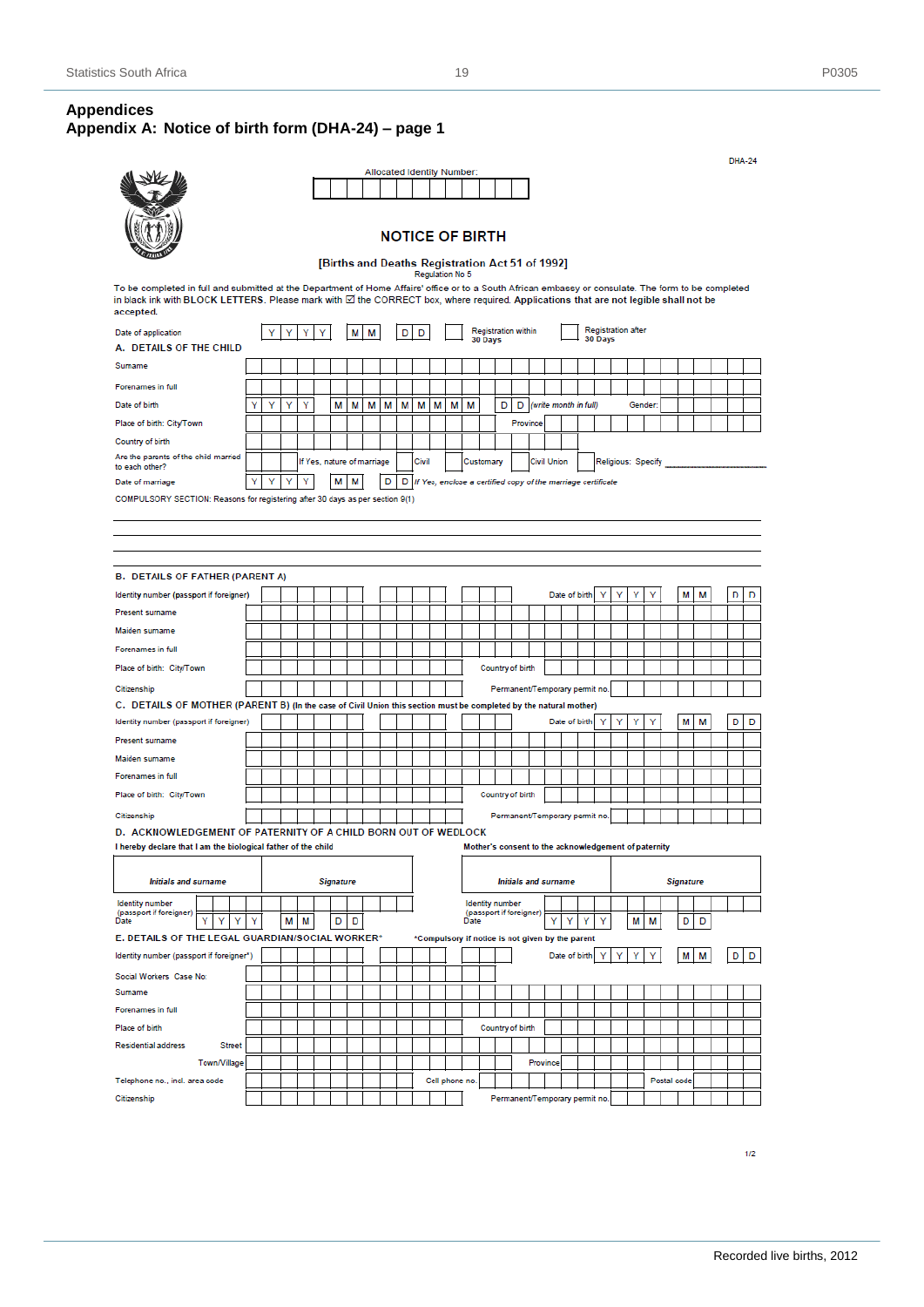# **Appendix A: Notice of birth form (DHA-24) – page 2**

#### F. DECLARATION

|                                                                                            | that a false statement is punishable under section 31 of the Births and Deaths Registration Act of 1992. |                                                         |               | hereby declare that the information supplied is to the best of my knowledge and belief, true and correct, I understand |
|--------------------------------------------------------------------------------------------|----------------------------------------------------------------------------------------------------------|---------------------------------------------------------|---------------|------------------------------------------------------------------------------------------------------------------------|
| <b>Informant</b>                                                                           |                                                                                                          | Date                                                    |               | м<br>м<br>D<br>D                                                                                                       |
| <b>Initials and surname</b>                                                                | <b>Signature</b>                                                                                         | Place                                                   |               |                                                                                                                        |
| Father (Parent A)<br>Relationship to the child:                                            | Mother (Parent B)                                                                                        | Legal guardian                                          | Social worker |                                                                                                                        |
| <b>G. FOR OFFICIAL USE ONLY - OFFICE OF ORIGIN</b>                                         |                                                                                                          |                                                         |               | Office stamp - Office of origin                                                                                        |
| <b>NOTICE OF BIRTH RECEIVED BY:</b>                                                        |                                                                                                          |                                                         |               |                                                                                                                        |
| <b>Identity number</b>                                                                     |                                                                                                          |                                                         |               |                                                                                                                        |
| Surname                                                                                    |                                                                                                          |                                                         |               |                                                                                                                        |
| First name                                                                                 |                                                                                                          |                                                         |               |                                                                                                                        |
| Persal number                                                                              |                                                                                                          |                                                         |               |                                                                                                                        |
| <b>Stat</b><br><b>Birth</b>                                                                |                                                                                                          |                                                         |               |                                                                                                                        |
| o<br>s<br>М                                                                                |                                                                                                          |                                                         |               |                                                                                                                        |
|                                                                                            |                                                                                                          |                                                         |               |                                                                                                                        |
|                                                                                            |                                                                                                          |                                                         |               |                                                                                                                        |
| DOCUMENTS SUBMITTED WITH THIS APPLICATION: PLEASE TICK                                     | $\mathsf{M}$                                                                                             |                                                         |               |                                                                                                                        |
| <b>Birth Registration within 30 Days:</b>                                                  |                                                                                                          | Birth Registration after 30 Days, additional documents: |               | If foreign birth, additional documents:                                                                                |
| <b>Confirmation of Birth</b>                                                               | Proof of Paternity                                                                                       |                                                         |               | Certified copy of the Foreign birth certificate                                                                        |
| Certified copy of Father's/Parent A's ID document (if                                      |                                                                                                          |                                                         |               | of the child<br>Citizenship determination form BI-529                                                                  |
| applicable)                                                                                |                                                                                                          |                                                         |               | (SA Parent)                                                                                                            |
| Certified copy of Mother's/Parent B's ID document                                          |                                                                                                          |                                                         |               | Citizenship determination form BI-529 (Child)                                                                          |
| Certified copy of Legal Guardian/Social Worker's ID<br>document                            |                                                                                                          |                                                         |               |                                                                                                                        |
| Certified copy of Marriage Certificate of parents (if<br>married)                          |                                                                                                          |                                                         |               |                                                                                                                        |
| BI 1658 if married religiously i.e. Moslem, Hindu                                          |                                                                                                          |                                                         |               |                                                                                                                        |
| Medical Report: Same Sex Parents                                                           |                                                                                                          |                                                         |               |                                                                                                                        |
| Certified copy of Social Worker's Registration                                             |                                                                                                          |                                                         |               |                                                                                                                        |
| Certificate<br>Online verification performed and printouts attached for following persons: |                                                                                                          |                                                         |               |                                                                                                                        |
| Father (Parent A)                                                                          | Legal guardian<br>Mother (Parent B)                                                                      | Social worker                                           |               |                                                                                                                        |
| М<br>М<br>Date                                                                             | D<br>D<br>Signature                                                                                      |                                                         |               |                                                                                                                        |
| <b>H. APPLICATION VERIFIED</b>                                                             |                                                                                                          |                                                         |               |                                                                                                                        |
| Υ<br>Υ<br>М<br>м<br>Υ<br>Y<br>Date                                                         | D<br>D                                                                                                   | Initials and surname                                    |               |                                                                                                                        |
| I hereby declare that I have verified the application and registration                     |                                                                                                          | Signature                                               |               |                                                                                                                        |
|                                                                                            |                                                                                                          | <b>Identity</b> number                                  |               |                                                                                                                        |
|                                                                                            |                                                                                                          | Persal number                                           |               |                                                                                                                        |

 $2/2$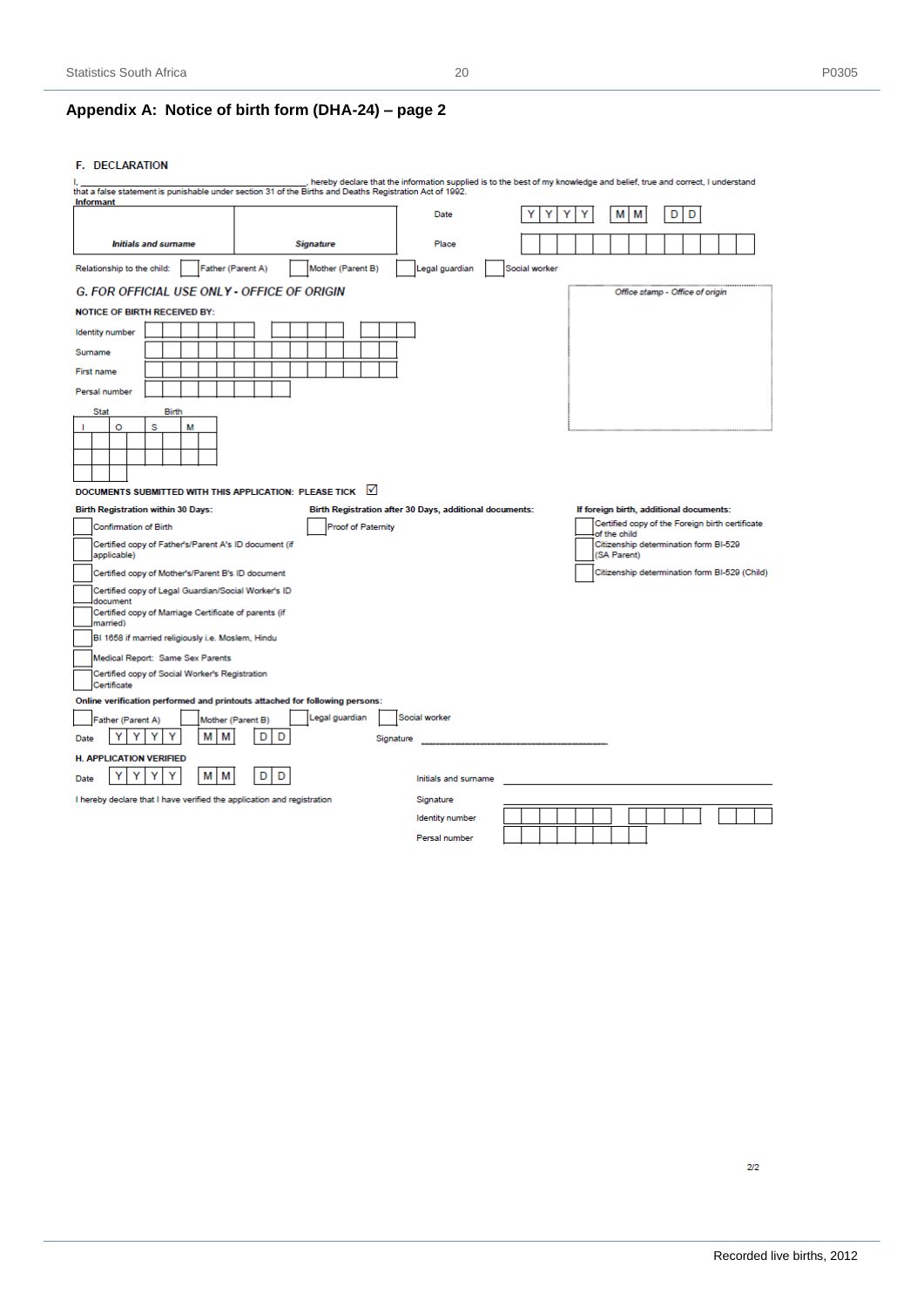|                              |              |           |              |         |        | Late registrations |         |           |
|------------------------------|--------------|-----------|--------------|---------|--------|--------------------|---------|-----------|
| <b>Province and district</b> | <b>Grand</b> | 2012      |              |         |        |                    |         | 2007      |
| municipality                 | <b>Total</b> | (current) | <b>Total</b> | 2011    | 2010   | 2009               | 2008    | and below |
| <b>Total-South Africa</b>    | 1 168 403    | 926 726   | 241 677      | 74 374  | 21 005 | 13 065             | 10776   | 122 457   |
| <b>Western Cape</b>          |              |           |              |         |        |                    |         |           |
| Cape Winelands               | 13845        | 12 689    | 1 1 5 6      | 605     | 163    | 87                 | 72      | 229       |
| <b>Central Karoo</b>         | 1 1 8 2      | 1 1 1 0   | 72           | 39      | 13     | 4                  | 5       | 11        |
| City of Cape Town            | 74718        | 67770     | 6948         | 3 1 2 2 | 1078   | 739                | 549     | 1460      |
| Eden                         | 9872         | 8937      | 935          | 430     | 126    | 75                 | 63      | 241       |
| Overberg                     | 3 1 6 2      | 2765      | 397          | 195     | 48     | 31                 | 24      | 99        |
| <b>West Coast</b>            | 5795         | 5 1 3 0   | 665          | 412     | 73     | 38                 | 36      | 106       |
| <b>Total</b>                 | 108 574      | 98 401    | 10 173       | 4803    | 1501   | 974                | 749     | 2 1 4 6   |
| <b>Eastern Cape</b>          |              |           |              |         |        |                    |         |           |
| Alfred Nzo                   | 14 3 13      | 11 618    | 2695         | 1 1 4 9 | 386    | 210                | 223     | 727       |
| Amatole                      | 15 095       | 12 4 8 1  | 2614         | 1 0 7 8 | 366    | 210                | 188     | 772       |
| <b>Buffalo city</b>          | 15 993       | 14704     | 1 2 8 9      | 682     | 188    | 123                | 75      | 221       |
| Cacadu                       | 7 2 2 8      | 6099      | 1 1 2 9      | 568     | 134    | 96                 | 77      | 254       |
| Chris Hani                   | 14 4 3 7     | 12 2 68   | 2 1 6 9      | 1 1 7 9 | 299    | 189                | 152     | 350       |
| Joe Gqabi                    | 6081         | 4914      | 1 1 6 7      | 500     | 130    | 113                | 86      | 338       |
| Nelson Mandela Bay Metro     | 20579        | 18 25 2   | 2 3 2 7      | 1 207   | 329    | 190                | 131     | 470       |
| O.R. Tambo                   | 36 521       | 29 908    | 6613         | 2959    | 1013   | 541                | 426     | 1674      |
| <b>Total</b>                 | 130 247      | 110 244   | 20 003       | 9 3 2 2 | 2845   | 1672               | 1 3 5 8 | 4806      |
| <b>Northern Cape</b>         |              |           |              |         |        |                    |         |           |
| <b>Frances Baard</b>         | 9 2 5 6      | 8516      | 740          | 294     | 93     | 64                 | 51      | 238       |
| John Taolo Gaetsewe          | 6044         | 5563      | 481          | 253     | 47     | 34                 | 24      | 123       |
| Namakwa                      | 1543         | 1 4 5 5   | 88           | 32      | 9      | 12                 | 6       | 29        |
| Pixley ka Seme               | 4 3 2 2      | 3615      | 707          | 320     | 101    | 46                 | 37      | 203       |
| Siyanda                      | 5 1 5 7      | 4670      | 487          | 223     | 42     | 34                 | 32      | 156       |
| <b>Total</b>                 | 26 3 22      | 23819     | 2503         | 1 1 2 2 | 292    | 190                | 150     | 749       |
| <b>Free State</b>            |              |           |              |         |        |                    |         |           |
| Fezile Dabi                  | 8981         | 7683      | 1 2 9 8      | 443     | 162    | 125                | 102     | 466       |
| Lejweleputswa                | 12 642       | 10951     | 1691         | 485     | 240    | 152                | 136     | 678       |
| Mangaung                     | 18871        | 16878     | 1993         | 567     | 218    | 143                | 130     | 935       |
| Thabo Mofutsanyane           | 15 942       | 14 2 8 5  | 1657         | 580     | 192    | 144                | 127     | 614       |
| Xhariep                      | 1461         | 1 1 5 3   | 308          | 89      | 39     | 38                 | 19      | 123       |
| Total                        | 57897        | 50 950    | 6947         | 2 1 6 4 | 851    | 602                | 514     | 2816      |

<span id="page-26-0"></span>**Appendix B: Total birth registrations for 2012 by year of birth occurrence, province and district municipality**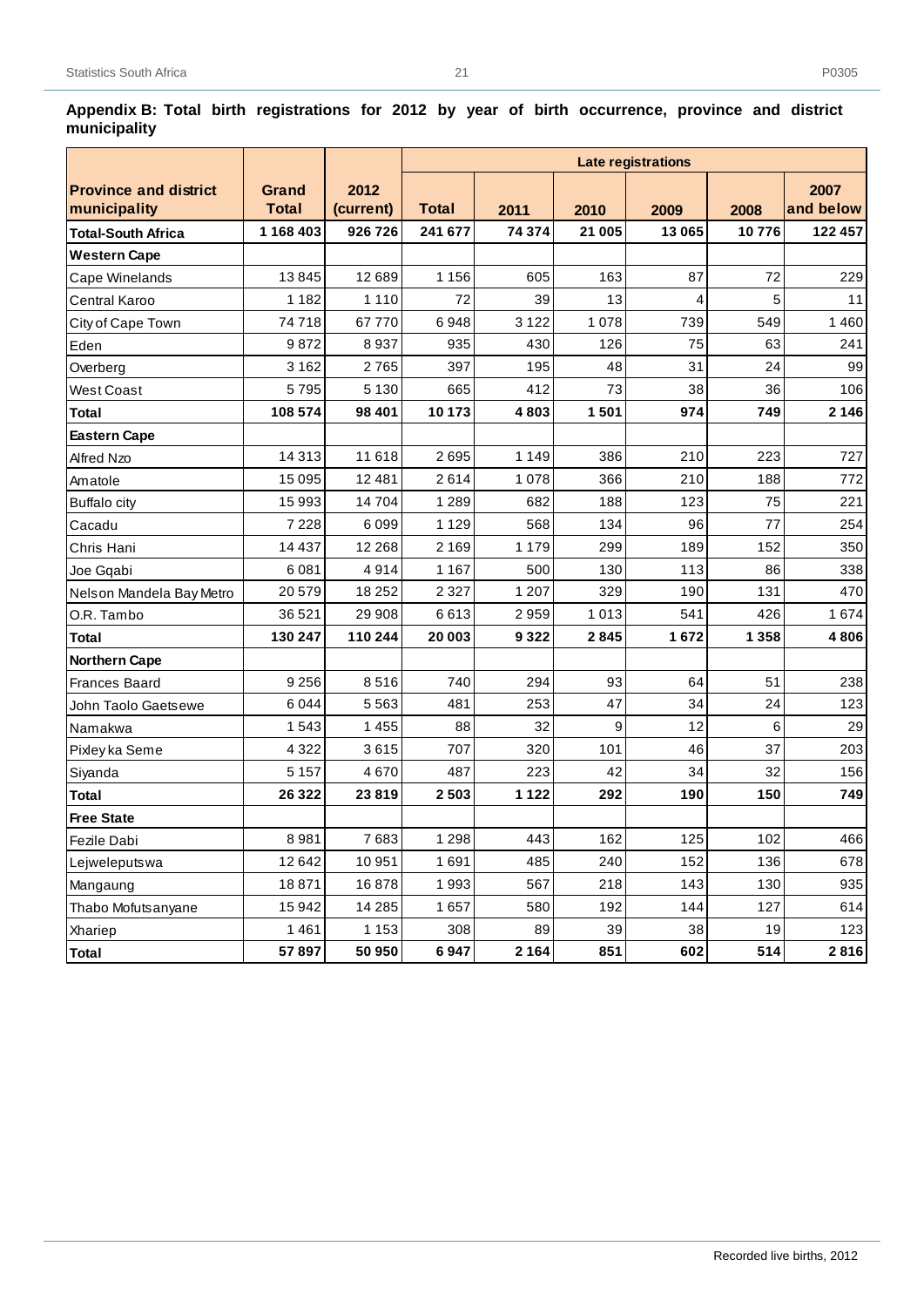22

|                                              |                |                   |              |         |         | <b>Late registrations</b> |         |                   |
|----------------------------------------------|----------------|-------------------|--------------|---------|---------|---------------------------|---------|-------------------|
|                                              |                |                   |              |         |         |                           |         |                   |
| <b>Province and</b><br>district municipality | Grand<br>Total | 2012<br>(current) | <b>Total</b> | 2011    | 2010    | 2009                      | 2008    | 2007<br>and below |
| <b>Total-South Africa</b>                    | 1 168 403      | 926726            | 241 677      | 74 374  | 21 005  | 13 065                    | 10776   | 122 457           |
| <b>KwaZulu-Natal</b>                         |                |                   |              |         |         |                           |         |                   |
|                                              | 12861          | 10594             | 2 2 6 7      | 1 1 5 6 | 284     | 179                       | 122     | 526               |
| Amajuba                                      | 75 089         | 58792             | 16 297       | 5022    | 1 4 7 9 | 920                       | 866     | 8010              |
| eThekwini                                    | 8893           | 7 1 2 2           | 1771         | 810     | 214     | 139                       | 133     | 475               |
| iLembe                                       | 14 0 21        | 10 995            | 3026         | 1 1 2 4 | 369     | 283                       | 250     | 1 0 0 0           |
| Sisonke                                      | 15 355         | 13 082            | 2 2 7 3      | 1074    | 284     | 193                       | 149     | 573               |
| Ugu                                          | 19 409         | 16 091            | 3318         | 1 2 2 6 | 381     | 277                       | 250     | 1 1 8 4           |
| UMgungundlovu                                | 16 0 25        | 11722             | 4 3 0 3      | 2 3 1 4 | 528     | 322                       | 309     | 830               |
| Umkhanyakude                                 | 13 3 8 3       | 10 356            | 3027         | 1 3 4 0 | 406     | 250                       | 200     | 831               |
| Umzinyathi<br>Uthukela                       | 15 536         | 12 277            | 3 2 5 9      | 1 3 7 6 | 408     | 293                       | 237     | 945               |
|                                              | 24 4 62        | 19 086            | 5376         | 2711    | 664     | 428                       | 364     | 1 2 0 9           |
| Uthungulu<br>Zululand                        | 20720          | 15 647            | 5073         | 2 3 6 4 | 663     | 459                       | 402     | 1 1 8 5           |
|                                              | 235 754        | 185764            | 49 990       | 20517   | 5680    | 3743                      | 3 2 8 2 | 16768             |
| <b>Total</b>                                 |                |                   |              |         |         |                           |         |                   |
| <b>North West</b>                            | 38 879         | 33 461            | 5418         | 2632    | 714     | 438                       | 375     | 1 2 5 9           |
| <b>Bojanala</b>                              | 15 621         | 13 4 05           | 2216         | 955     | 321     | 194                       | 178     | 568               |
| Dr Kenneth Kaunda                            |                |                   |              |         |         |                           |         |                   |
| Dr Ruth Segomotsi                            | 19856          | 16515             | 3 3 4 1      | 1853    | 426     | 238                       | 189     | 635               |
| Mompati                                      | 11 482         | 9 2 3 4           | 2 2 4 8      | 1 0 5 0 | 277     | 183                       | 130     | 608               |
| Ngaka Modiri Molema<br>Total                 | 85838          | 72 615            | 13 2 23      | 6490    | 1738    | 1 0 5 3                   | 872     | 3070              |
| Gauteng                                      |                |                   |              |         |         |                           |         |                   |
| City of Johannesburg                         | 69 30 8        | 60 875            | 8433         | 3 3 9 2 | 1 2 1 2 | 840                       | 630     | 2 3 5 9           |
| City of Tshwane                              | 106 097        | 41 675            | 64 4 22      | 3 1 5 7 | 959     | 639                       | 500     | 59 167            |
| Ekurhuleni                                   | 60884          | 53 469            | 7415         | 3 1 8 1 | 1 0 0 2 | 655                       | 554     | 2023              |
| Sedibeng                                     | 18 077         | 16 102            | 1975         | 795     | 274     | 159                       | 144     | 603               |
| West Rand                                    | 16 587         | 14 336            | 2 2 5 1      | 876     | 306     | 187                       | 193     | 689               |
| <b>Total</b>                                 | 270953         | 186 457           | 84 496       | 11 401  | 3753    | 2480                      | 2021    | 64 841            |
| Mpumalanga                                   |                |                   |              |         |         |                           |         |                   |
| Ehlanzeni                                    | 50 042         | 42 0 28           | 8014         | 4018    | 1 0 5 0 | 550                       | 464     | 1932              |
| Gert Sibande                                 | 21 7 34        | 17017             | 4717         | 2445    | 624     | 376                       | 289     | 983               |
| Nkangala                                     | 24 143         | 20 358            | 3785         | 2 1 5 6 | 489     | 276                       | 220     | 644               |
| Total                                        | 95919          | 79 403            | 16516        | 8619    | 2 1 6 3 | 1 202                     | 973     | 3 5 5 9           |
| Limpopo                                      |                |                   |              |         |         |                           |         |                   |
| Capricorn                                    | 35 906         | 31 785            | 4 1 2 1      | 2 3 4 5 | 502     | 280                       | 184     | 810               |
| Greater Sekhukhune                           | 20 892         | 17991             | 2901         | 1805    | 377     | 176                       | 172     | 371               |
| Mopani                                       | 28 8 8 4       | 25 769            | 3 1 1 5      | 1583    | 341     | 214                       | 161     | 816               |
| Vhembe                                       | 32 349         | 27789             | 4560         | 2786    | 584     | 290                       | 207     | 693               |
| Waterberg                                    | 17408          | 15 105            | 2 3 0 3      | 1 3 2 7 | 343     | 169                       | 112     | 352               |
| <b>Total</b>                                 | 135 439        | 118 439           | 17000        | 9846    | 2 1 4 7 | 1 1 2 9                   | 836     | 3 0 4 2           |
| Foreign                                      | 20 599         | 172               | 20 4 27      | 36      | 12      | $\overline{\mathbf{z}}$   | 11      | 20 361            |
| <b>Unspecified</b>                           | 861            | 462               | 399          | 54      | 23      | 13                        | 10      | 299               |
|                                              |                |                   |              |         |         |                           |         |                   |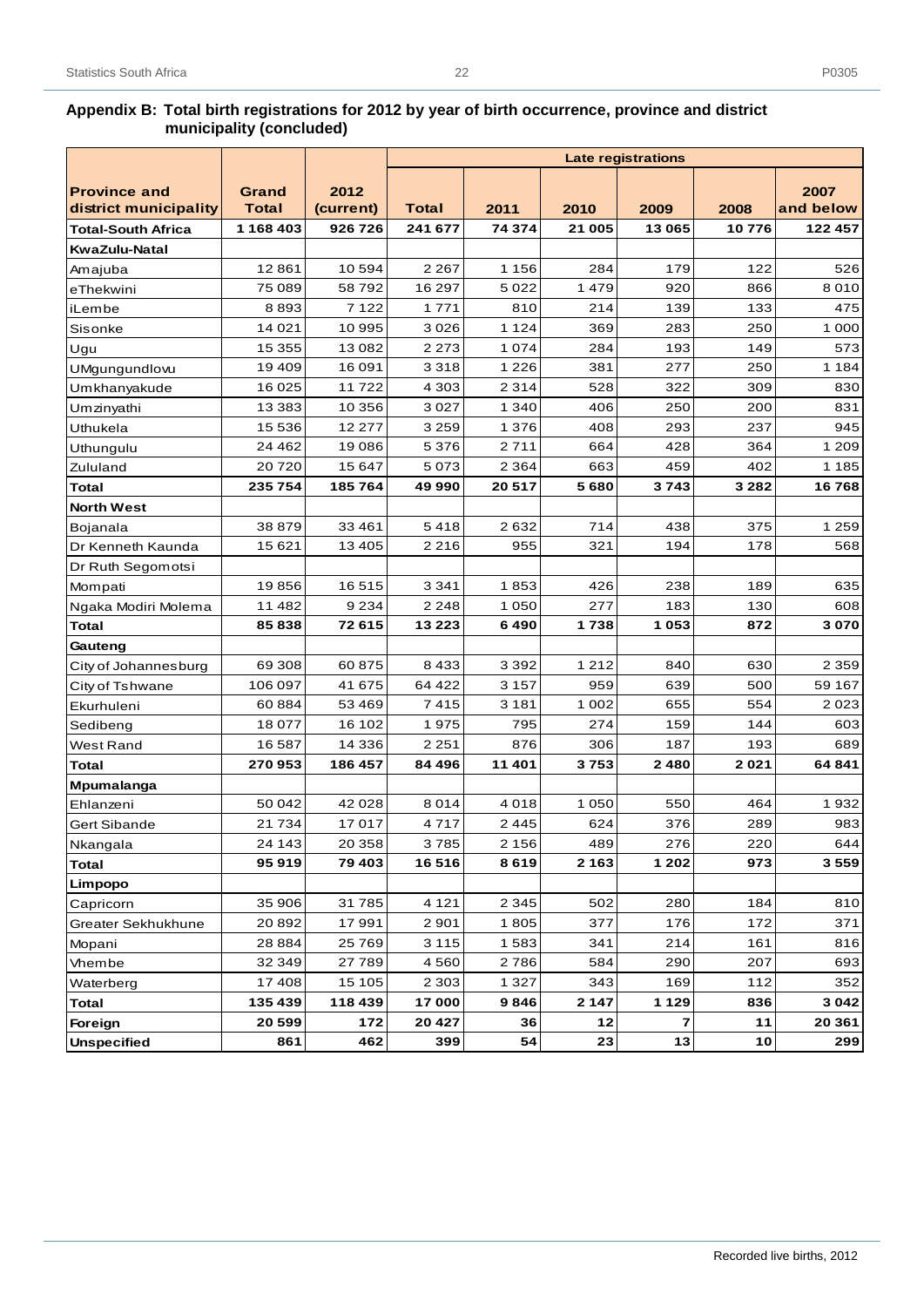| <b>Province and</b>       |              | <b>Total registrations</b> |               |              | <b>Current registrations</b> | Late registrations |              |               |               |                |                |                         |
|---------------------------|--------------|----------------------------|---------------|--------------|------------------------------|--------------------|--------------|---------------|---------------|----------------|----------------|-------------------------|
| district                  |              |                            |               |              |                              |                    |              | Before age 15 |               |                | After Age 15   |                         |
| municipality              | <b>Total</b> | <b>Male</b>                | <b>Female</b> | <b>Total</b> | <b>Male</b>                  | <b>Female</b>      | <b>Total</b> | <b>Male</b>   | <b>Female</b> | <b>Total</b>   | <b>Male</b>    | <b>Female</b>           |
| <b>Total-South Africa</b> | 1168403      | 589 537                    | 578 866       | 926726       | 467058                       | 459 668            | 157 048      | 79 248        | 77800         | 84 629         | 43 231         | 41 398                  |
| <b>Western Cape</b>       |              |                            |               |              |                              |                    |              |               |               |                |                |                         |
| Cape Winelands            | 13845        | 6917                       | 6928          | 12689        | 6340                         | 6349               | 1 1 4 8      | 573           | 575           | 8              | 4              | 4                       |
| Central Karoo             | 1 1 8 2      | 592                        | 590           | 1 1 1 0      | 556                          | 554                | 72           | 36            | 36            | 0              | $\Omega$       | $\mathbf 0$             |
| City of Cape Town         | 74718        | 38 127                     | 36 591        | 67770        | 34 510                       | 33 260             | 6902         | 3590          | 3312          | 46             | 27             | 19                      |
| Eden                      | 9872         | 5 0 0 5                    | 4867          | 8937         | 4518                         | 4419               | 929          | 483           | 446           | 6              | 4              | $\overline{\mathbf{c}}$ |
| Overberg                  | 3 1 6 2      | 1581                       | 1581          | 2765         | 1 3 8 1                      | 1384               | 395          | 200           | 195           | $\overline{c}$ | $\mathbf{0}$   | $\overline{\mathbf{c}}$ |
| West Coast                | 5795         | 2 9 0 7                    | 2888          | 5 1 3 0      | 2558                         | 2572               | 664          | 349           | 315           | $\mathbf{1}$   | $\Omega$       | $\mathbf{1}$            |
| Total                     | 108 574      | 55 129                     | 53 445        | 98 401       | 49863                        | 48 538             | 10 110       | 5 2 3 1       | 4879          | 63             | 35             | 28                      |
| <b>Eastern Cape</b>       |              |                            |               |              |                              |                    |              |               |               |                |                |                         |
| Alfred Nzo                | 14 3 13      | 7 1 6 7                    | 7 1 4 6       | 11 618       | 5795                         | 5823               | 2678         | 1 3 6 1       | 1 3 1 7       | 17             | 11             | 6                       |
| Amatole                   | 15 0 95      | 7585                       | 7510          | 12481        | 6290                         | 6 1 9 1            | 2593         | 1 2 8 5       | 1 3 0 8       | 21             | 10             | 11                      |
| <b>Buffalo city</b>       | 15 993       | 8 0 8 1                    | 7912          | 14704        | 7422                         | 7282               | 1 2 8 4      | 655           | 629           | 5              | $\overline{4}$ | $\mathbf{1}$            |
| Cacadu                    | 7 2 2 8      | 3618                       | 3610          | 6099         | 3038                         | 3061               | 1 1 2 1      | 575           | 546           | 8              | 5              | 3                       |
| Chris Hani                | 14 4 37      | 7 1 8 9                    | 7 2 4 8       | 12 2 68      | 6 1 2 4                      | 6 1 4 4            | 2 1 5 7      | 1 0 5 8       | 1 0 9 9       | 12             | $\overline{7}$ | 5                       |
| Joe Gqabi                 | 6081         | 3 0 8 7                    | 2994          | 4914         | 2482                         | 2432               | 1 1 6 1      | 603           | 558           | $\,6\,$        | $\overline{2}$ | 4                       |
| Nelson Mandela            |              |                            |               |              |                              |                    |              |               |               |                |                |                         |
| Bay metro                 | 20579        | 10575                      | 10 004        | 18 25 2      | 9394                         | 8858               | 2 3 1 8      | 1 1 7 3       | 1 1 4 5       | 9              | 8              | 1                       |
| O.R. Tambo                | 36 521       | 18554                      | 17967         | 29 908       | 15 194                       | 14714              | 6557         | 3 3 4 1       | 3 2 1 6       | 56             | 19             | 37                      |
| Total                     | 130 247      | 65856                      | 64 391        | 110 244      | 55 739                       | 54 505             | 19869        | 10 051        | 9818          | 134            | 66             | 68                      |
| <b>Northern Cape</b>      |              |                            |               |              |                              |                    |              |               |               |                |                |                         |
| <b>Frances Baard</b>      | 9 2 5 6      | 4675                       | 4581          | 8516         | 4 2 9 9                      | 4217               | 738          | 375           | 363           | $\overline{c}$ | $\mathbf{1}$   | 1                       |
| John Taolo Gaetsewe       | 6044         | 2995                       | 3049          | 5563         | 2754                         | 2809               | 476          | 240           | 236           | 5              | $\mathbf{1}$   | 4                       |
| Namakwa                   | 1543         | 757                        | 786           | 1 4 5 5      | 709                          | 746                | 88           | 48            | 40            | $\mathbf 0$    | $\mathbf 0$    | $\mathbf 0$             |
| Pixley ka Seme            | 4 3 2 2      | 2 1 6 2                    | 2 1 6 0       | 3615         | 1804                         | 1811               | 703          | 356           | 347           | $\overline{4}$ | $\overline{2}$ | $\overline{\mathbf{c}}$ |
| Siyanda                   | 5 1 5 7      | 2603                       | 2554          | 4670         | 2 3 6 8                      | 2 3 0 2            | 485          | 233           | 252           | $\overline{2}$ | $\overline{2}$ | $\pmb{0}$               |
| <b>Total</b>              | 26 3 22      | 13 192                     | 13 130        | 23819        | 11934                        | 11885              | 2490         | 1 2 5 2       | 1 2 3 8       | 13             | 6              | $\overline{7}$          |
| <b>Free State</b>         |              |                            |               |              |                              |                    |              |               |               |                |                |                         |
| Fezile Dabi               | 8981         | 4514                       | 4 4 6 7       | 7683         | 3878                         | 3805               | 1 2 8 7      | 630           | 657           | 11             | 6              | 5                       |
| Lejweleputswa             | 12 642       | 6 3 3 0                    | 6312          | 10951        | 5481                         | 5470               | 1678         | 843           | 835           | 13             | $\,6\,$        | $\overline{7}$          |
| Mangaung                  | 18871        | 9482                       | 9389          | 16878        | 8 4 9 5                      | 8383               | 1931         | 954           | 977           | 62             | 33             | 29                      |
| Thabo Mofutsanyane        | 15 942       | 8 1 5 1                    | 7791          | 14 2 8 5     | 7314                         | 6971               | 1641         | 828           | 813           | 16             | 9              | $\boldsymbol{7}$        |
| Xhariep                   | 1461         | 731                        | 730           | 1 1 5 3      | 587                          | 566                | 305          | 144           | 161           | 3              | $\mathbf 0$    | 3                       |
| Total                     | 57897        | 29 208                     | 28 689        | 50 950       | 25755                        | 25 195             | 6842         | 3 3 9 9       | 3 4 4 3       | 105            | 54             | 51                      |

# <span id="page-28-0"></span>**Appendix C: Birth registrations by registration status, sex, province and district municipality, 2012**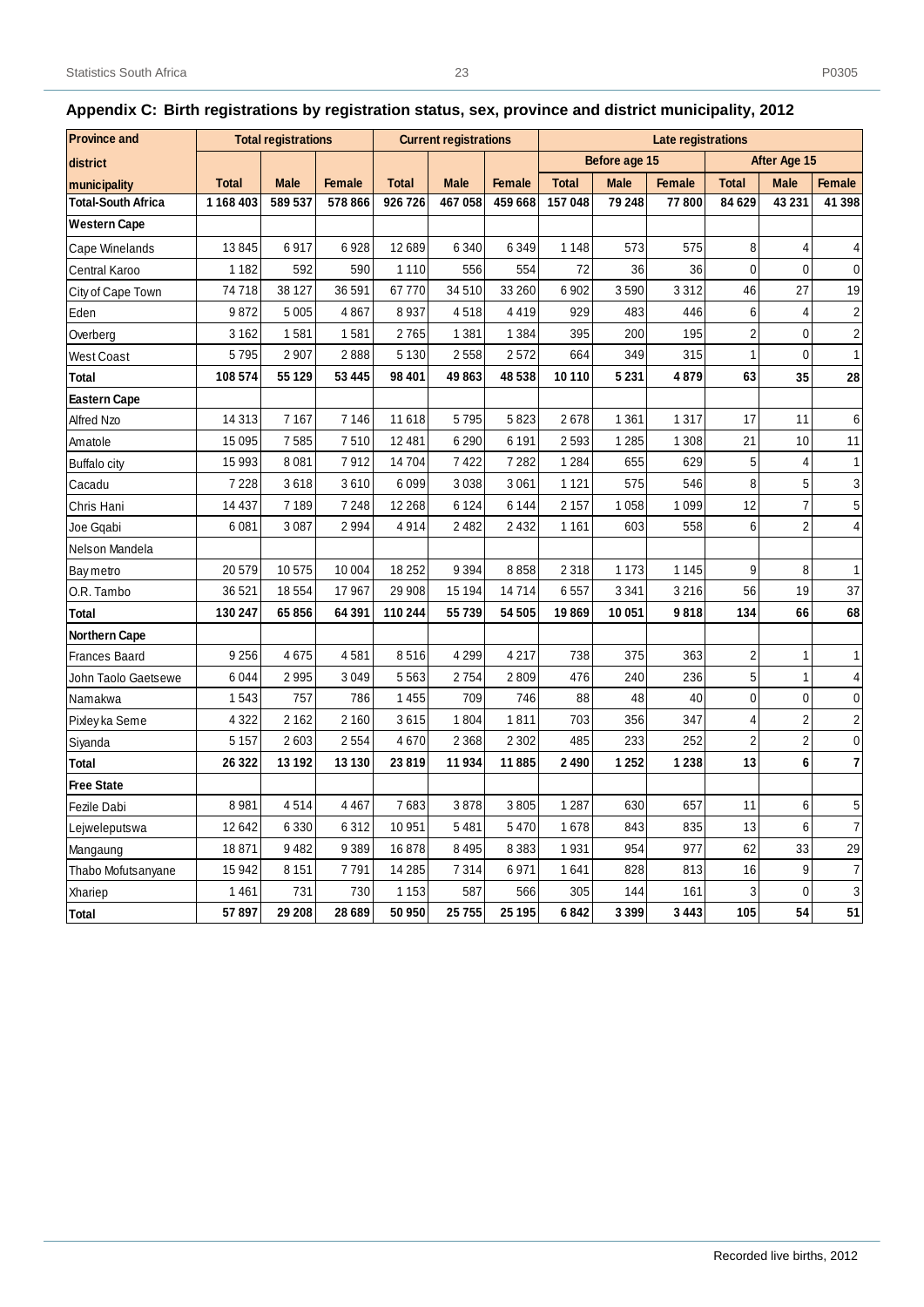| <b>Province and</b>       |              | <b>Total registrations</b> |               |              | <b>Current registrations</b> |               | <b>Late registrations</b>                                                                   |         |               |         |                |               |
|---------------------------|--------------|----------------------------|---------------|--------------|------------------------------|---------------|---------------------------------------------------------------------------------------------|---------|---------------|---------|----------------|---------------|
| district                  |              |                            |               |              |                              |               | Before age 15<br>After Age 15<br><b>Total</b><br><b>Male</b><br><b>Total</b><br><b>Male</b> |         |               |         |                |               |
| municipality              | <b>Total</b> | <b>Male</b>                | <b>Female</b> | <b>Total</b> | <b>Male</b>                  | <b>Female</b> |                                                                                             |         | <b>Female</b> |         |                | <b>Female</b> |
| <b>Total-South Africa</b> | 1 168 403    | 589 537                    | 578 866       | 926726       | 467 058                      | 459 668       | 157 048                                                                                     | 79 248  | 77800         | 84 601  | 43 2 24        | 41 433        |
| KwaZulu-Natal             |              |                            |               |              |                              |               |                                                                                             |         |               |         |                |               |
| Amajuba                   | 12 8 61      | 6548                       | 6313          | 10594        | 5 3 8 2                      | 5 2 1 2       | 2 2 3 6                                                                                     | 1148    | 1088          | 31      | 18             | 13            |
| eThekwini                 | 75 089       | 37798                      | 37 291        | 58792        | 29 649                       | 29 143        | 10 956                                                                                      | 5447    | 5509          | 5 3 4 1 | 2702           | 2639          |
| iLembe                    | 8893         | 4 4 4 5                    | 4 4 4 8       | 7 1 2 2      | 3569                         | 3553          | 1758                                                                                        | 870     | 888           | 13      | 6              | 7             |
| Sisonke                   | 14 0 21      | 7082                       | 6939          | 10 995       | 5517                         | 5478          | 2994                                                                                        | 1542    | 1452          | 32      | 23             | 9             |
| Ugu                       | 15 355       | 7803                       | 7552          | 13082        | 6631                         | 6451          | 2 2 5 6                                                                                     | 1 1 6 3 | 1 0 9 3       | 17      | 9              | 8             |
| UMgungundlovu             | 19 4 09      | 9763                       | 9646          | 16 091       | 8086                         | 8 0 0 5       | 3 2 9 4                                                                                     | 1666    | 1628          | 24      | 11             | 13            |
| Umkhanyakude              | 16 0 25      | 7939                       | 8086          | 11722        | 5794                         | 5928          | 4 2 9 1                                                                                     | 2 1 4 3 | 2 1 4 8       | 12      | $\overline{c}$ | 10            |
| Umzinyathi                | 13 3 8 3     | 6780                       | 6603          | 10 356       | 5 2 5 1                      | 5 1 0 5       | 2986                                                                                        | 1510    | 1476          | 41      | 19             | 22            |
| Uthukela                  | 15 5 36      | 7870                       | 7666          | 12 277       | 6213                         | 6 0 64        | 3 2 4 0                                                                                     | 1647    | 1593          | 19      | 10             | 9             |
| Uthungulu                 | 24 4 62      | 12 3 5 9                   | 12 103        | 19086        | 9672                         | 9414          | 5 3 3 5                                                                                     | 2670    | 2665          | 41      | 17             | 24            |
| Zululand                  | 20720        | 10 2 23                    | 10 497        | 15 647       | 7671                         | 7976          | 5 0 4 6                                                                                     | 2536    | 2510          | 27      | 16             | 11            |
| Total                     | 235 754      | 118610                     | 117 144       | 185764       | 93 4 35                      | 92 329        | 44 392                                                                                      | 22 342  | 22 050        | 5 5 9 8 | 2833           | 2765          |
| <b>North West</b>         |              |                            |               |              |                              |               |                                                                                             |         |               |         |                |               |
| Bojanala                  | 38 879       | 19615                      | 19 264        | 33 4 61      | 16894                        | 16 567        | 5 3 8 7                                                                                     | 2703    | 2684          | 31      | 18             | 13            |
| Dr Kenneth Kaunda         | 15 621       | 7914                       | 7707          | 13 4 05      | 6773                         | 6632          | 2 2 0 5                                                                                     | 1 1 3 4 | 1071          | 11      | $\overline{7}$ | 4             |
| Dr Ruth Segomotsi         |              |                            |               |              |                              |               |                                                                                             |         |               |         |                |               |
| Mompati                   | 19856        | 9845                       | 10 011        | 16515        | 8 1 9 0                      | 8 3 2 5       | 3 3 3 2                                                                                     | 1654    | 1678          | 9       | 1              | 8             |
| Ngaka Modiri Molema       | 11 482       | 5742                       | 5740          | 9 2 3 4      | 4622                         | 4612          | 2 2 3 1                                                                                     | 1 1 1 4 | 1 1 1 7       | 17      | 6              | 11            |
| Total                     | 85838        | 43 116                     | 42722         | 72615        | 36 479                       | 36 136        | 13 155                                                                                      | 6605    | 6550          | 68      | 32             | 36            |
| Gauteng                   |              |                            |               |              |                              |               |                                                                                             |         |               |         |                |               |
| City of Johannesburg      | 69 308       | 35 0 70                    | 34 238        | 60875        | 30 876                       | 29 999        | 8 3 9 9                                                                                     | 4 1 7 9 | 4 2 2 0       | 34      | 15             | 19            |
| City of Tshwane           | 106 097      | 53767                      | 52 330        | 41 675       | 20 9 26                      | 20749         | 7019                                                                                        | 3626    | 3 3 9 3       | 57 403  | 29 215         | 28 188        |
| Ekurhuleni                | 60884        | 30 638                     | 30 246        | 53 4 69      | 26882                        | 26 587        | 7 3 7 3                                                                                     | 3729    | 3644          | 42      | 27             | 15            |
| Sedibeng                  | 18 077       | 9 1 0 8                    | 8969          | 16 102       | 8 1 5 0                      | 7952          | 1972                                                                                        | 958     | 1014          | 3       | $\mathbf 0$    | 3             |
| West Rand                 | 16 587       | 8328                       | 8 2 5 9       | 14 3 36      | 7215                         | 7 1 2 1       | 2 2 3 7                                                                                     | 1 1 0 5 | 1 1 3 2       | 14      | 8              | 6             |
| Total                     | 270953       | 136911                     | 134 042       | 186 457      | 94 049                       | 92 408        | 27 000                                                                                      | 13597   | 13 4 03       | 57 496  | 29 265         | 28 231        |
| <b>Mpumalanga</b>         |              |                            |               |              |                              |               |                                                                                             |         |               |         |                |               |
| Ehlanzeni                 | 50 042       | 25 274                     | 24 768        | 42 0 28      | 21 204                       | 20824         | 7816                                                                                        | 3965    | 3851          | 198     | 105            | 93            |
| Gert Sibande              | 21 7 34      | 10884                      | 10850         | 17017        | 8517                         | 8500          | 4684                                                                                        | 2 3 4 5 | 2 3 3 9       | 33      | 22             | 11            |
| Nkangala                  | 24 143       | 12 0 96                    | 12 047        | 20 358       | 10 205                       | 10 153        | 3761                                                                                        | 1877    | 1884          | 24      | 14             | 10            |
| Total                     | 95 919       | 48 254                     | 47 665        | 79 403       | 39 9 26                      | 39 477        | 16 26 1                                                                                     | 8 1 8 7 | 8074          | 255     | 141            | 114           |
| Limpopo                   |              |                            |               |              |                              |               |                                                                                             |         |               |         |                |               |
| Capricorn                 | 35 906       | 18 0 39                    | 17867         | 31785        | 15947                        | 15838         | 4 0 4 2                                                                                     | 2044    | 1998          | 79      | 48             | 31            |
| Greater Sekhukhune        | 20892        | 10595                      | 10 297        | 17991        | 9 1 2 6                      | 8865          | 2895                                                                                        | 1465    | 1430          | 6       | 4              | 2             |
| Mopani                    | 28 8 8 4     | 14542                      | 14 342        | 25769        | 12 950                       | 12819         | 2913                                                                                        | 1467    | 1446          | 202     | 125            | 77            |
| Vhembe                    | 32 349       | 16 260                     | 16 089        | 27789        | 13918                        | 13871         | 4545                                                                                        | 2 3 3 2 | 2213          | 15      | 10             | 5             |
| Waterberg                 | 17408        | 8767                       | 8641          | 15 105       | 7612                         | 7493          | 2 2 9 5                                                                                     | 1 1 5 0 | 1 1 4 5       | 8       | 5              | 3             |
| Total                     | 135 439      | 68 203                     | 67 236        | 118 439      | 59 553                       | 58 886        | 16 690                                                                                      | 8458    | 8 2 3 2       | 310     | 192            | 118           |
| Foreign                   | 20599        | 10622                      | 9977          | 172          | 91                           | 81            | 94                                                                                          | 49      | 45            | 20 333  | 10482          | 9851          |
| Unspecified               | 861          | 436                        | 425           | 462          | 234                          | 228           | 145                                                                                         | 77      | 68            | 254     | 125            | 129           |

#### **Appendix C: Birth registrations by registration status, sex, province and district municipality, 2012 (concluded)**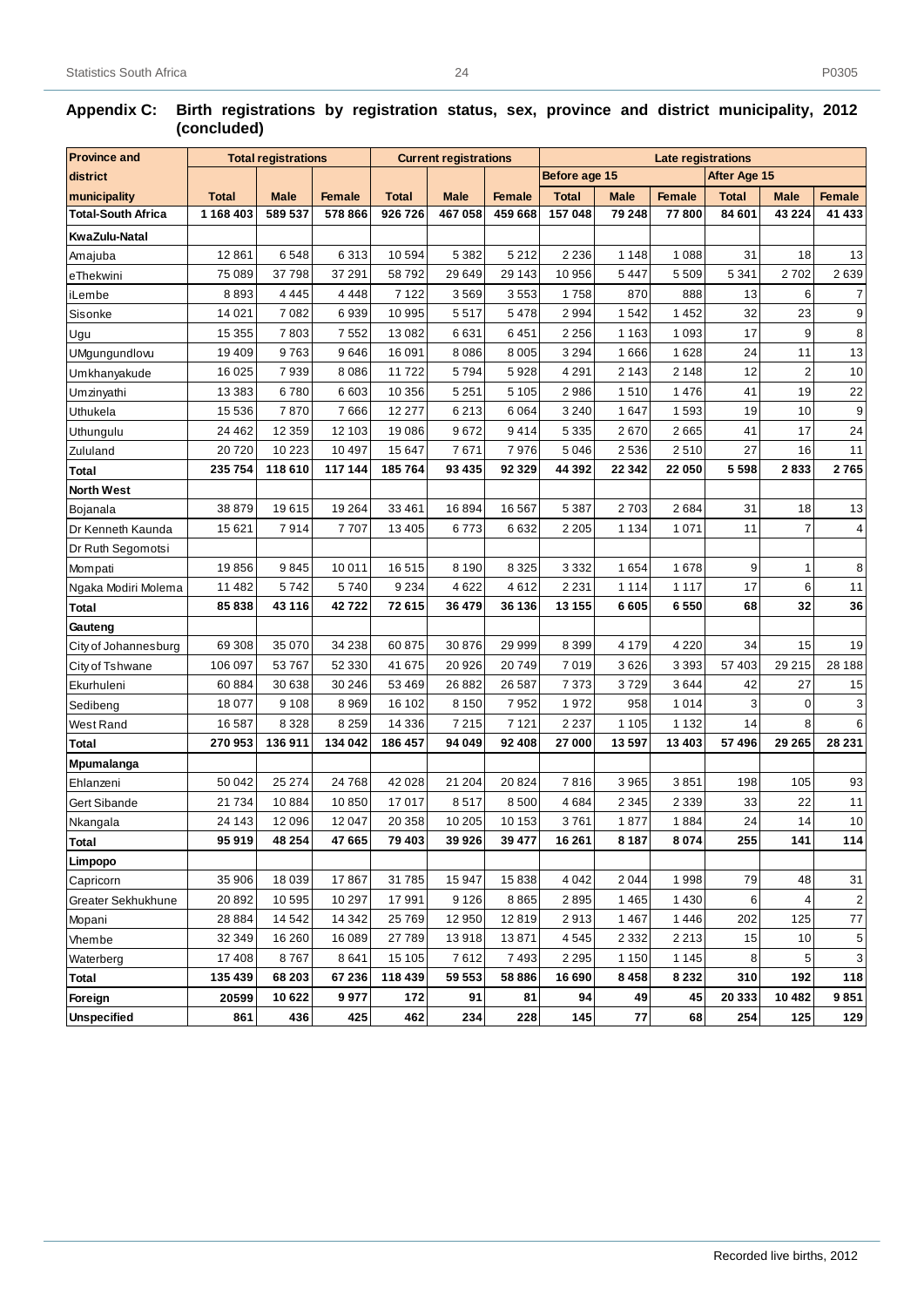25–29 267 799 253 795 255 241 257 974 244 006 30–34 191 847 179 278 179 203 179 106 178 694 35–39 113 116 104 625 104 352 106 321 101 654 40–44 36 210 33 606 33 667 31 864 32 046 45–49 5 980 4 773 3 523 3 172 2 584 50–54 673 455 347 283 237 Unspecified/outside 15–54 age range  $\begin{vmatrix} 4 & 178 & 3 & 048 \\ 4 & 7 & 3 & 048 \end{vmatrix}$  2 241 1  $\begin{vmatrix} 1 & 757 & 1 & 057 \\ 1 & 1 & 057 & 0 & 0 & 0 \end{vmatrix}$ **Total 1 074 448 1 007 501 990 775 985 727 926 726**

| Appendix D:  Birth occurrences by year of birth and age of the mother, 2008–2012* |         |         |         |         |         |  |  |  |  |  |  |  |  |
|-----------------------------------------------------------------------------------|---------|---------|---------|---------|---------|--|--|--|--|--|--|--|--|
| Year of birth occurrence<br>Age of the mother                                     |         |         |         |         |         |  |  |  |  |  |  |  |  |
|                                                                                   | 2008    | 2009    | 2010    | 2011    | 2012    |  |  |  |  |  |  |  |  |
| $15 - 19$                                                                         | 154 529 | 146 178 | 139 573 | 135 681 | 112 605 |  |  |  |  |  |  |  |  |
| 20–24                                                                             | 300 116 | 281 743 | 272 628 | 269 569 | 253 843 |  |  |  |  |  |  |  |  |

# <span id="page-30-0"></span>Appendix D: Birth occurrences by year of bir

**\*** Figures include birth occurrences as at 28 February 2013.

#### <span id="page-30-1"></span>**Appendix E: Birth occurrences by province of birth occurrence and age of the mother, 2012\***

| <b>Province of birth</b> |         |           |           |         | Age of mother |         |         |       |             |              |
|--------------------------|---------|-----------|-----------|---------|---------------|---------|---------|-------|-------------|--------------|
| <b>loccurrence</b>       | 15-19   | $20 - 24$ | $25 - 29$ | 30-34   | 35-39         | 40-44   | 45-49   | 50-54 | <b>Unsp</b> | <b>Total</b> |
| <b>Western Cape</b>      | 9875    | 23 738    | 27 716    | 21 479  | 11 869        | 3 3 8 3 | 195     | 9     | 137         | 98 401       |
| Eastern Cape             | 17 930  | 31 460    | 26 379    | 18 502  | 11 215        | 4 0 5 0 | 401     | 71    | 236         | 110 244      |
| Northern Cape            | 3648    | 6728      | 5 7 7 7   | 4 3 9 4 | 2 3 4 1       | 841     | 51      |       | 32          | 23 819       |
| <b>IFree State</b>       | 6 181   | 15 075    | 13 240    | 9550    | 5 0 9 6       | 1 651   | 106     | 6     | 45          | 50 950       |
| KwaZulu-Natal            | 26 672  | 56 897    | 47 669    | 31 050  | 17 470        | 5 2 7 2 | 473     | 67    | 194         | 185 764      |
| North West               | 8 4 3 5 | 20 384    | 18 815    | 13881   | 8 0 8 6       | 2716    | 222     | 8     | 68          | 72 615       |
| Gauteng                  | 14 095  | 43 010    | 53 151    | 44 142  | 24 279        | 7 0 6 9 | 484     | 27    | 200         | 186 457      |
| Mpumalanga               | 11 057  | 22 694    | 20 544    | 14 085  | 8 0 6 9       | 2 603   | 227     | 19    | 105         | 79 403       |
| Limpopo                  | 14 654  | 33711     | 30 536    | 21 474  | 13 149        | 4 4 3 0 | 422     | 23    | 40          | 118 439      |
| Foreign                  | 16      | 35        | 57        | 30      | 21            | 11      | 2       | 0     | 0           | 172          |
| Unspecified              | 42      | 111       | 122       | 107     | 59            | 20      |         | 0     | 0           | 462          |
| <b>Total</b>             | 112 605 | 253 843   | 244 006   | 178 694 | 101 654       | 32 046  | 2 5 8 4 | 237   | 1 0 5 7     | 926 726      |

**\*** Unspecified or outside the 15–54 age range.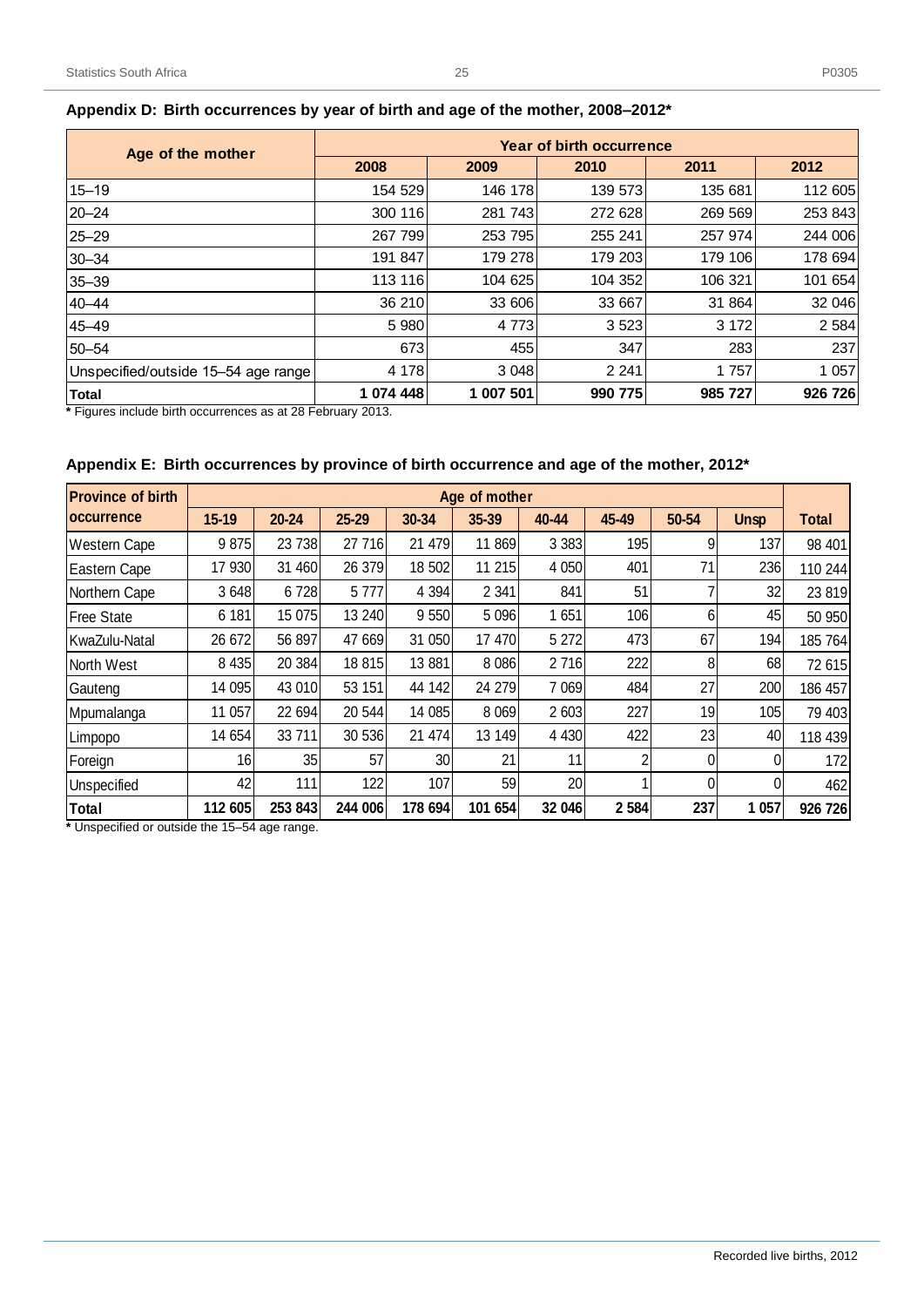#### <span id="page-31-0"></span>**Appendix F: Birth occurrences by year of birth and province and district municipality of birth occurrence, 2008–2012\***

|                                           |           |           | <b>Year of birth</b> |         |         |
|-------------------------------------------|-----------|-----------|----------------------|---------|---------|
| <b>Province and district municipality</b> | 2008      | 2009      | 2010                 | 2011    | 2012    |
| <b>Total - South Africa</b>               | 1 074 448 | 1 007 501 | 990 775              | 985 727 | 926 726 |
| <b>Western Cape</b>                       |           |           |                      |         |         |
| Cape Winelands                            | 13 593    | 13 3 84   | 13 303               | 13 208  | 12 689  |
| Central Karoo                             | 1 250     | 1 1 8 4   | 1 0 7 8              | 1 104   | 1 1 1 0 |
| City of Cape Town                         | 76 867    | 73 470    | 71 582               | 70 058  | 67 770  |
| Eden                                      | 10 540    | 9 9 6 5   | 9608                 | 9 4 0 2 | 8 9 3 7 |
| Overberg                                  | 2 9 8 0   | 2 7 7 3   | 2837                 | 2 7 6 3 | 2 7 6 5 |
| <b>West Coast</b>                         | 6 132     | 5 9 8 3   | 5 6 9 4              | 5 7 3 5 | 5 1 3 0 |
| Total                                     | 111 362   | 106 759   | 104 102              | 102 270 | 98 401  |
| <b>Eastern Cape</b>                       |           |           |                      |         |         |
| <b>Alfred Nzo</b>                         | 17 391    | 14 896    | 13 664               | 13 287  | 11 618  |
| Amatole                                   | 14 943    | 13 932    | 12 4 69              | 12 871  | 12 481  |
| <b>Buffalo city</b>                       | 16 041    | 15 528    | 15 518               | 15 4 48 | 14 704  |
| Cacadu                                    | 6936      | 6 4 9 6   | 6 3 9 9              | 6612    | 6 0 9 9 |
| Chris Hani                                | 17 139    | 15 051    | 13 8 94              | 13 651  | 12 268  |
| Joe Ggabi                                 | 6 2 9 7   | 5979      | 5 5 8 2              | 5 4 6 7 | 4 9 1 4 |
| Nelson Mandela Bay Metro                  | 23 364    | 21 268    | 19899                | 19 533  | 18 25 2 |
| O.R. Tambo                                | 37 275    | 31 903    | 32 202               | 32 814  | 29 908  |
| Total                                     | 139 386   | 125 053   | 119 627              | 119 683 | 110 244 |
| <b>Northern Cape</b>                      |           |           |                      |         |         |
| <b>Frances Baard</b>                      | 8 9 9 0   | 8796      | 8 5 4 7              | 8717    | 8516    |
| John Taolo Gaetsewe                       | 5 5 2 2   | 4 9 8 5   | 5 2 6 1              | 5616    | 5 5 6 3 |
| Namakwa                                   | 1 5 3 1   | 1 5 6 4   | 1 501                | 1 4 0 1 | 1 4 5 5 |
| Pixley ka Seme                            | 4 4 3 1   | 4 1 9 3   | 4 0 8 6              | 3706    | 3615    |
| Siyanda                                   | 4 4 9 3   | 4616      | 4 6 30               | 4 502   | 4 670   |
| Total                                     | 24 967    | 24 154    | 24 025               | 23 942  | 23 819  |
| <b>Free State</b>                         |           |           |                      |         |         |
| Fezile Dabi                               | 9 3 9 7   | 8735      | 8 5 31               | 8 0 1 2 | 7 683   |
| Lejweleputswa                             | 12 804    | 11 778    | 11 569               | 11 324  | 10 951  |
| Mangaung                                  | 17 638    | 16 906    | 17 625               | 17 255  | 16878   |
| Thabo Mofutsanyane                        | 16 655    | 15 130    | 14 903               | 14 807  | 14 285  |
| Xhariep                                   | 1 7 3 5   | 1 4 5 9   | 1 4 9 2              | 1 3 3 7 | 1 1 5 3 |
| <b>Total</b>                              | 58 229    | 54 008    | 54 120               | 52 735  | 50 950  |

**\*** Figures include updated birth occurrences as at 28 February 2013.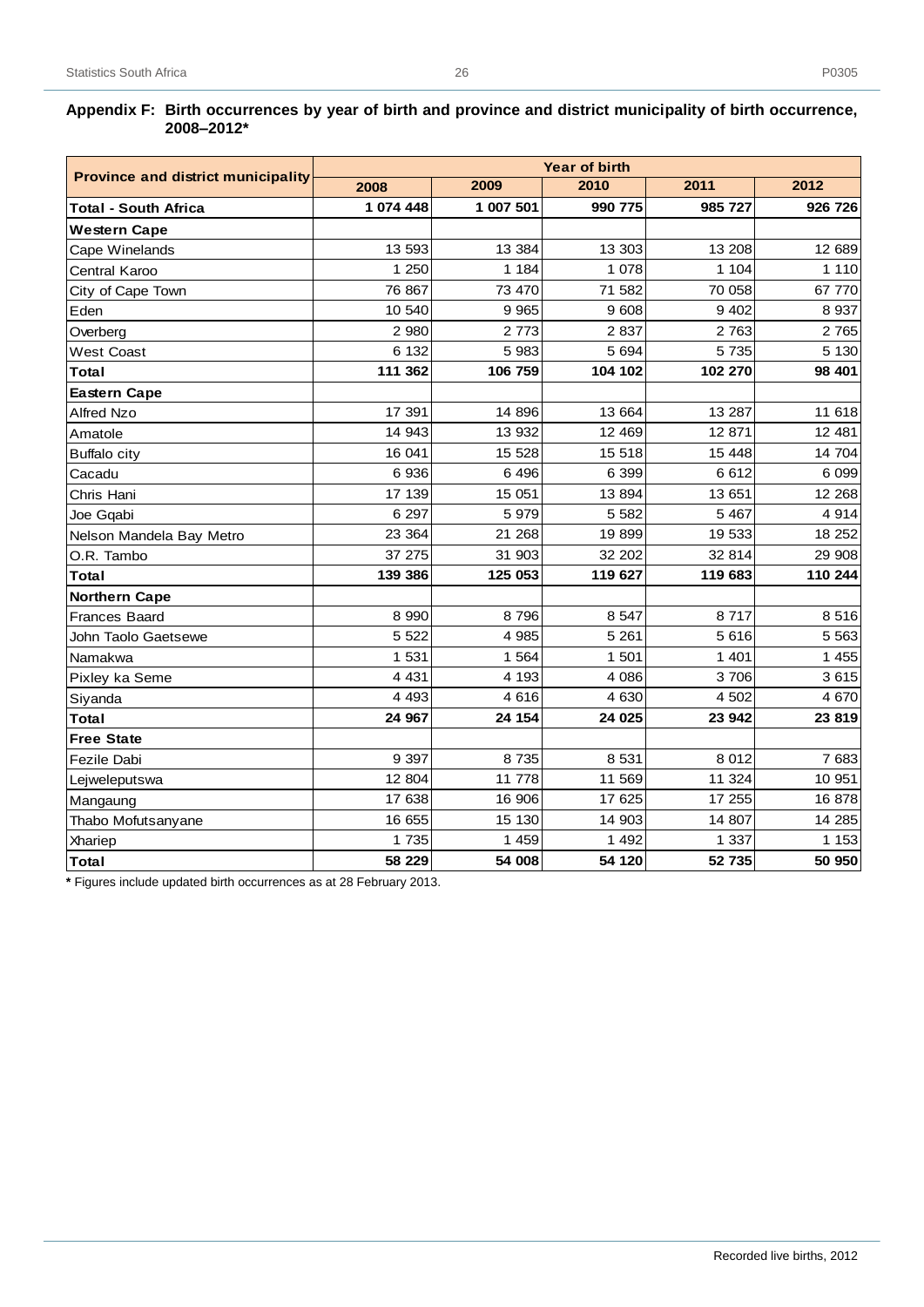#### **Appendix F: Birth occurrences by year of birth and province and district municipality of birth occurrence, 2008–2012 (concluded)\***

|                                           | <b>Year of birth</b> |           |         |         |         |  |  |  |  |  |
|-------------------------------------------|----------------------|-----------|---------|---------|---------|--|--|--|--|--|
| <b>Province and district municipality</b> | 2008                 | 2009      | 2010    | 2011    | 2012    |  |  |  |  |  |
| <b>Total - South Africa</b>               | 1 074 448            | 1 007 501 | 990 775 | 985 727 | 926 726 |  |  |  |  |  |
| KwaZulu-Natal                             |                      |           |         |         |         |  |  |  |  |  |
| Amajuba                                   | 12 158               | 12 262    | 11 879  | 11 320  | 10 594  |  |  |  |  |  |
| eThekwini                                 | 74 136               | 68 208    | 68 299  | 64 895  | 58 792  |  |  |  |  |  |
| iLembe                                    | 12 638               | 12 3 14   | 9501    | 8 4 6 8 | 7 1 2 2 |  |  |  |  |  |
| Sisonke                                   | 12 148               | 11 577    | 11 874  | 11 976  | 10 995  |  |  |  |  |  |
| Ugu                                       | 17 165               | 15 619    | 14 899  | 14 023  | 13 082  |  |  |  |  |  |
| UMgungundlovu                             | 18 145               | 17 607    | 17 317  | 17 210  | 16 091  |  |  |  |  |  |
| Umkhanyakude                              | 15 622               | 14 054    | 13 201  | 13 4 21 | 11 722  |  |  |  |  |  |
| Umzinyathi                                | 10 512               | 8 2 8 8   | 10 204  | 10 946  | 10 356  |  |  |  |  |  |
| Uthukela                                  | 15 557               | 14 361    | 13 995  | 13 560  | 12 277  |  |  |  |  |  |
| Uthungulu                                 | 25 201               | 22 967    | 21 284  | 21 322  | 19 086  |  |  |  |  |  |
| Zululand                                  | 22 906               | 19870     | 19 347  | 18 583  | 15 647  |  |  |  |  |  |
| Total                                     | 236 188              | 217 127   | 211 800 | 205 724 | 185 764 |  |  |  |  |  |
| <b>North West</b>                         |                      |           |         |         |         |  |  |  |  |  |
| Bojanala                                  | 38 593               | 36 190    | 36 154  | 35 541  | 33 461  |  |  |  |  |  |
| Dr Kenneth Kaunda                         | 15 293               | 14 654    | 13 825  | 13714   | 13 4 05 |  |  |  |  |  |
| Dr Ruth Segomotsi Mompati                 | 18 8 65              | 18 106    | 17 613  | 17 675  | 16 515  |  |  |  |  |  |
| Ngaka Modiri Molema                       | 10 948               | 10 485    | 10 341  | 10 070  | 9 2 3 4 |  |  |  |  |  |
| Total                                     | 83 699               | 79 435    | 77933   | 77 000  | 72 615  |  |  |  |  |  |
| Gauteng                                   |                      |           |         |         |         |  |  |  |  |  |
| City of Johannesburg                      | 68 875               | 65 684    | 64 113  | 63 034  | 60 875  |  |  |  |  |  |
| City of Tshwane                           | 40 390               | 41 109    | 43 248  | 42 816  | 41 675  |  |  |  |  |  |
| Ekurhuleni                                | 59 885               | 56 531    | 56 039  | 56 388  | 53 469  |  |  |  |  |  |
| Sedibeng                                  | 17 097               | 17 276    | 17 450  | 16 796  | 16 102  |  |  |  |  |  |
| West Rand                                 | 15 957               | 14 631    | 14 497  | 15 005  | 14 336  |  |  |  |  |  |
| Total                                     | 202 204              | 195 231   | 195 347 | 194 039 | 186 457 |  |  |  |  |  |
| Mpumalanga                                |                      |           |         |         |         |  |  |  |  |  |
| Ehlanzeni                                 | 46 413               | 43 362    | 42 321  | 43 880  | 42 028  |  |  |  |  |  |
| Gert Sibande                              | 19581                | 18 832    | 18741   | 18 4 25 | 17 017  |  |  |  |  |  |
| Nkangala                                  | 22 114               | 21 910    | 20 489  | 21 605  | 20 358  |  |  |  |  |  |
| Total                                     | 88 108               | 84 104    | 81 551  | 83 910  | 79 403  |  |  |  |  |  |
| Limpopo                                   |                      |           |         |         |         |  |  |  |  |  |
| Capricorn                                 | 31 882               | 30 275    | 32 065  | 33 203  | 31 785  |  |  |  |  |  |
| Greater Sekhukhune                        | 20 982               | 19 560    | 19856   | 19 231  | 17 991  |  |  |  |  |  |
| Mopani                                    | 26 432               | 25 392    | 25 4 62 | 26 970  | 25 769  |  |  |  |  |  |
| Vhembe                                    | 30 717               | 28 552    | 28 606  | 29 665  | 27 789  |  |  |  |  |  |
| Waterberg                                 | 16 111               | 15 531    | 15 510  | 16 511  | 15 105  |  |  |  |  |  |
| <b>Total</b>                              | 126 124              | 119 310   | 121 499 | 125 580 | 118 439 |  |  |  |  |  |
| Foreign                                   | 4 0 4 4              | 2 1 8 2   | 606     | 283     | 172     |  |  |  |  |  |
| <b>Unspecified</b>                        | 137                  | 138       | 165     | 561     | 462     |  |  |  |  |  |

\* Figures include updated birth occurrences as at 28 February 2013.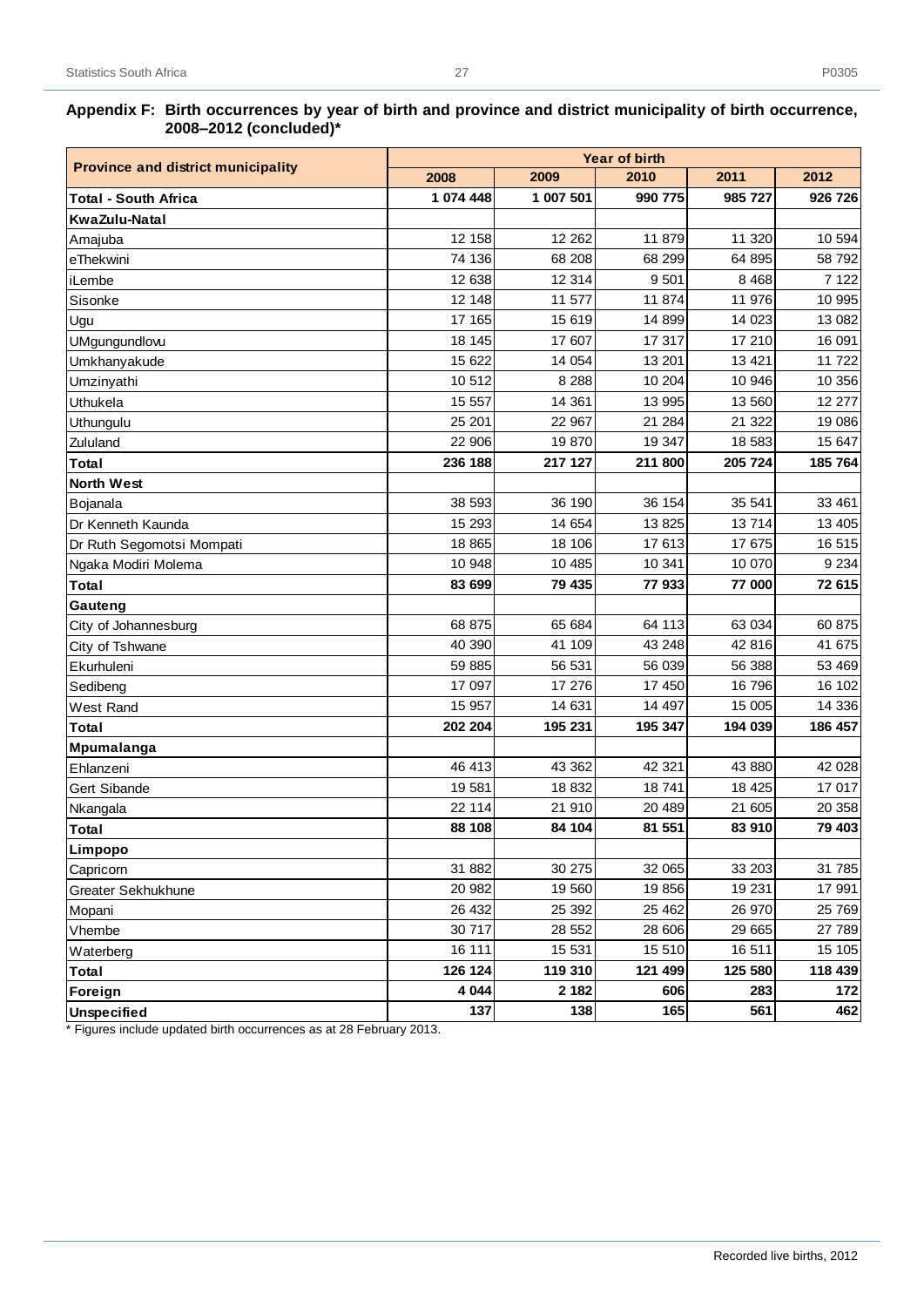|      |              | <b>GRAND</b> | <b>SA CITIZENS*</b> |               | <b>NON-CITIZENS*</b> |        | OTHER**     |        | <b>TOTAL</b> |               |
|------|--------------|--------------|---------------------|---------------|----------------------|--------|-------------|--------|--------------|---------------|
| Year | <b>Month</b> | <b>TOTAL</b> | <b>Male</b>         | <b>Female</b> | <b>Male</b>          | Female | <b>Male</b> | Female | <b>Male</b>  | <b>Female</b> |
| 1992 | January      | 82 993       | 41 502              | 41 239        | 64                   | 64     | 72          | 52     | 41 638       | 41 355        |
|      | February     | 82718        | 41 515              | 40 988        | 53                   | 62     | 57          | 43     | 41 625       | 41 093        |
|      | March        | 87 451       | 43 403              | 43 883        | 46                   | 49     | 39          | 31     | 43 4 88      | 43 963        |
|      | April        | 82817        | 41 289              | 41 336        | 60                   | 61     | 36          | 35     | 41 385       | 41 432        |
|      | May          | 81 467       | 40 551              | 40719         | 58                   | 52     | 46          | 41     | 40 655       | 40 812        |
|      | June         | 85 007       | 42 404              | 42 437        | 52                   | 52     | 38          | 24     | 42 494       | 42 513        |
|      | July         | 79 401       | 39 467              | 39 750        | 53                   | 62     | 39          | 30     | 39 559       | 39 842        |
|      | August       | 81 984       | 40719               | 41 107        | 43                   | 64     | 20          | 31     | 40 782       | 41 202        |
|      | September    | 92 317       | 45 974              | 46 147        | 74                   | 54     | 40          | 28     | 46 088       | 46 229        |
|      | October      | 77 246       | 38 5 25             | 38 531        | 58                   | 55     | 48          | 29     | 38 631       | 38 615        |
|      | November     | 72512        | 35 864              | 36 490        | 52                   | 49     | 29          | 28     | 35 945       | 36 567        |
|      | December     | 81 399       | 40711               | 40 535        | 42                   | 53     | 29          | 29     | 40782        | 40 617        |
|      | Total        | 987 312      | 491 924             | 493 162       | 655                  | 677    | 493         | 401    | 493 072      | 494 240       |
| 1993 | January      | 80 522       | 40 234              | 40 0 95       | 59                   | 60     | 47          | 27     | 40 340       | 40 182        |
|      | February     | 72 103       | 36 192              | 35 7 7 5      | 44                   | 48     | 22          | 22     | 36 258       | 35 845        |
|      | March        | 83 587       | 41712               | 41 702        | 52                   | 61     | 35          | 25     | 41799        | 41788         |
|      | April        | 78 013       | 39 066              | 38 808        | 50                   | 37     | 24          | 28     | 39 140       | 38 873        |
|      | May          | 78 522       | 39 207              | 39 151        | 45                   | 50     | 32          | 37     | 39 284       | 39 238        |
|      | June         | 83 020       | 41 632              | 41 233        | 56                   | 42     | 27          | 30     | 41715        | 41 30 5       |
|      | July         | 78 448       | 39 232              | 39 065        | 52                   | 47     | 28          | 24     | 39 312       | 39 136        |
|      | August       | 81 997       | 41 158              | 40 700        | 49                   | 48     | 17          | 25     | 41 224       | 40773         |
|      | September    | 91 971       | 45 951              | 45 873        | 53                   | 42     | 29          | 23     | 46 033       | 45 938        |
|      | October      | 78703        | 39 27 9             | 39 274        | 43                   | 54     | 27          | 26     | 39 34 9      | 39 354        |
|      | November     | 75932        | 37874               | 37913         | 57                   | 43     | 17          | 28     | 37 948       | 37 984        |
|      | December     | 85 352       | 42 891              | 42 315        | 42                   | 57     | 25          | 22     | 42 958       | 42 3 94       |
|      | <b>Total</b> | 968 170      | 484 428             | 481 904       | 602                  | 589    | 330         | 317    | 485 360      | 482 810       |
| 1994 | January      | 82 152       | 41 199              | 40787         | 56                   | 43     | 41          | 26     | 41 296       | 40 856        |
|      | February     | 74 415       | 37 291              | 37 010        | 47                   | 26     | 27          | 14     | 37 365       | 37 050        |
|      | March        | 81 853       | 41 000              | 40711         | 49                   | 40     | 29          | 24     | 41 078       | 40775         |
|      | April        | 83 149       | 41 433              | 41 560        | 55                   | 45     | 26          | 30     | 41514        | 41 635        |
|      | May          | 80 684       | 40 394              | 40 144        | 49                   | 45     | 22          | 30     | 40 4 65      | 40 219        |
|      | June         | 84 003       | 41 852              | 41 986        | 50                   | 53     | 32          | 30     | 41 934       | 42 069        |
|      | July         | 78 480       | 39 4 22             | 38 907        | 45                   | 52     | 34          | 20     | 39 501       | 38 979        |
|      | August       | 82 244       | 41 180              | 40 921        | 35                   | 47     | 28          | 33     | 41 243       | 41 001        |
|      | September    | 90 474       | 45 399              | 44 940        | 47                   | 47     | 20          | 21     | 45 4 66      | 45 008        |
|      | October      | 79 074       | 39 665              | 39 25 6       | 47                   | 52     | 23          | 31     | 39 735       | 39 339        |
|      | November     | 74 737       | 37 262              | 37 336        | 46                   | 39     | 22          | 32     | 37 330       | 37 407        |
|      | December     | 84728        | 42 469              | 42 147        | 29                   | 33     | 35          | 15     | 42 533       | 42 195        |
|      | Total        | 975 993      | 488 566             | 485 705       | 555                  | 522    | 339         | 306    | 489 460      | 486 533       |

28

# <span id="page-33-0"></span>**Appendix G: Total birth occurrences by sex, month and citizenship, 1992–1994\***

\*Figures include updated birth occurrences as at 30 June 2013.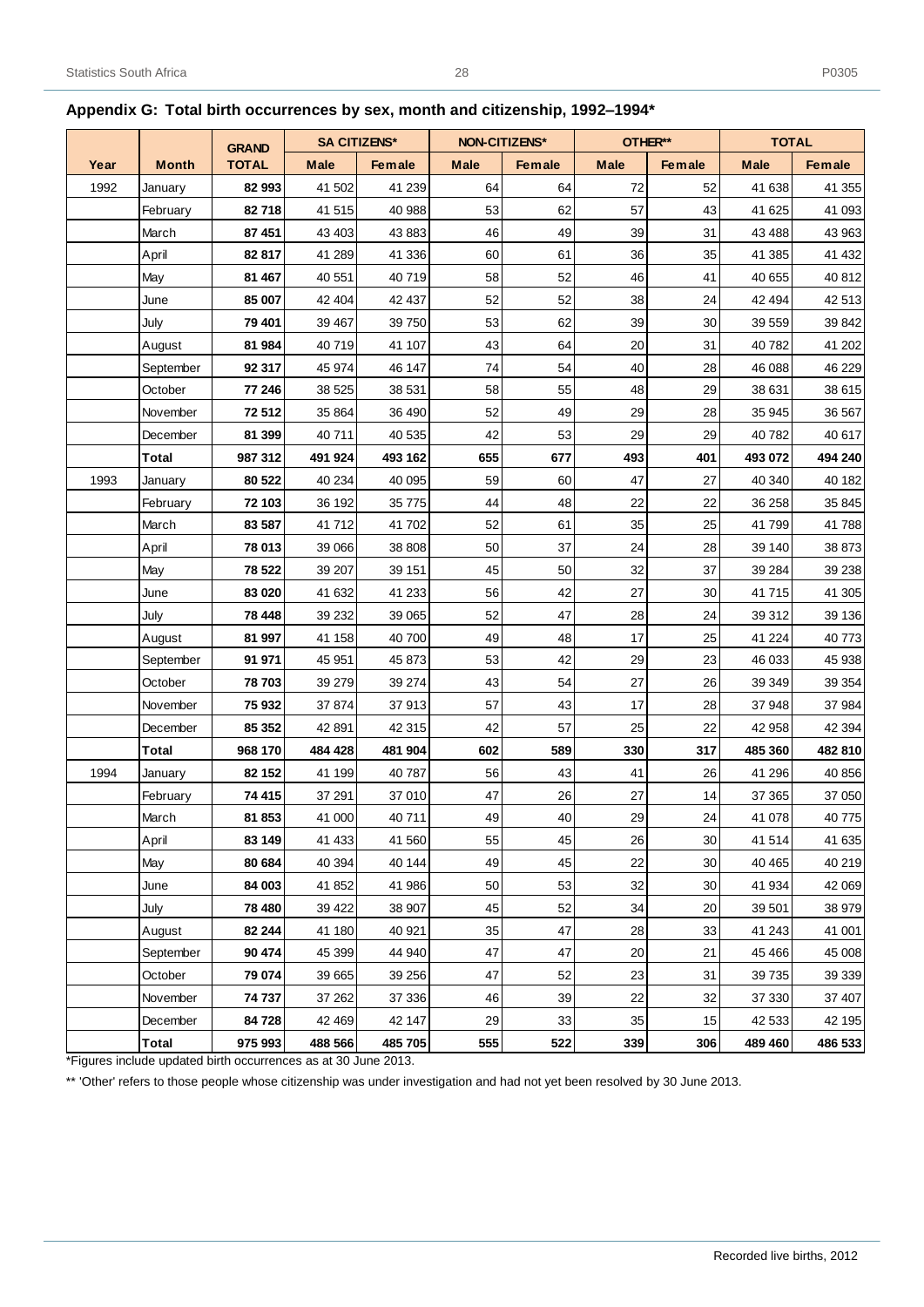|      |              | <b>GRAND</b> |             | <b>SA CITIZENS*</b> | <b>NON-CITIZENS*</b> |        | OTHER**     |        | <b>TOTAL</b> |         |
|------|--------------|--------------|-------------|---------------------|----------------------|--------|-------------|--------|--------------|---------|
| Year | <b>Month</b> | <b>TOTAL</b> | <b>Male</b> | Female              | <b>Male</b>          | Female | <b>Male</b> | Female | <b>Male</b>  | Female  |
| 1995 | January      | 81 092       | 40 578      | 40 375              | 28                   | 44     | 29          | 38     | 40 432       | 40 457  |
|      | February     | 71 190       | 35 682      | 35 373              | 32                   | 30     | 31          | 42     | 35 4 36      | 35 445  |
|      | March        | 79 467       | 39 827      | 39 4 83             | 48                   | 39     | 40          | 30     | 39 571       | 39 552  |
|      | April        | 76 091       | 37 903      | 38 0 32             | 44                   | 48     | 32          | 32     | 38 108       | 38 112  |
|      | May          | 78 832       | 39 654      | 39 0 23             | 46                   | 49     | 25          | 35     | 39 0 94      | 39 107  |
|      | June         | 81 632       | 41 013      | 40 474              | 36                   | 44     | 31          | 34     | 40 541       | 40 552  |
|      | July         | 77935        | 38 766      | 39 0 23             | 35                   | 34     | 36          | 41     | 39 0 94      | 39 098  |
|      | August       | 80 474       | 40 4 26     | 39 892              | 44                   | 54     | 28          | 30     | 39 964       | 39 976  |
|      | September    | 89 096       | 44 470      | 44 4 4 6            | 49                   | 40     | 46          | 45     | 44 541       | 44 531  |
|      | October      | 77 408       | 38 497      | 38759               | 43                   | 45     | 30          | 34     | 38 832       | 38 838  |
|      | November     | 72 904       | 36 476      | 36 30 6             | 27                   | 33     | 32          | 30     | 36 36 5      | 36 369  |
|      | December     | 81886        | 41 075      | 40 677              | 42                   | 27     | 35          | 30     | 40 754       | 40 734  |
|      | <b>Total</b> | 948 007      | 474 367     | 471863              | 474                  | 487    | 395         | 421    | 472732       | 472 771 |
| 1996 | January      | 84 851       | 42 346      | 42 361              | 35                   | 38     | 35          | 36     | 42 416       | 42 435  |
|      | February     | 74 690       | 37 469      | 37 095              | 36                   | 26     | 39          | 25     | 37 544       | 37 146  |
|      | March        | 82 249       | 40 918      | 41 2 20             | 33                   | 29     | 26          | 23     | 40 977       | 41 272  |
|      | April        | 78 913       | 39 740      | 39 0 73             | 30                   | 32     | 16          | 22     | 39 786       | 39 127  |
|      | May          | 80 564       | 40 267      | 40 177              | 38                   | 33     | 20          | 29     | 40 325       | 40 239  |
|      | June         | 84 606       | 42 470      | 42 015              | 33                   | 28     | 30          | 30     | 42 533       | 42 073  |
|      | July         | 80 187       | 40 056      | 40 0 25             | 32                   | 31     | 22          | 21     | 40 110       | 40 077  |
|      | August       | 82 608       | 41 430      | 41 049              | 29                   | 30     | 37          | 33     | 41 49 6      | 41 112  |
|      | September    | 91 439       | 45 714      | 45 592              | 36                   | 24     | 39          | 34     | 45 789       | 45 650  |
|      | October      | 77963        | 39 30 2     | 38 553              | 27                   | 35     | 25          | 21     | 39 354       | 38 609  |
|      | November     | 73 156       | 36 520      | 36 562              | 16                   | 22     | 20          | 16     | 36 556       | 36 600  |
|      | December     | 83 416       | 41 944      | 41 337              | 38                   | 29     | 30          | 38     | 42 012       | 41 404  |
|      | <b>Total</b> | 974 642      | 488 176     | 485 059             | 383                  | 357    | 339         | 328    | 488 898      | 485 744 |
| 1997 | January      | 83 027       | 41 545      | 41 395              | 16                   | 22     | 19          | 30     | 41 580       | 41 447  |
|      | February     | 74 001       | 37 000      | 36 931              | 13                   | 17     | 24          | 16     | 37 037       | 36 964  |
|      | March        | 84 591       | 42 349      | 42 136              | 23                   | 25     | 33          | 25     | 42 405       | 42 186  |
|      | April        | 79 327       | 39 506      | 39743               | 19                   | 22     | 16          | 21     | 39 541       | 39 786  |
|      | May          | 79 159       | 39 545      | 39 534              | 24                   | 19     | 17          | 20     | 39 586       | 39 573  |
|      | June         | 81 526       | 40 590      | 40 854              | 24                   | 19     | 24          | 15     | 40 638       | 40 888  |
|      | July         | 80 395       | 40 255      | 40 066              | 23                   | 15     | 14          | 22     | 40 29 2      | 40 103  |
|      | August       | 80 925       | 40 317      | 40 530              | 22                   | 9      | 22          | 25     | 40 361       | 40 5 64 |
|      | September    | 88 964       | 44 675      | 44 217              | $17$                 | 12     | 21          | 22     | 44713        | 44 251  |
|      | October      | 76 296       | 38 396      | 37 838              | 12                   | 13     | 18          | 19     | 38 4 26      | 37 870  |
|      | November     | 71 246       | 35 794      | 35 376              | 15                   | 12     | 24          | 25     | 35 833       | 35 413  |
|      | December     | 80 876       | 40 432      | 40 371              | 17                   | 14     | 27          | 15     | 40 476       | 40 400  |
|      | <b>Total</b> | 960 333      | 480 404     | 478 991             | 225                  | 199    | 259         | 255    | 480 888      | 479 445 |

# <span id="page-34-0"></span>**Appendix G.1: Total birth occurrences by sex, month and citizenship, 1995–1997\***

\*Figures include updated birth occurrences as at 30 June 2013.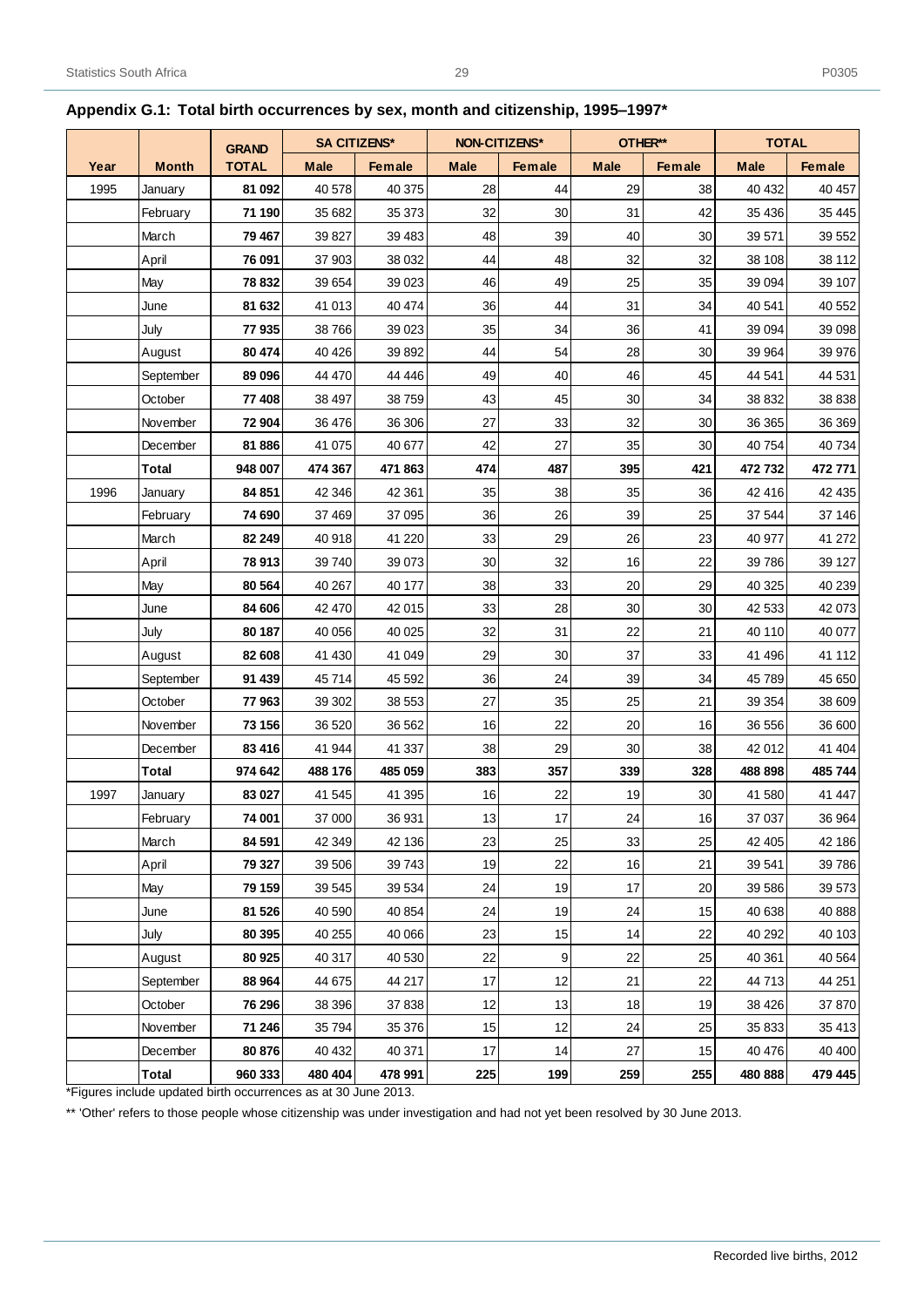|      |              | <b>GRAND</b> |             | <b>SA CITIZENS*</b> | NON-CITIZENS* |               | OTHER**        |                | <b>TOTAL</b> |               |
|------|--------------|--------------|-------------|---------------------|---------------|---------------|----------------|----------------|--------------|---------------|
| Year | <b>Month</b> | <b>TOTAL</b> | <b>Male</b> | <b>Female</b>       | <b>Male</b>   | <b>Female</b> | <b>Male</b>    | <b>Female</b>  | <b>Male</b>  | <b>Female</b> |
| 1998 | January      | 81790        | 40 677      | 41 0 21             | 20            | 13            | 29             | 30             | 40726        | 41 064        |
|      | February     | 73 950       | 36 963      | 36 917              | 11            | 15            | 32             | 12             | 37 006       | 36 944        |
|      | March        | 83 281       | 41 664      | 41 543              | 16            | 20            | 23             | 15             | 41 703       | 41 578        |
|      | April        | 78 019       | 38700       | 39 254              | 19            | 10            | 13             | 23             | 38732        | 39 287        |
|      | May          | 78 988       | 39 683      | 39 233              | 15            | 16            | 26             | 15             | 39 7 24      | 39 264        |
|      | June         | 80 149       | 40 071      | 40 0 22             | 16            | 13            | 20             | $\overline{7}$ | 40 107       | 40 042        |
|      | July         | 77 583       | 39 0 21     | 38 4 93             | 8             | 17            | 21             | 23             | 39 050       | 38 533        |
|      | August       | 79 252       | 39 380      | 39 7 9 7            | 17            | 14            | 21             | 23             | 39 418       | 39 834        |
|      | September    | 87 604       | 43 967      | 43 563              | 22            | 13            | 20             | 19             | 44 009       | 43 595        |
|      | October      | 75 508       | 37 769      | 37 662              | 17            | 15            | 21             | 24             | 37 807       | 37 701        |
|      | November     | 70 070       | 35 134      | 34 868              | 11            | 12            | 19             | 26             | 35 164       | 34 906        |
|      | December     | 78 298       | 39 063      | 39 196              | 12            | 6             | 10             | 11             | 39 085       | 39 213        |
|      | Total        | 944 492      | 472 092     | 471 569             | 184           | 164           | 255            | 228            | 472 531      | 471 961       |
| 1999 | January      | 79 844       | 39 845      | 39 9 24             | 11            | 18            | 28             | 18             | 39 884       | 39 960        |
|      | February     | 70 994       | 35 630      | 35 323              | 9             | 12            | 11             | 9              | 35 650       | 35 344        |
|      | March        | 82 501       | 41 081      | 41 343              | 13            | 13            | 29             | 22             | 41 123       | 41 378        |
|      | April        | 81 653       | 40 636      | 40 951              | 16            | 14            | 16             | 20             | 40 668       | 40 985        |
|      | May          | 82 435       | 41 109      | 41 235              | 20            | 21            | 33             | 17             | 41 162       | 41 273        |
|      | June         | 82775        | 41 347      | 41 359              | 11            | 14            | 25             | 19             | 41 383       | 41 392        |
|      | July         | 79 377       | 39 7 25     | 39 577              | 23            | 11            | 20             | 21             | 39 768       | 39 609        |
|      | August       | 80 315       | 40 203      | 40 031              | 14            | 18            | 21             | 28             | 40 238       | 40 077        |
|      | September    | 88 208       | 44 238      | 43 903              | 14            | 16            | 17             | 20             | 44 269       | 43 939        |
|      | October      | 76 456       | 38 0 20     | 38 36 3             | 20            | 19            | 18             | 16             | 38 058       | 38 398        |
|      | November     | 73 129       | 36 914      | 36 175              | 12            | 6             | 11             | 11             | 36 937       | 36 192        |
|      | December     | 81882        | 40 930      | 40 895              | 19            | 9             | 9              | 20             | 40 958       | 40 924        |
|      | <b>Total</b> | 959 569      | 479 678     | 479 079             | 182           | 171           | 238            | 221            | 480 098      | 479 471       |
| 2000 | January      | 85 039       | 42 571      | 42 4 24             | 8             | 16            | 6              | 14             | 42 585       | 42 454        |
|      | February     | 79 096       | 39 7 23     | 39 331              | 16            | 5             | 11             | 10             | 39 750       | 39 346        |
|      | March        | 85 394       | 42 693      | 42 641              | 15            | 17            | $\overline{9}$ | 19             | 42717        | 42 677        |
|      | April        | 80 842       | 40 396      | 40 40 5             | 9             | 5             | 11             | 16             | 40 416       | 40 4 26       |
|      | May          | 82 371       | 41 045      | 41 274              | 10            | 12            | 11             | 19             | 41 066       | 41 305        |
|      | June         | 82 801       | 41 508      | 41 264              | 6             | 11            | 4              | $\overline{7}$ | 41 518       | 41 283        |
|      | July         | 79 932       | 39 973      | 39 930              | 9             | 11            | 6              | 3              | 39 988       | 39 944        |
|      | August       | 80 942       | 40 691      | 40 224              | 6             | 11            | 6              | 4              | 40 703       | 40 239        |
|      | September    | 87 049       | 43 621      | 43 393              | 12            | 12            | 7              | 5              | 43 640       | 43 409        |
|      | October      | 76 897       | 38 625      | 38 232              | 14            | 10            | 8              | 6              | 38 647       | 38 250        |
|      | November     | 72726        | 36 339      | 36 362              | 9             | 8             | 3              | 3              | 36 351       | 36 375        |
|      | December     | 78 031       | 39 089      | 38 917              | 14            | 16            | 2              | 1              | 39 105       | 38 9 26       |
|      | Total        | 971 124      | 486 274     | 484 397             | 128           | 134           | 84             | 107            | 486 486      | 484 634       |

# <span id="page-35-0"></span>**Appendix G.2: Total birth occurrences by sex, month and citizenship, 1998–2000\***

30

\*Figures include updated birth occurrences as at 30 June 2013.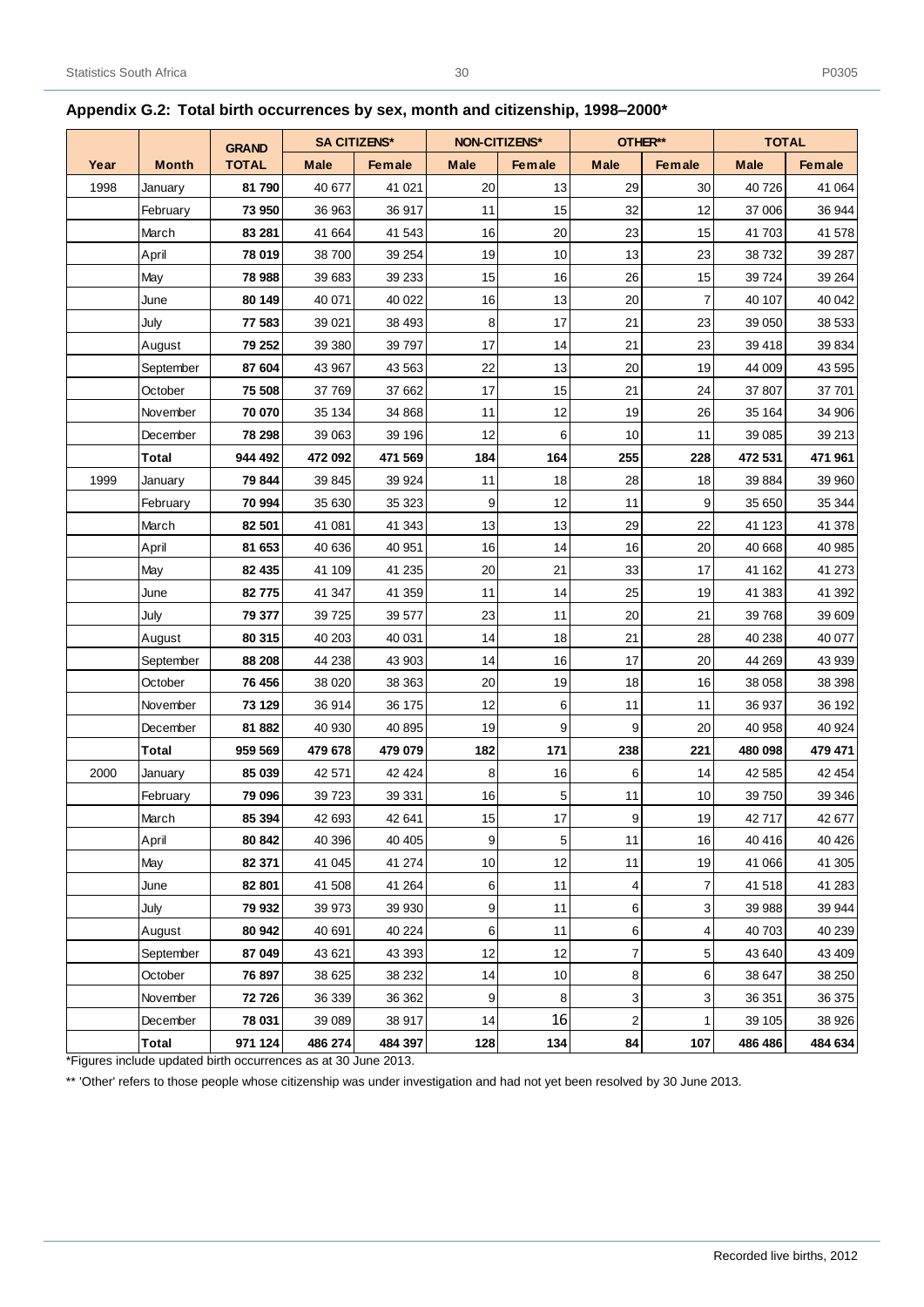|      |              |              |                                     |                 | <b>NON-CITIZENS*</b><br>OTHER** |                  |                         |                | <b>TOTAL</b> |               |  |
|------|--------------|--------------|-------------------------------------|-----------------|---------------------------------|------------------|-------------------------|----------------|--------------|---------------|--|
|      |              | <b>GRAND</b> | <b>SA CITIZENS*</b>                 |                 |                                 |                  |                         |                |              |               |  |
| Year | <b>Month</b> | <b>TOTAL</b> | <b>Male</b>                         | <b>Female</b>   | <b>Male</b>                     | <b>Female</b>    | <b>Male</b>             | <b>Female</b>  | <b>Male</b>  | <b>Female</b> |  |
| 2001 | January      | 86 049       | 43 126                              | 42 892          | 12                              | 10               | 6                       | 3              | 43 144       | 42 905        |  |
|      | February     | 73 623       | 36 658                              | 36 932          | 15                              | 10               | 6                       | 2              | 36 679       | 36 944        |  |
|      | March        | 84 099       | 42 224                              | 41 848          | 8                               | 11               | $\overline{\mathbf{c}}$ | 6              | 42 234       | 41 865        |  |
|      | April        | 80 131       | 40 115                              | 39 982          | 14                              | $\overline{7}$   | 7                       | 6              | 40 136       | 39 995        |  |
|      | May          | 81 338       | 40 541                              | 40 768          | 11                              | $\boldsymbol{7}$ | 8                       | 3              | 40 560       | 40778         |  |
|      | June         | 80 375       | 39 998                              | 40 351          | 9                               | 8                | 3                       | 6              | 40 010       | 40 365        |  |
|      | July         | 78 277       | 39 45 6                             | 38788           | 15                              | 9                | 5                       | 4              | 39 476       | 38 801        |  |
|      | August       | 79 017       | 39 477                              | 39 513          | 11                              | $\overline{7}$   | 3                       | 6              | 39 491       | 39 5 26       |  |
|      | September    | 85 555       | 42 998                              | 42 537          | 7                               | 8                | 4                       | 1              | 43 009       | 42 546        |  |
|      | October      | 76 205       | 37 869                              | 38 302          | 16                              | 10               | 4                       | 4              | 37 889       | 38 316        |  |
|      | November     | 71 975       | 36 244                              | 35 706          | 10                              | 6                | 6                       | 3              | 36 260       | 35715         |  |
|      | December     | 78 175       | 39 363                              | 38785           | 7                               | 10               | 5                       | 5              | 39 375       | 38 800        |  |
|      | <b>Total</b> | 954 819      | 478 069                             | 476 404         | 135                             | 103              | 59                      | 49             | 478 263      | 476 556       |  |
| 2002 | January      | 85 957       | 43 137                              | 42783           | 12                              | 10               | 6                       | 9              | 43 155       | 42 802        |  |
|      | February     | 75 735       | 37 907                              | 37 806          | 5                               | 7                | 7                       | 3              | 37919        | 37816         |  |
|      | March        | 82 479       | 41 033                              | 41 411          | 8                               | $\overline{7}$   | 10                      | 10             | 41 051       | 41 4 28       |  |
|      | April        | 78 615       | 39 168                              | 39 418          | 11                              | 9                | 4                       | 5              | 39 183       | 39 432        |  |
|      | May          | 81 174       | 40 434                              | 40718           | 8                               | 10               | 1                       | 3              | 40 443       | 40731         |  |
|      | June         | 82 003       | 41 124                              | 40 849          | 11                              | 10               | 3                       | 6              | 41 138       | 40 865        |  |
|      | July         | 81 438       | 40 596                              | 40 819          | 4                               | $\overline{7}$   | 9                       | 3              | 40 609       | 40 829        |  |
|      | August       | 80 282       | 40 618                              | 39 636          | 11                              | 9                | 4                       | 4              | 40 633       | 39 649        |  |
|      | September    | 87779        | 44 138                              | 43 610          | 8                               | 16               | 3                       | 4              | 44 149       | 43 630        |  |
|      | October      | 77911        | 38 745                              | 39 133          | 13                              | 8                | 8                       | 4              | 38 766       | 39 145        |  |
|      | November     | 72 176       | 36 237                              | 35 915          | 6                               | 8                | 5                       | 5              | 36 248       | 35 928        |  |
|      | December     | 79 472       | 39 836                              | 39 607          | 10                              | 13               | 2                       | 4              | 39 848       | 39 624        |  |
|      | Total        | 965 021      | 482 973                             | 481 705         | 107                             | 114              | 62                      | 60             | 483 142      | 481 879       |  |
| 2003 | January      | 84 299       | 42 369                              | 41 908          | 10                              | 7                | 3                       | $\overline{2}$ | 42 382       | 41 917        |  |
|      | February     | 74 989       | 37 570                              | 37 391          | 13                              | 7                | 3                       | 5              | 37 586       | 37 403        |  |
|      | March        | 85 614       | 42 880                              | 42711           | $\bf{8}$                        | $\overline{7}$   | 1                       | 7              | 42 889       | 42725         |  |
|      | April        | 80 475       | 40 392                              | 40 058          | 8                               | 11               | 4                       | $\overline{2}$ | 40 40 4      | 40 071        |  |
|      | May          | 81 651       | 41 008                              | 40 614          | 14                              | 8                | 5                       | 2              | 41 027       | 40 624        |  |
|      | June         | 80 959       | 40 622                              | 40 310          | 4                               | 12               | 6                       | 5              | 40 632       | 40 327        |  |
|      | July         | 78 623       | 39 470                              | 39 137          | 7                               | 4                | 3                       | 2              | 39 480       | 39 143        |  |
|      | August       | 79 652       | 39 906                              | 39 7 26         | 7                               | 6                | 3                       | 4              | 39 916       | 39 736        |  |
|      | September    | 87933        | 44 280                              | 43 628          | 12                              | 4                | 5 <sup>1</sup>          | 4              | 44 297       | 43 636        |  |
|      | October      | 76 042       | 38 005                              | 38 004          | 13                              | 13               | 4                       | 3              | 38 0 22      | 38 0 20       |  |
|      | November     | 70 404       | 35 342                              | 35 036          | 7                               | $\overline{7}$   | 7                       | 5              | 35 35 6      | 35 048        |  |
|      | December     | 78 260       | 39 457                              | 38777           | 10                              | 5                | 4                       | 7              | 39 471       | 38789         |  |
|      | <b>Total</b> | 958 901      | 481 301<br>$\overline{\phantom{0}}$ | 477 300<br>0.10 | $113$                           | 91               | 48                      | 48             | 481 462      | 477 439       |  |

# <span id="page-36-0"></span>**Appendix G.3: Total birth occurrences by sex, month and citizenship, 2001–2003\***

31

\*Figures include updated birth occurrences as at 30 June 2012.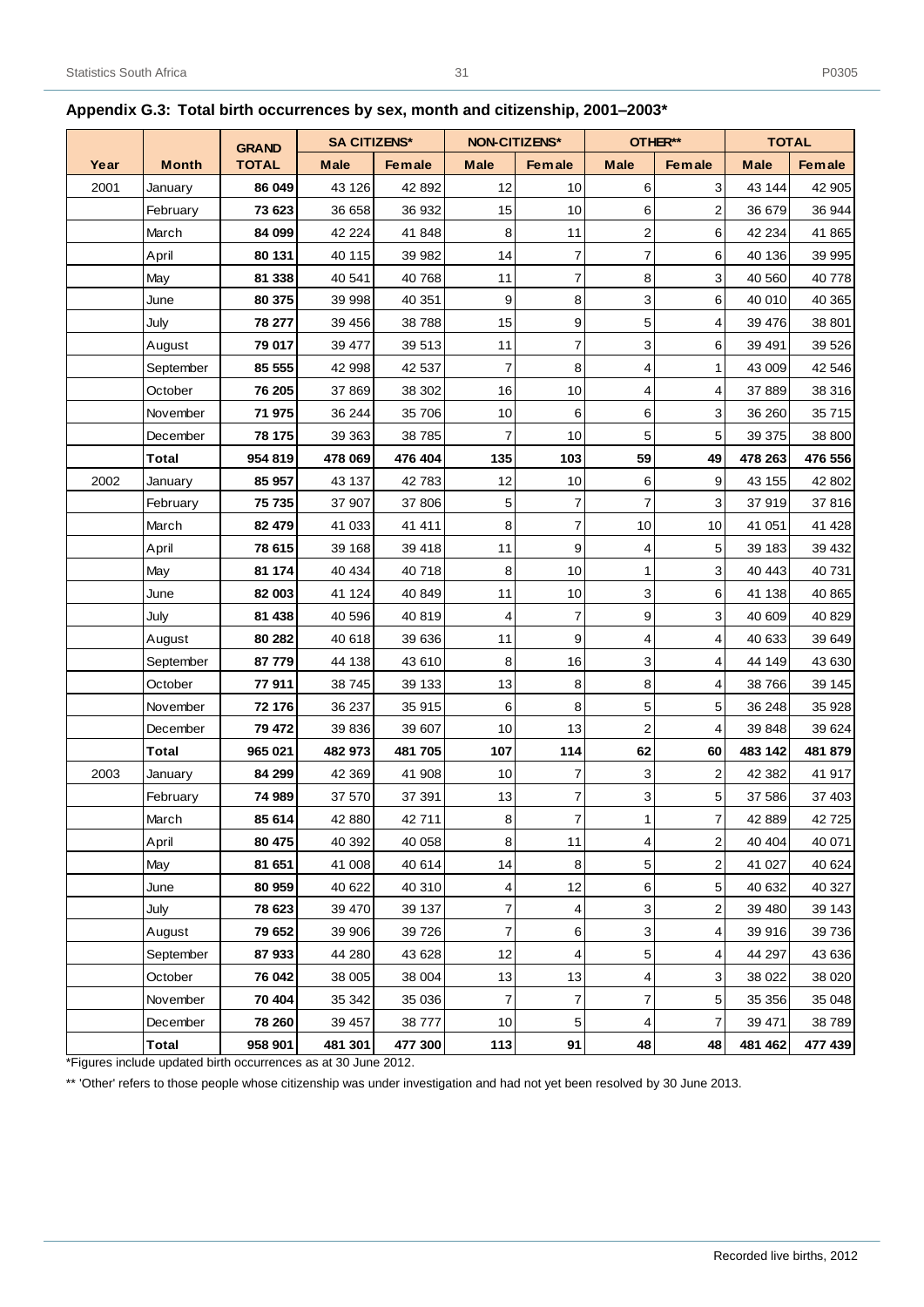|      |              | <b>GRAND</b> | <b>SA CITIZENS*</b> |               | <b>NON-CITIZENS*</b> |                | OTHER**                 |               | <b>TOTAL</b> |               |  |
|------|--------------|--------------|---------------------|---------------|----------------------|----------------|-------------------------|---------------|--------------|---------------|--|
| Year | <b>Month</b> | <b>TOTAL</b> | <b>Male</b>         | <b>Female</b> | <b>Male</b>          | <b>Female</b>  | <b>Male</b>             | <b>Female</b> | <b>Male</b>  | <b>Female</b> |  |
| 2004 | January      | 84 249       | 42519               | 41 707        | 5                    | 8              | 5                       | 5             | 42 5 29      | 41720         |  |
|      | February     | 77 249       | 39 075              | 38 147        | 7                    | 13             | 5                       | 2             | 39 087       | 38 162        |  |
|      | March        | 84 963       | 42 610              | 42 3 20       | 15                   | 9              | 3                       | 6             | 42 628       | 42 335        |  |
|      | April        | 81 693       | 41 117              | 40 553        | 10                   | 4              | 4                       | 5             | 41 131       | 40 562        |  |
|      | May          | 83 955       | 41 989              | 41 938        | 10                   | $\overline{7}$ | 5                       | 6             | 42 004       | 41 951        |  |
|      | June         | 85 195       | 42 647              | 42 5 26       | 10                   | 5              | 5                       | 2             | 42 662       | 42 533        |  |
|      | July         | 85 307       | 42 953              | 42 3 27       | 12                   | $\overline{7}$ | 3                       | 5             | 42 968       | 42 339        |  |
|      | August       | 88 049       | 44 341              | 43 677        | 8                    | 8              | $\mathbf 9$             | 6             | 44 358       | 43 691        |  |
|      | September    | 95 616       | 47918               | 47 671        | 14                   | 4              | 6                       | 3             | 47 938       | 47 678        |  |
|      | October      | 82 458       | 41 320              | 41 115        | 13                   | 8              | 1                       | 1             | 41 334       | 41 124        |  |
|      | November     | 79 945       | 40 0 24             | 39 8 94       | 4                    | 8              | 9                       | 6             | 40 037       | 39 908        |  |
|      | December     | 86 229       | 43 419              | 42787         | 7                    | 7              | 6                       | 3             | 43 4 32      | 42797         |  |
|      | <b>Total</b> | 1 014 908    | 509 932             | 504 662       | 115                  | 88             | 61                      | 50            | 510 108      | 504 800       |  |
| 2005 | January      | 89 557       | 45 311              | 44 220        | 8                    | 6              | 7                       | 5             | 45 326       | 44 231        |  |
|      | February     | 81 118       | 40789               | 40 304        | 9                    | $\overline{7}$ | 4                       | 5             | 40 802       | 40 316        |  |
|      | March        | 92 531       | 46 272              | 46 225        | 7                    | 15             | 5                       | 7             | 46 284       | 46 247        |  |
|      | April        | 88 843       | 44 4 85             | 44 335        | 8                    | 9              | 4                       | 2             | 44 497       | 44 346        |  |
|      | May          | 92 069       | 46 298              | 45 745        | 13                   | 4              | 4                       | 5             | 46 315       | 45 754        |  |
|      | June         | 90 415       | 45 191              | 45 205        | 5                    | $\overline{7}$ | 4                       | 3             | 45 200       | 45 215        |  |
|      | July         | 87812        | 44 124              | 43 669        | 7                    | 5              | 3                       | 4             | 44 134       | 43 678        |  |
|      | August       | 87 820       | 44 3 64             | 43 4 30       | 7                    | 5              | 7                       | 7             | 44 378       | 43 442        |  |
|      | September    | 92 787       | 46 620              | 46 146        | 9                    | 4              | 5                       | 3             | 46 634       | 46 153        |  |
|      | October      | 81 857       | 41 315              | 40 515        | 5                    | $\overline{7}$ | 5                       | 10            | 41 325       | 40 532        |  |
|      | November     | 80 943       | 40 829              | 40 089        | 9                    | 4              | 6                       | 6             | 40 844       | 40 099        |  |
|      | December     | 89 842       | 45 209              | 44 609        | 7                    | 10             | 4                       | 3             | 45 2 20      | 44 622        |  |
|      | Total        | 1 055 594    | 530 807             | 524 492       | 94                   | 83             | 58                      | 60            | 530 959      | 524 635       |  |
| 2006 | January      | 93 823       | 47 092              | 46 698        | 7                    | 7              | 15                      | 4             | 47 114       | 46 709        |  |
|      | February     | 84 928       | 42 445              | 42 463        | 8                    | 7              | 3                       | 2             | 42 45 6      | 42 472        |  |
|      | March        | 94 602       | 47 269              | 47 302        | $\vert 4 \vert$      | $\overline{5}$ | 11                      | 11            | 47 284       | 47 318        |  |
|      | April        | 90 517       | 45 295              | 45 189        | 7                    | 8              | 12                      | 6             | 45 314       | 45 203        |  |
|      | May          | 93 735       | 47 149              | 46 559        | 9                    | 5              | 9                       | 4             | 47 167       | 46 568        |  |
|      | June         | 92 035       | 46 189              | 45 820        | 8                    | 7              | 7                       | 4             | 46 204       | 45 831        |  |
|      | July         | 90 456       | 45 350              | 45 092        | 3                    | 5              | 5                       | 1             | 45 358       | 45 098        |  |
|      | August       | 90 742       | 45 450              | 45 265        | 11                   | 6              | 4                       | 6             | 45 4 65      | 45 277        |  |
|      | September    | 98 308       | 49 265              | 49 0 24       | 2                    | 5              | 7                       | 5             | 49 274       | 49 0 34       |  |
|      | October      | 85 500       | 43 012              | 42 462        | 9                    | 5              | $\overline{7}$          | 5             | 43 0 28      | 42 472        |  |
|      | November     | 81 050       | 41 037              | 39 997        | 3                    | 6              | $\overline{\mathbf{c}}$ | 5             | 41 042       | 40 008        |  |
|      | December     | 87752        | 44 362              | 43 360        | 8                    | 5              | $10$                    | 7             | 44 380       | 43 372        |  |
|      | Total        | 1 083 448    | 543 915             | 539 231       | 79                   | 71             | 92                      | 60            | 544 086      | 539 362       |  |

## <span id="page-37-0"></span>**Appendix G.4: Total birth occurrences by sex, month and citizenship, 2004–2006\***

\*Figures include updated birth occurrences as at 30 June 2013.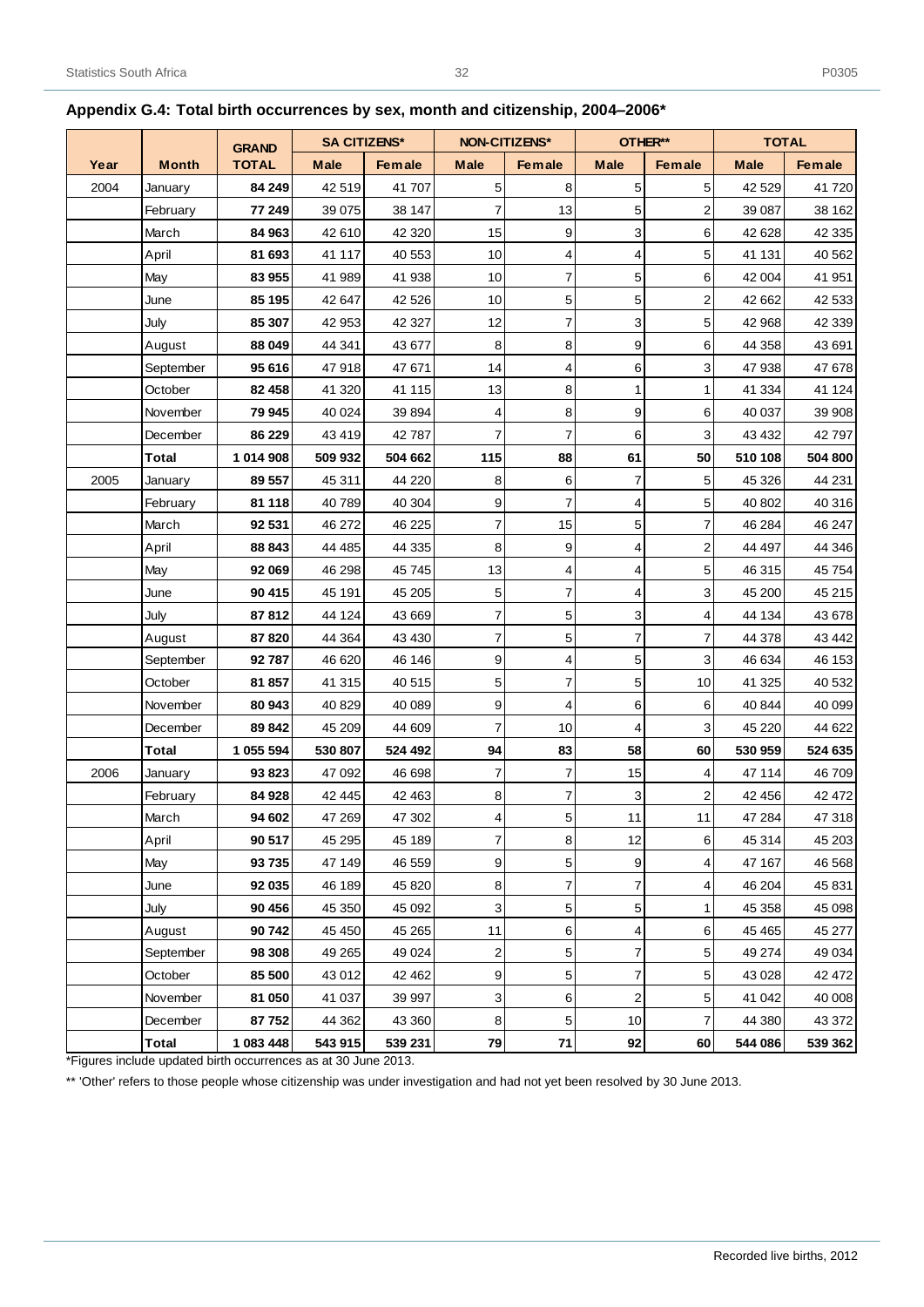|      |              | <b>GRAND</b> | <b>SA CITIZENS*</b> |               | <b>NON-CITIZENS*</b>    |                         | OTHER**             |                         | <b>TOTAL</b> |               |
|------|--------------|--------------|---------------------|---------------|-------------------------|-------------------------|---------------------|-------------------------|--------------|---------------|
| Year | <b>Month</b> | <b>TOTAL</b> | <b>Male</b>         | <b>Female</b> | <b>Male</b>             | <b>Female</b>           | <b>Male</b>         | Female                  | <b>Male</b>  | <b>Female</b> |
| 2007 | January      | 95 414       | 47 861              | 47 528        | 8                       | 5                       | 4                   | 8                       | 47873        | 47 541        |
|      | February     | 82 689       | 41 755              | 40 917        | 7                       | 4                       | 3                   | 3                       | 41 765       | 40 924        |
|      | March        | 94 022       | 47 331              | 46 660        | 8                       | 5                       | 10                  | 8                       | 47 349       | 46 673        |
|      | April        | 91 278       | 45 727              | 45 534        | 3                       | 5                       | 4                   | 5                       | 45 734       | 45 544        |
|      | May          | 94 014       | 47 058              | 46 927        | 9                       | 8                       | 4                   | 8                       | 47 071       | 46 943        |
|      | June         | 90 220       | 45 606              | 44 595        | $\overline{7}$          | 7                       | $\overline{a}$      | 3                       | 45 615       | 44 605        |
|      | July         | 89 561       | 44 898              | 44 638        | 8                       | $\overline{a}$          | 10                  | 5                       | 44 916       | 44 645        |
|      | August       | 88 167       | 44 272              | 43 877        | 6                       | $\overline{a}$          | 5                   | 5                       | 44 283       | 43 8 84       |
|      | September    | 93 486       | 47 115              | 46 344        | 4                       | 6                       | 5                   | 12                      | 47 124       | 46 362        |
|      | October      | 81 563       | 41 229              | 40 312        | 6                       | 6                       | 5                   | 5                       | 41 240       | 40 323        |
|      | November     | 79 236       | 39 815              | 39 40 6       | 5                       | 1                       | 4                   | 5                       | 39 824       | 39 412        |
|      | December     | 87 196       | 44 115              | 43 064        | 8                       | 4                       | 3                   | 2                       | 44 126       | 43 070        |
|      | Total        | 1 066 846    | 536 782             | 529 802       | 79                      | 55                      | 59                  | 69                      | 536 920      | 529 926       |
| 2008 | January      | 93 647       | 47 113              | 46 517        | 4                       | $\overline{a}$          | 3                   | 8                       | 47 120       | 46 527        |
|      | February     | 87 765       | 44 159              | 43 591        | 4                       | 3                       | 3                   | 5                       | 44 166       | 43 599        |
|      | March        | 95 982       | 48 0 20             | 47 946        | $\overline{\mathbf{c}}$ | 1                       | 6                   | 7                       | 48 0 28      | 47 954        |
|      | April        | 90 804       | 45 542              | 45 249        | $\overline{\mathbf{c}}$ | 3                       | $\mathbf{3}$        | 5                       | 45 547       | 45 257        |
|      | May          | 90 487       | 45 319              | 45 150        | $\overline{4}$          | $\overline{a}$          | 6                   | 6                       | 45 329       | 45 158        |
|      | June         | 89 485       | 44 988              | 44 480        | 3                       | 5                       | 3                   | 6                       | 44 994       | 44 491        |
|      | July         | 91801        | 45 895              | 45 888        | 1                       | 5                       | $\sqrt{5}$          | 7                       | 45 901       | 45 900        |
|      | August       | 91 431       | 46 158              | 45 260        | $\overline{2}$          | 4                       | 5                   | $\overline{\mathbf{c}}$ | 46 165       | 45 266        |
|      | September    | 98 056       | 49 556              | 48 4 86       | 3                       | 6                       | 3                   | $\overline{c}$          | 49 562       | 48 4 94       |
|      | October      | 84 761       | 42 372              | 42 373        | 6                       | 4                       | 4                   | 2                       | 42 382       | 42 379        |
|      | November     | 81 739       | 41 254              | 40 476        | 1                       | 1                       | 4                   | 3                       | 41 259       | 40 480        |
|      | December     | 90 541       | 45 766              | 44 768        | $\overline{\mathbf{c}}$ | 2                       | 1                   | 2                       | 45 769       | 44 772        |
|      | <b>Total</b> | 1 086 499    | 546 142             | 540 184       | 34                      | 38                      | 46                  | 55                      | 546 222      | 540 277       |
| 2009 | January      | 93 231       | 47 061              | 46 157        | 5                       | 1                       | 4                   | 3                       | 47 070       | 46 161        |
|      | February     | 82 451       | 41 438              | 41 002        | $\overline{\mathbf{c}}$ | $\overline{2}$          | 3                   | 4                       | 41 443       | 41 008        |
|      | March        | 93 386       | 47 054              | 46 320        | $\mathbf{3}$            | $\mathbf{2}$            | $\vert 4 \vert$     | 3                       | 47 061       | 46 325        |
|      | April        | 85 503       | 42 903              | 42 591        | 3                       | $\overline{0}$          | 3                   | 3                       | 42 909       | 42 5 94       |
|      | May          | 87 348       | 43 616              | 43720         | 6                       | $\mathbf{1}$            | $\overline{a}$      | 3                       | 43 624       | 43724         |
|      | June         | 86 984       | 43 899              | 43 074        | 1                       | $\mathbf{2}$            | 5                   | 3                       | 43 905       | 43 0 79       |
|      | July         | 86 263       | 43 189              | 43 065        | 1                       | $\mathbf{1}$            | 6                   | 1                       | 43 196       | 43 067        |
|      | August       | 85 689       | 43 125              | 42 552        | 5                       | 0                       | $\sqrt{2}$          | 5                       | 43 132       | 42 557        |
|      | September    | 90 511       | 45 590              | 44 907        | $\overline{\mathbf{c}}$ | 1                       | 6                   | 5                       | 45 598       | 44 913        |
|      | October      | 78 837       | 39 940              | 38 891        | $\overline{\mathbf{c}}$ | $\overline{\mathbf{c}}$ | $\mathsf{O}\xspace$ | 2                       | 39 942       | 38 8 95       |
|      | November     | 76 906       | 38 854              | 38 042        | 1                       | 0                       | 6                   | 3                       | 38 861       | 38 045        |
|      | December     | 84 281       | 42 5 24             | 41 754        | 1                       | $\mathbf{1}$            | $\mathsf{O}\xspace$ | 1                       | 42 525       | 41 756        |
|      | <b>Total</b> | 1 031 390    | 519 193             | 512 075       | 32                      | 13                      | 41                  | 36                      | 519 266      | 512 124       |

# <span id="page-38-0"></span>**Appendix G.5: Total birth occurrences by sex, month and citizenship, 2007–2009\***

33

\*Figures include updated birth occurrences as at 30 June 2013.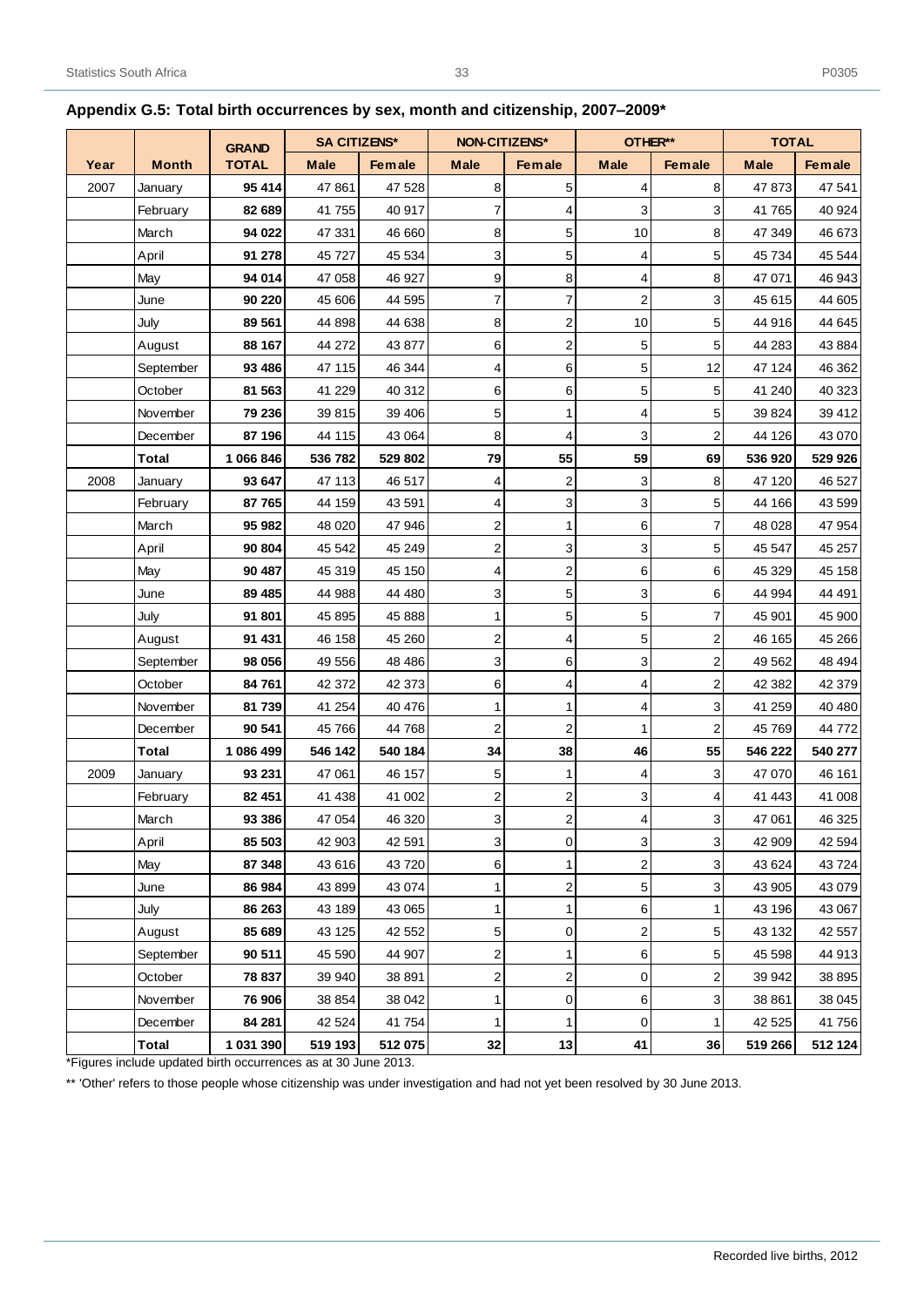|      |              | <b>GRAND</b> | <b>SA CITIZENS*</b> |               | <b>NON-CITIZENS*</b> |               | OTHER**             |               | <b>TOTAL</b> |               |  |
|------|--------------|--------------|---------------------|---------------|----------------------|---------------|---------------------|---------------|--------------|---------------|--|
| Year | <b>Month</b> | <b>TOTAL</b> | <b>Male</b>         | <b>Female</b> | <b>Male</b>          | <b>Female</b> | <b>Male</b>         | <b>Female</b> | <b>Male</b>  | <b>Female</b> |  |
| 2010 | January      | 86 956       | 43795               | 43 156        | 1                    | 0             | 4                   | 0             | 43 800       | 43 156        |  |
|      | February     | 77830        | 39 205              | 38 6 20       | 0                    | 0             | 4                   | 1             | 39 209       | 38 621        |  |
|      | March        | 88 412       | 44 622              | 43783         | 1                    | 1             | 4                   | 1             | 44 627       | 43785         |  |
|      | April        | 83 074       | 41 804              | 41 264        | $\mathbf 0$          | 0             | 4                   | 2             | 41 808       | 41 266        |  |
|      | May          | 83769        | 42 375              | 41 384        | 0                    | 1             | 3                   | 6             | 42 378       | 41 391        |  |
|      | June         | 84 350       | 42 480              | 41 865        | 0                    | 1             | 1                   | 3             | 42 481       | 41869         |  |
|      | July         | 84 956       | 42 894              | 42 055        | 0                    | 2             | 0                   | 5             | 42 894       | 42 062        |  |
|      | August       | 84 277       | 42761               | 41 511        | $\mathbf 0$          | 1             | 3                   | 1             | 42764        | 41 513        |  |
|      | September    | 89833        | 45 478              | 44 353        | $\mathbf 0$          | 0             | 1                   | 1             | 45 479       | 44 354        |  |
|      | October      | 77 672       | 39 0 28             | 38 640        | 0                    | 1             | 1                   | 2             | 39 0 29      | 38 643        |  |
|      | November     | 74737        | 37 675              | 37 060        | 0                    | 0             | 1                   | 1             | 37 676       | 37 061        |  |
|      | December     | 82 623       | 41 567              | 41 049        | 3                    | 0             | 3                   | 1             | 41 573       | 41 050        |  |
|      | Total        | 998 489      | 503 684             | 494 740       | 5                    | 7             | 29                  | 24            | 503 718      | 494 771       |  |
| 2011 | January      | 82821        | 41 791              | 41 0 26       | $\mathbf 0$          | 0             | 3                   | 1             | 41 794       | 41 0 27       |  |
|      | February     | 78 933       | 39 957              | 38 973        | 0                    | 0             | 1                   | 2             | 39 958       | 38 975        |  |
|      | March        | 91 431       | 46 286              | 45 137        | 0                    | 0             | 5                   | 3             | 46 291       | 45 140        |  |
|      | April        | 83 617       | 41 859              | 41 755        | 0                    | 0             | 3                   | $\mathbf 0$   | 41 862       | 41755         |  |
|      | May          | 87 344       | 43 929              | 43 410        | $\mathbf 0$          | 0             | 1                   | 4             | 43 930       | 43 4 14       |  |
|      | June         | 84 321       | 42 497              | 41 820        | 0                    | 0             | 2                   | 2             | 42 499       | 41 822        |  |
|      | July         | 82721        | 41 932              | 40782         | 0                    | 0             | 5                   | 2             | 41 937       | 40784         |  |
|      | August       | 83 322       | 41 965              | 41 353        | 0                    | 0             | 3                   | 1             | 41 968       | 41 354        |  |
|      | September    | 87943        | 44 393              | 43 546        | 0                    | 0             | 1                   | 3             | 44 394       | 43 549        |  |
|      | October      | 77 606       | 38748               | 38 853        | 0                    | 0             | 4                   | 1             | 38752        | 38 854        |  |
|      | November     | 76 132       | 38 546              | 37 583        | 0                    | 0             | 3                   | 0             | 38 549       | 37 583        |  |
|      | December     | 80703        | 40 807              | 39 895        | $\mathbf 0$          | 0             | 1                   | 0             | 40 808       | 39895         |  |
|      | Total        | 996 894      | 502 710             | 494 133       | 0                    | 0             | 32                  | 19            | 502742       | 494 152       |  |
| 2012 | January      | 86 912       | 43 917              | 42 994        | 0                    | 0             | 0                   | 1             | 43 917       | 42 995        |  |
|      | February     | 79 286       | 39 877              | 39 400        | 0                    | 1             | 4                   | 4             | 39 881       | 39 405        |  |
|      | March        | 87 586       | 44 071              | 43 512        | 0                    | $\mathbf{O}$  | $\overline{2}$      | 1             | 44 073       | 43 513        |  |
|      | April        | 83 929       | 42 242              | 41 683        | $\mathbf 0$          | 0             | 3                   | 1             | 42 245       | 41 684        |  |
|      | May          | 85716        | 43 170              | 42 544        | $\mathsf{O}\xspace$  | 0             | 1                   | 1             | 43 171       | 42 545        |  |
|      | June         | 82 042       | 41 358              | 40 680        | 0                    | 0             | 3                   | 1             | 41 361       | 40 681        |  |
|      | July         | 81 490       | 40 974              | 40 516        | $\mathsf{O}\xspace$  | 0             | $\mathsf{O}\xspace$ | 0             | 40 974       | 40 516        |  |
|      | August       | 81 494       | 41 295              | 40 195        | 0                    | 0             | 2                   | 2             | 41 297       | 40 197        |  |
|      | September    | 83 5 25      | 42 164              | 41 360        | 0                    | 0             | 1                   | 0             | 42 165       | 41 360        |  |
|      | October      | 73 108       | 36 802              | 36 30 6       | 0                    | 0             | 0                   | 0             | 36 802       | 36 306        |  |
|      | November     | 70 671       | 35 617              | 35 053        | 0                    | 0             | $\mathsf{O}\xspace$ | 1             | 35 617       | 35 054        |  |
|      | December     | 77 099       | 39 099              | 37 999        | $\mathsf{O}\xspace$  | 0             | 1                   | 0             | 39 100       | 37 999        |  |
|      | Total        | 972 858      | 490 586             | 482 242       | $\mathbf 0$          | 1             | 17                  | 12            | 490 603      | 482 255       |  |

## <span id="page-39-0"></span>**Appendix G.6: Total birth occurrences by sex, month and citizenship, 2010–2012\***

34

\*Figures include updated birth occurrences as at 30 June 2013.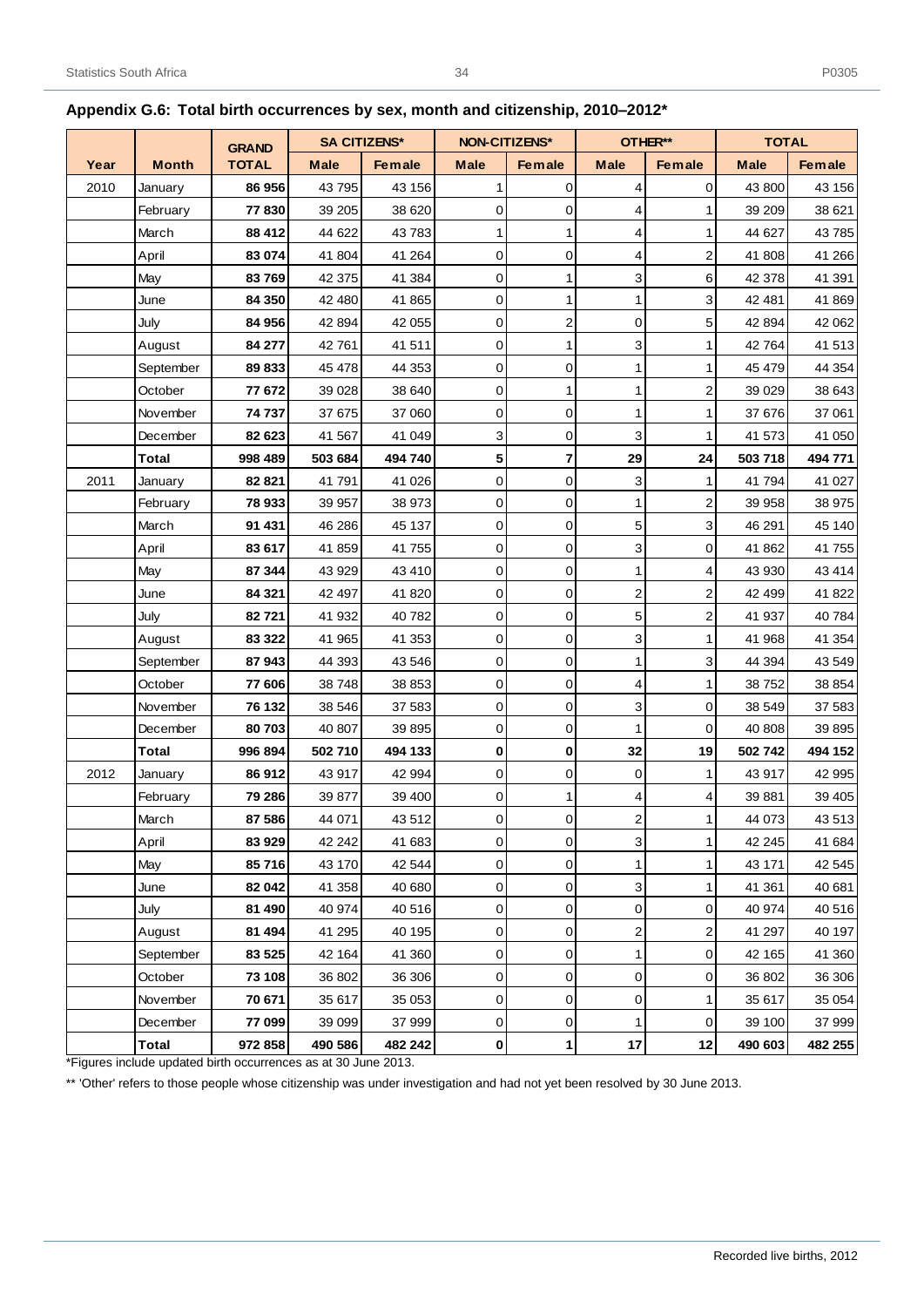#### <span id="page-40-0"></span>**Sources of data**

The Department of Home Affairs (DHA) provides Statistics South Africa (Stats SA) with information on recorded live births. Two sets of birth statistics are provided: registration-based and occurrence-based data. Both these datasets come from the Nucleus Bureau of the DHA. When the officials at the various offices of the Department of Home Affairs capture the information about a birth, they do so directly onto the database at the Nucleus Bureau. These transactions are used to update the database of the birth register.

For the purpose of producing vital statistics, the following system is followed: each day, all the civil transactions carried out at all the Department of Home Affairs offices are written onto a cassette. At the end of every month, a combined set of cassettes is created, containing all the transactions done for the month. These transactions are downloaded and the birth transactions are extracted for processing at Stats SA. The year in which the births are registered is the registration year. Using this information, Stats SA provides the breakdown of the registered births according to the year in which the births occurred.

While births information sent to Stats SA is the same as that in the population register, there is a difference of format between the two. On the one hand, Stats SA's data are based on births registered during the year (registration-based), while on the other hand, entries in the population register reflect the date of birth. The date of registration of birth is not stored on the population registration file. For this reason, the population register can only be used to obtain birth data broken down by date of birth (occurrence-based).

By continuously updating the population register for late registration, the occurrence-based data from the population register get closer and closer to the true level of births. In a situation where birth registrations are complete (with very few late registrations), the occurrence-based perspective will be very similar to the registrationbased perspective. However, if there is a large number of late registrations, the two perspectives will become widely dissimilar. With improvements in birth registration, the recorded data from the two sources will gradually converge.

#### **The South African population register**

The South African population register covers births, deaths, identity, marriages, divorces and movements of all South African citizens and permanent residents. The Births and Deaths Registration Act, 1992 (Act No. 51 of 1992) guides the registration of births and deaths throughout South Africa. The Act was subsequently amended in 1997 (Act No. 67 of 1997), in 1998 (Act No. 43 of 1998) and in 2010 (Act No.18 of 2010). Another Act pertinent to the population register is the Identification Act, 1997 (Act No. 68 of 1997). This Act repealed previous Identification Acts (Act No.72 of 1986, Act No. 21 of 1991, Act No. 4 of 1993, and Act No. 47 of 1995). Thus, each of the Acts dealing with any aspect of civil registration has implications for the information recorded into the population register.

From these Acts and amendments, the following persons and particulars are eligible to be included on the population register:

- All children born of South African citizens and permanent residents when the notice of the birth is given within one year after the birth of the child.
- All children born of South African citizens and permanent residents when the notice of the birth is given one year after the birth of the child together with the prescribed requirement for a late registration of birth.
- All South African citizens and permanent residents who, upon attainment of the age of 16, applied for and were granted identification cards (or books).
- All South African citizens and permanent residents who die at any age after birth.
- All South African citizens and permanent residents who depart permanently from South Africa.
- Persons whose particulars are not eligible for inclusion on the population register are listed below:
	- o Non-South African citizens who sojourn temporarily in the country.
	- o All South African citizens and permanent residents who died before notice of their birth had been given.